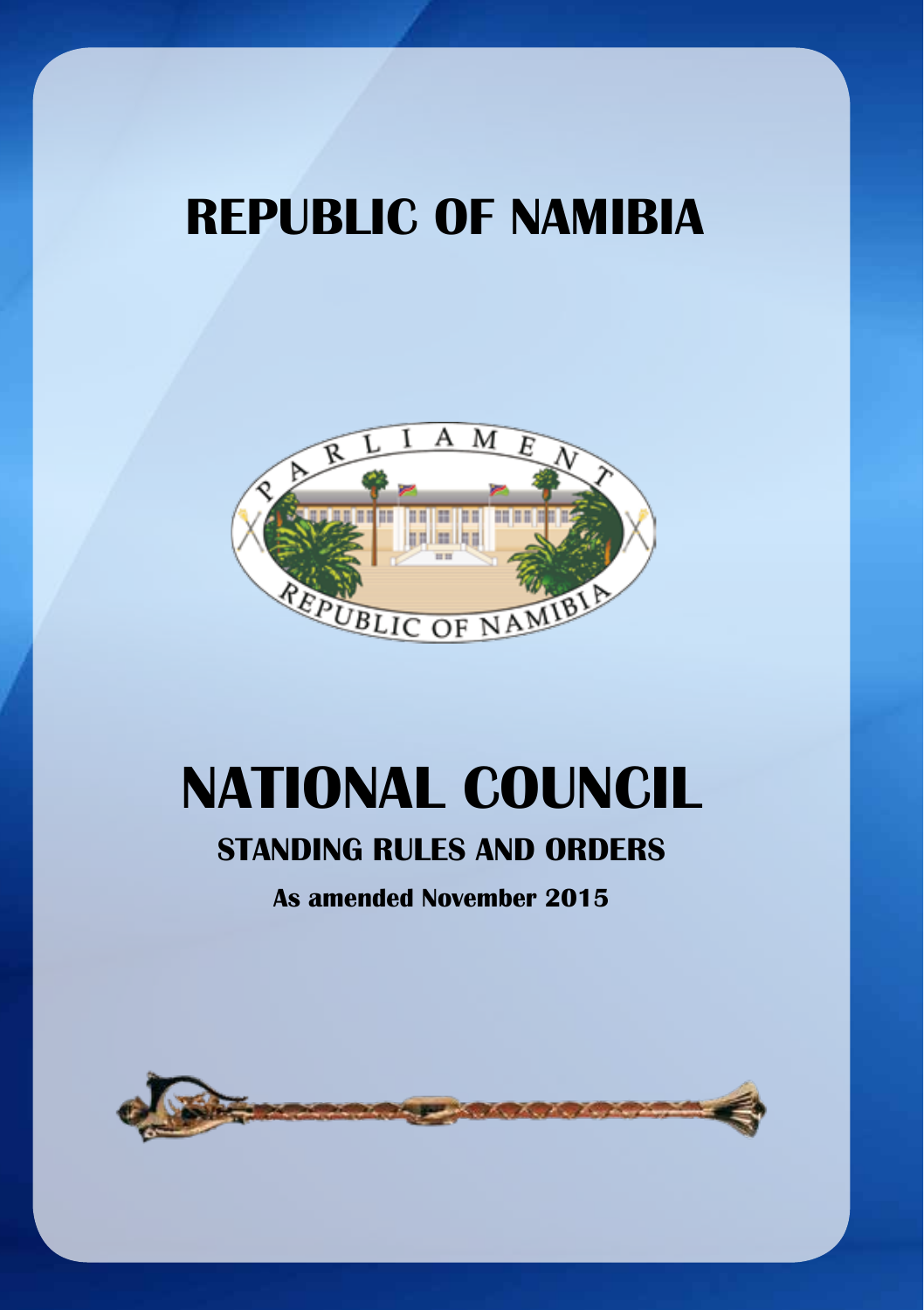# **STANDING RULES AND ORDERS November 2015**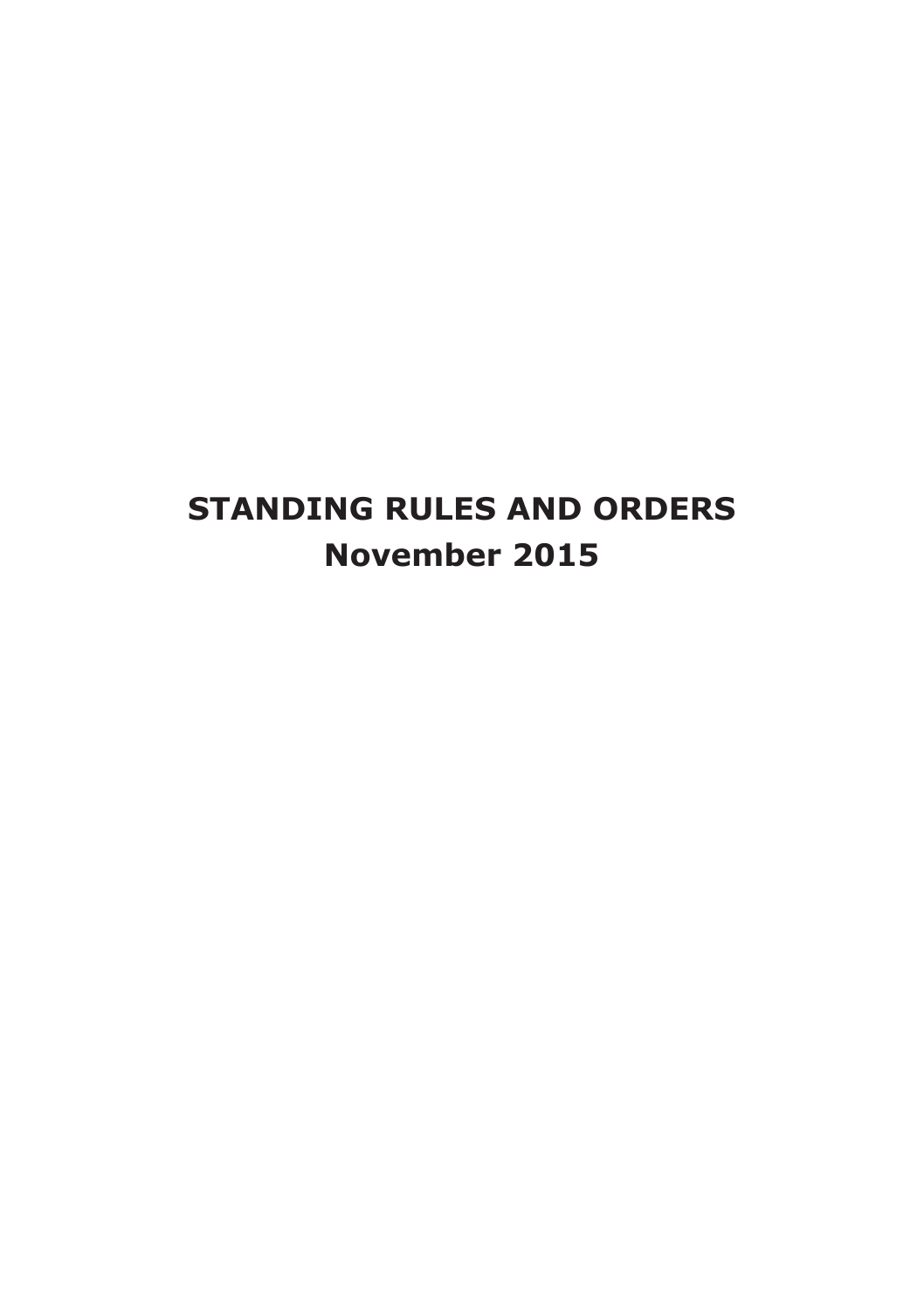# **TABLE OF CONTENTS**

|                                                                                                     | <b>CHAPTER I - SHORT TITLE AND DEFINITIONS</b>                                                                                                                                                                                                                                                                                                                      | <b>PAGE</b>                                              |
|-----------------------------------------------------------------------------------------------------|---------------------------------------------------------------------------------------------------------------------------------------------------------------------------------------------------------------------------------------------------------------------------------------------------------------------------------------------------------------------|----------------------------------------------------------|
| Rule 1<br>Rule 2                                                                                    | Short Title and Commencement<br>Definitions                                                                                                                                                                                                                                                                                                                         | 10<br>10                                                 |
|                                                                                                     | <b>CHAPTER II - PRELIMINARY PROVISIONS</b>                                                                                                                                                                                                                                                                                                                          |                                                          |
| Rule 3<br>Rule 4<br>Rule 5<br>Rule 6<br>Rule 7<br>Rule 8<br>Rule 9<br>Rule 10<br>Rule 11<br>Rule 12 | No implied Limitations<br>President and Members of the National Assembly<br>Suspension of the Standing Rules and Orders<br>Amendments<br>Interpretation of the Standing Rules and Orders<br>Unforeseen Matters / Residuary Powers<br>Admission of the Public<br><b>Public Participation</b><br>Removal of Persons<br>Presidential or visiting Head of State Address | 14<br>14<br>14<br>14<br>14<br>15<br>15<br>15<br>16<br>16 |
|                                                                                                     | <b>CHAPTER III - MEETING OF A NEW COUNCIL</b>                                                                                                                                                                                                                                                                                                                       |                                                          |
| Rule 13<br>Rule 14<br>Rule 15<br>Rule 16                                                            | Oath or Affirmation<br>Election of the Chairperson/Presiding Member<br>Election of the Vice-Chairperson<br>Functions of the Vice-Chairperson and Coordinator<br>of Committees                                                                                                                                                                                       | 17<br>17<br>18<br>19                                     |
| Rule 17                                                                                             | Election of the Vice-Chairperson of the Committee<br>of the Whole Council                                                                                                                                                                                                                                                                                           | 20                                                       |
| Rule 18                                                                                             | Removal of the Chairperson/Presiding Member and<br>Vice-Chairperson                                                                                                                                                                                                                                                                                                 | 20                                                       |
| Rule 19                                                                                             | Notification of the elected Whips of the Political Parties<br>to the Council                                                                                                                                                                                                                                                                                        | חר                                                       |

to the Council 20 Rule 20 Vacation of Seats

#### **CHAPTER IV – PROCEEDINGS IN CONNECTION WITH COMMENCEMENT OF SESSION**

| Rule 21 Conduct of Business and Proceedings  | 22 |
|----------------------------------------------|----|
| Rule 22 Opportunity for Prayer or Meditation | 22 |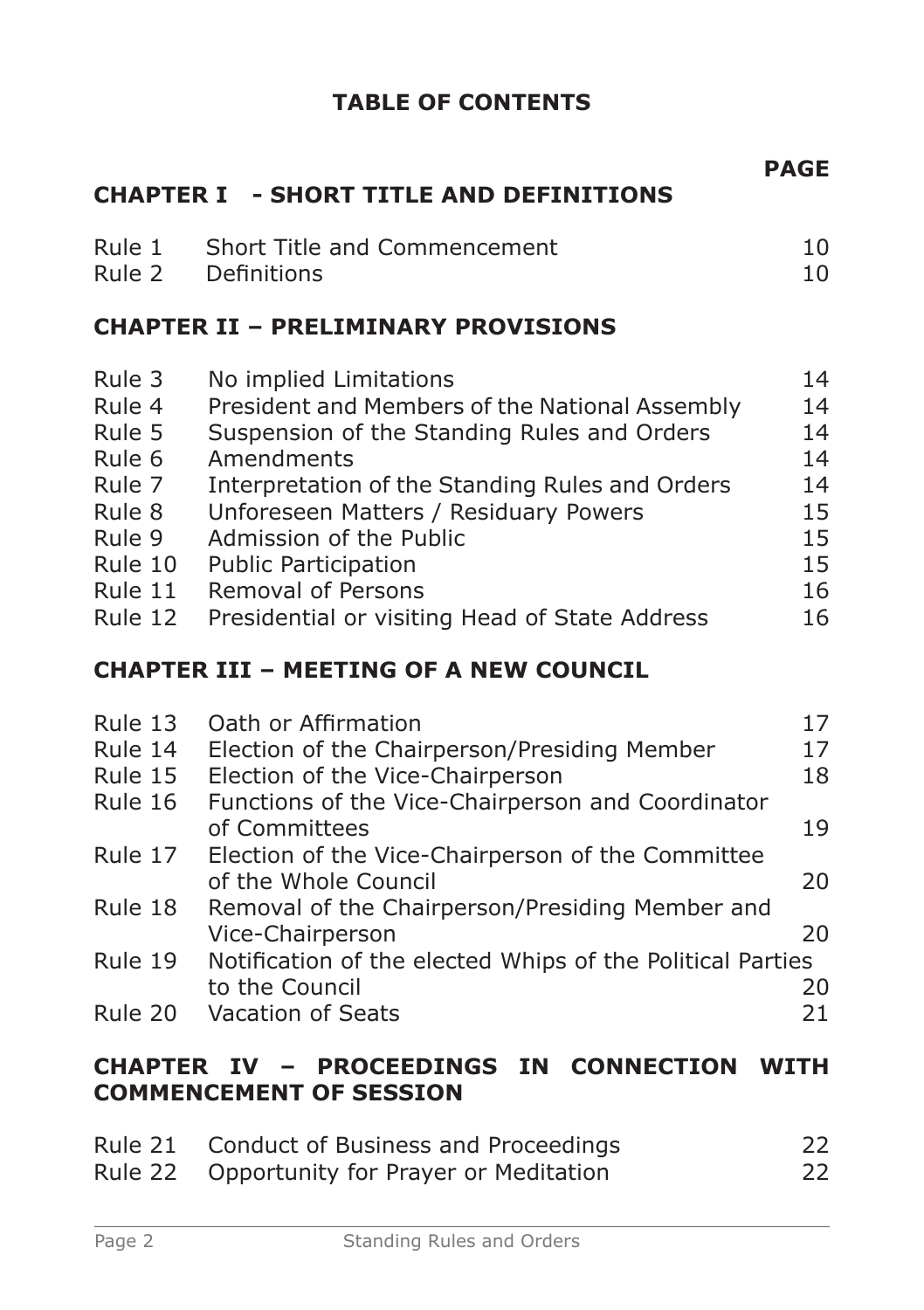| Rule 23 | Quorum                                           | 22 |
|---------|--------------------------------------------------|----|
| Rule 24 | Commencement and Termination Dates of            |    |
|         | Sessions of the Council                          | 23 |
| Rule 25 | <b>Special Sittings of Council</b>               | 23 |
| Rule 26 | Sitting Days and Hours of Sitting                | 23 |
| Rule 27 | Council not Meeting on Set Day                   | 24 |
| Rule 28 | Venue                                            | 24 |
| Rule 29 | Interruption and Automatic Adjournments          | 24 |
| Rule 30 | Proposal that Proceedings not be Interrupted     | 25 |
| Rule 31 | Adjournments for Matters of Public Importance    | 25 |
| Rule 32 | Adjournment on Resolution                        | 27 |
| Rule 33 | Limitation on Deferred Proposals                 | 27 |
| Rule 34 | Right of Proposer and Seconder of Adjournment to |    |
|         | speak again                                      | 27 |
| Rule 35 | Order of Adjournment                             | 28 |
| Rule 36 | Member's Absence from Council's Proceedings      | 28 |

# **CHAPTER V – ROUTINE AND ORDER PAPER**

| 29 |
|----|
| 30 |
| 30 |
|    |
| 30 |
| 30 |
|    |

# **CHAPTER VI – PETITIONS AND STATEMENTS**

# **PART 1 – PETITIONS**

|         | Rule 43 Language of Petitions               | 31 |
|---------|---------------------------------------------|----|
|         | Rule 44 Requirements of Petitions           | 31 |
|         | Rule 45 Lodging of Petitions                | 31 |
|         | Rule 46 Tabling of Petitions                | 32 |
|         | Rule 47 Referral of Petitions to Committees | 32 |
| Rule 48 | Powers of Committee / Select Committees     | 32 |
| Rule 49 | Petitioner and others to be informed        | 32 |

# **PART II – STATEMENTS**

|  | Rule 50 Statements by Members |  |
|--|-------------------------------|--|
|--|-------------------------------|--|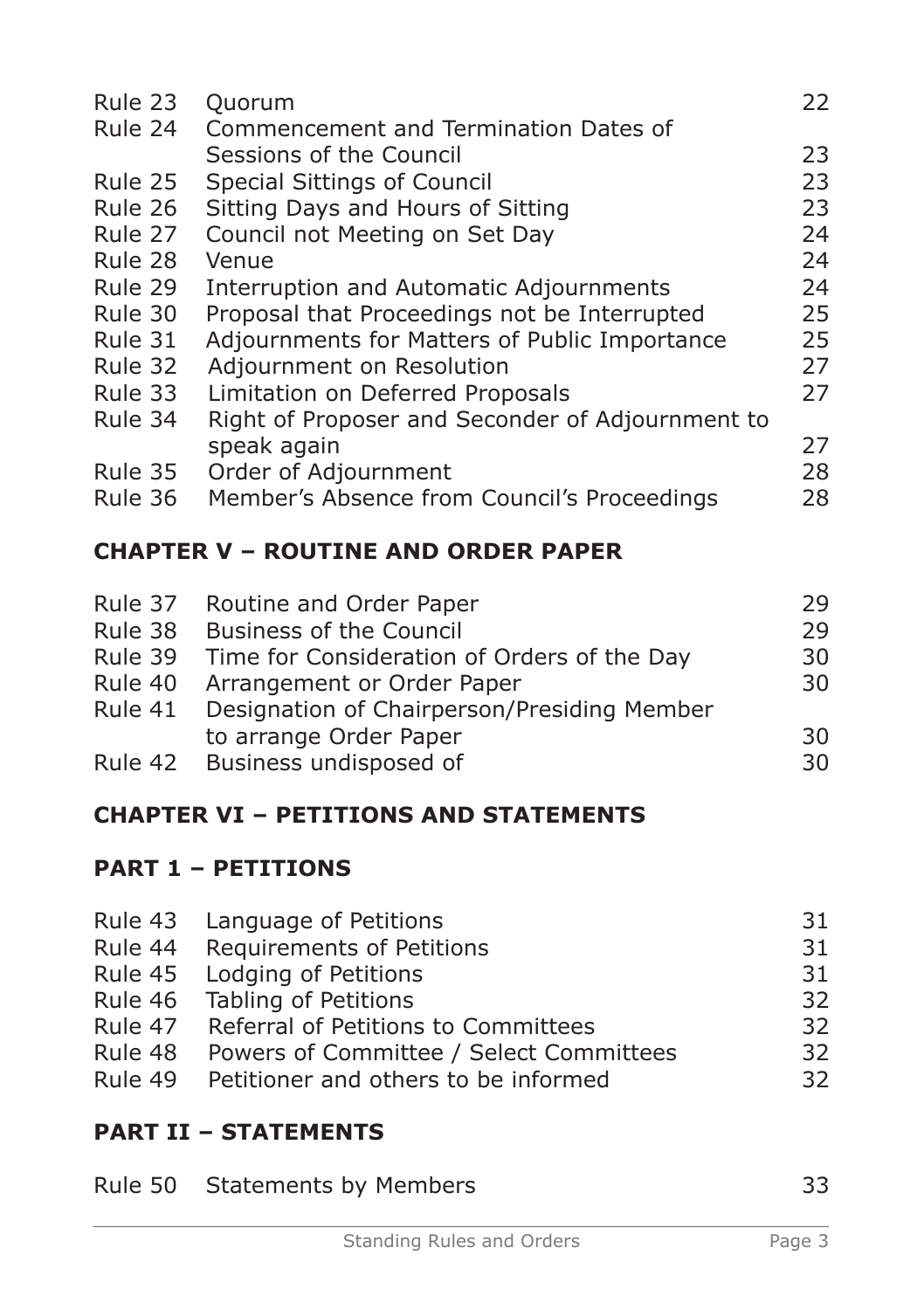# **CHAPTER VII – MOTIONS**

| Rule 51 | Notice of Motion                               | 34 |
|---------|------------------------------------------------|----|
| Rule 52 | Manner of giving Notice                        | 34 |
| Rule 53 | Chairperson/Presiding Member may amend Notices | 35 |
| Rule 54 | Acting for absent Member                       | 35 |
| Rule 55 | <b>Preferential Motion</b>                     | 35 |
| Rule 56 | Motions to be seconded                         | 35 |
| Rule 57 | Same Question not to be offered twice          | 35 |
| Rule 58 | <b>Withdrawal of Motion</b>                    | 36 |
| Rule 59 | Motion to amend Standing Rules and Orders      | 36 |
| Rule 60 | When Motions lapse                             | 36 |

#### **CHAPTER VIII – ORDER IN THE COUNCIL AND RULES OF DEBATE**

# **PART I – ORDER IN PROCEEDINGS**

| Rule 61 | Conduct of Members                                        | 37 |
|---------|-----------------------------------------------------------|----|
| Rule 62 | Members in Council                                        | 37 |
| Rule 63 | Movement in Chamber                                       | 37 |
| Rule 64 | Loud conversation, reading of Newspapers or use of        |    |
|         | Cellular Phones etc.                                      | 37 |
| Rule 65 | Smoking, eating etc. in the Chamber                       | 38 |
| Rule 66 | Possession of Weapons                                     | 38 |
| Rule 67 | Abusive Language                                          | 38 |
| Rule 68 | <b>Interruption of Members</b>                            | 38 |
| Rule 69 | Precedence of Presiding Member                            | 38 |
| Rule 70 | Unsuitability of Repetition                               | 39 |
| Rule 71 | Member directed to leave the Council Chamber              | 39 |
| Rule 72 | Grave Disturbances - Powers of                            |    |
|         | Chairperson/Presiding Member                              | 39 |
| Rule 73 | Ruling of the Chairperson/Presiding Member subject        |    |
|         | to Appeal, except by Substantive Motion                   | 39 |
| Rule 74 | Disorderly Conduct                                        | 40 |
| Rule 75 | Member ordered to leave                                   | 40 |
|         |                                                           |    |
|         | <b>PART II - RULES OF DEBATE SPEECHES AND TIME LIMITS</b> |    |

| Rule 76 Freedom of Speech        | 41 |
|----------------------------------|----|
| Rule 77 Members to address Chair | 41 |
| Rule 78 Calling Members          | 41 |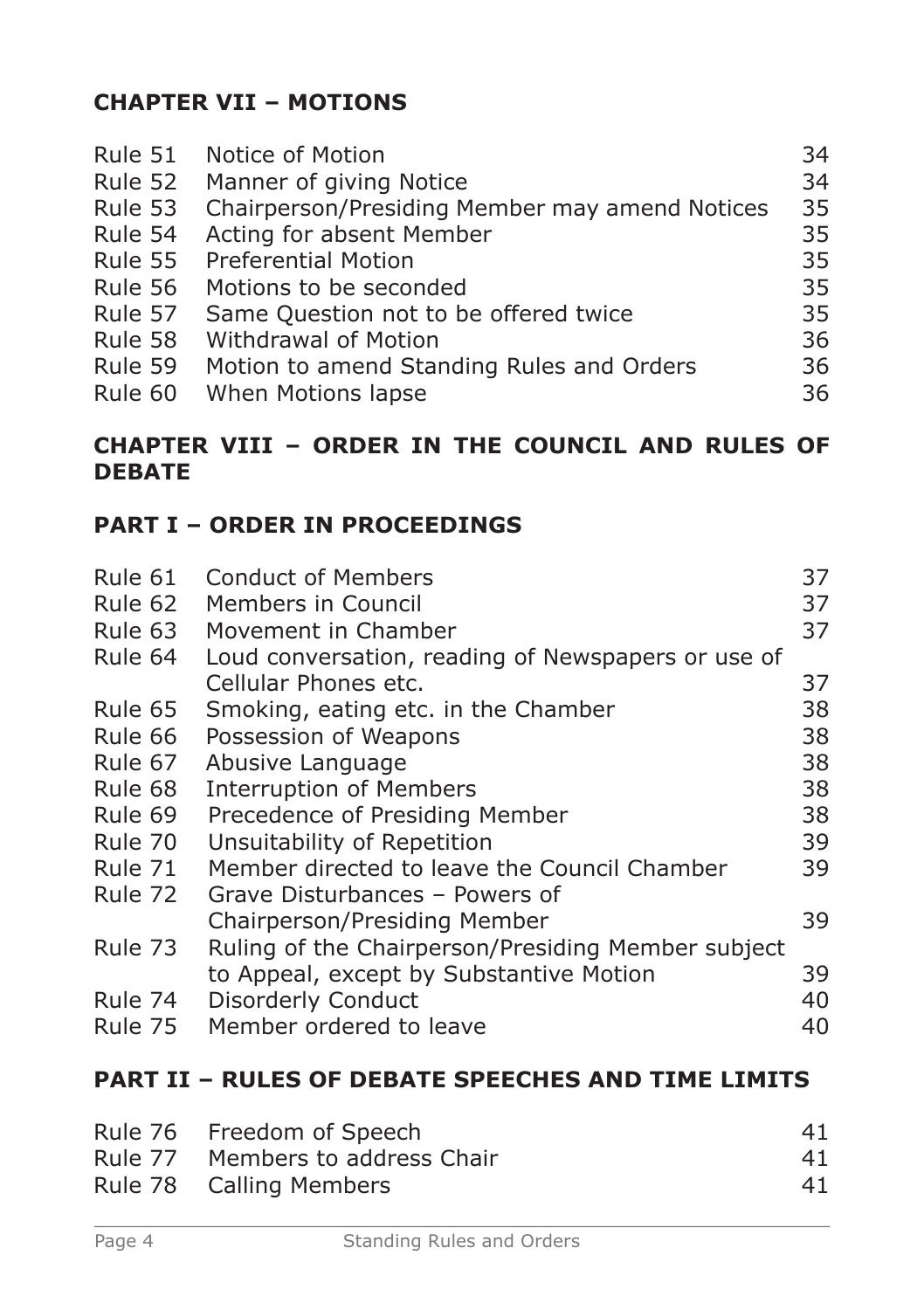| Rule 79 | Right of Members to speak                           | 41 |
|---------|-----------------------------------------------------|----|
| Rule 80 | Chairperson/Presiding Member's participation in     |    |
|         | Debate                                              | 42 |
| Rule 81 | Member may not speak twice except in Committee      | 42 |
| Rule 82 | Time limits and number of Speeches                  | 43 |
| Rule 83 | The limits for leave to introduce a Bill            | 43 |
| Rule 84 | Reserve Speech                                      | 43 |
| Rule 85 | Amendments to be in writing                         | 44 |
| Rule 86 | Restrictions to amendments                          | 44 |
| Rule 87 | Debate ceases when Questions fully put              | 44 |
| Rule 88 | Matters pending before Court                        | 44 |
| Rule 89 | Rule of Anticipation                                | 44 |
| Rule 90 | Reflection upon previous Council Decisions          | 45 |
| Rule 91 | Using the name of the President or Acting President | 45 |
| Rule 92 | Offensive and unbecoming Language                   | 45 |
| Rule 93 | Official reference of Members                       | 45 |
| Rule 94 | Explanations                                        | 45 |
| Rule 95 | <b>Interruptions of Debate</b>                      | 46 |
| Rule 96 | Point of Order                                      | 46 |
| Rule 97 | Closing of Debate - Questions put                   | 46 |

#### **CHAPTER IX – DIVISION: Questions to be determined by majority of VOTES BY MEMBERS**

| Rule 98 Voting by Members                                   | 48 |
|-------------------------------------------------------------|----|
| Rule 99 Demand for Division                                 | 48 |
| Rule 100 Less than two Members support demand for Division  | 48 |
| Rule 101 Division Bells rung and time for locking the Doors | 49 |
| Rule 102 Procedure after Doors are locked                   | 49 |
| Rule 103 Point of Order during Division                     | 49 |
| Rule 104 Confusion or mistake in connection with Division   | 50 |
| Rule 105 Correction of Minutes                              | 50 |
| Rule 106 Recording of Opposition                            | 50 |

# **CHAPTER X – BILLS**

# **PART I – MONEY BILLS (BILLS DEALING WITH LEVYING OF TAXES OR APPROPRIATION OF PUBLIC MONIES)**

| Rule 107 Limitation of debate on Appropriation Bills        | 51 |
|-------------------------------------------------------------|----|
| Rule 108 Number of speeches and time limits when discussing |    |
| <b>Votes</b>                                                | 51 |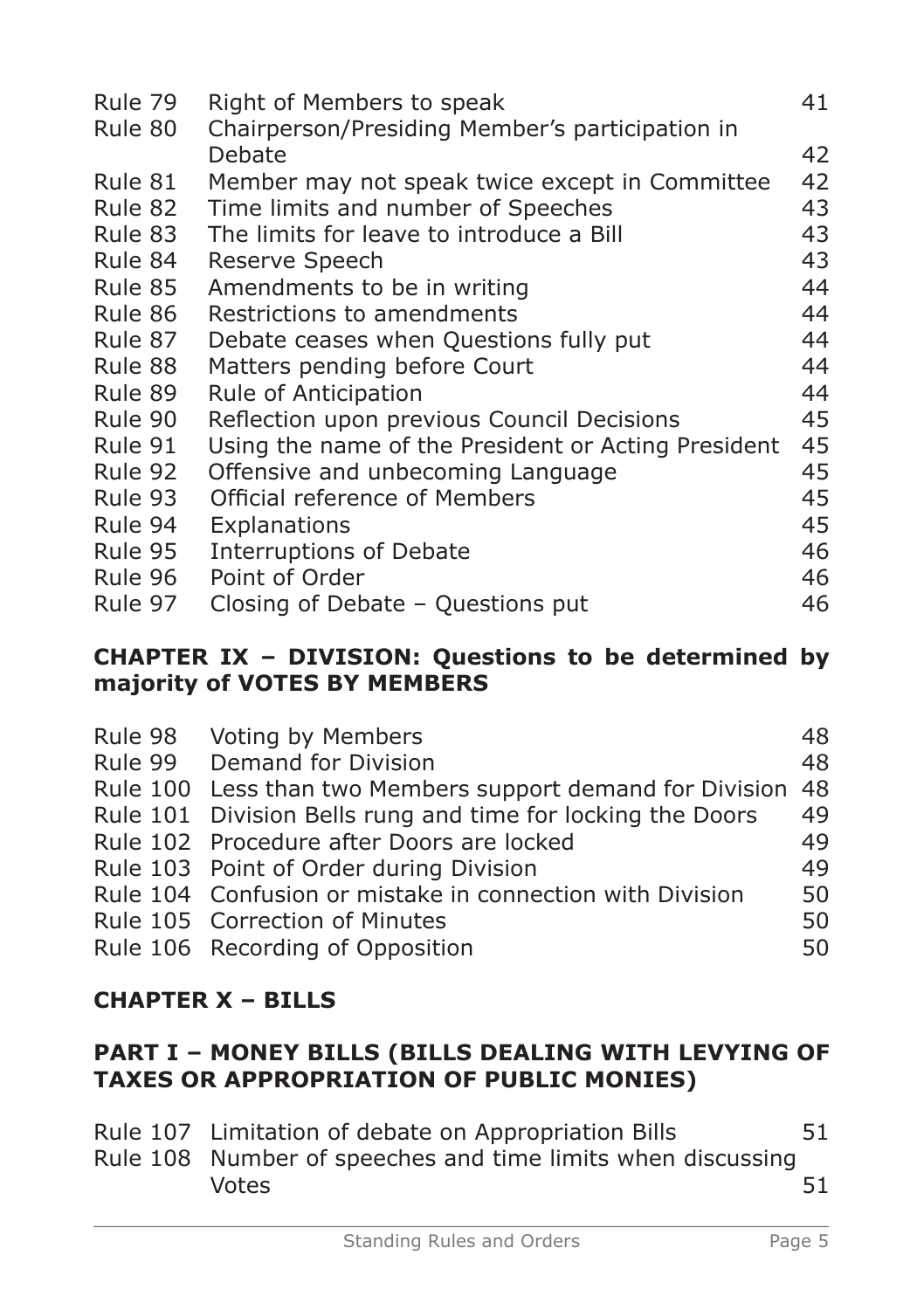|                                    | Rule 109 Procedures in Committee of the Whole Council<br>Rule 110 Estimates of expenditure referred to Committee | 51       |
|------------------------------------|------------------------------------------------------------------------------------------------------------------|----------|
|                                    | of the Whole Council                                                                                             | 52       |
|                                    | <b>PART II - PUBLIC BILLS (ALL OTHER BILLS)</b>                                                                  |          |
| <b>Rule 111</b>                    | <b>Introduction of Bills</b>                                                                                     | 53       |
| <b>Rule 112</b>                    | Briefing and Explanatory Memorandum                                                                              | 53       |
| <b>Rule 113</b>                    | Member of Assembly may be invited to the Council                                                                 | 53       |
| <b>Rule 114</b>                    | Stages of Bills                                                                                                  | 54       |
| <b>Rule 115</b>                    | Distribution                                                                                                     | 54       |
| <b>Rule 116</b>                    | Referral of Bills to Committee after First Reading                                                               | 54       |
| <b>Rule 117</b>                    | Amendments to Second Reading                                                                                     | 54       |
| <b>Rule 118</b>                    | Bills referred to Committee after Second Reading                                                                 | 55       |
| <b>Rule 119</b>                    | Motion that the Chairperson/Presiding Member                                                                     |          |
|                                    | leaves the Chair                                                                                                 | 55       |
| <b>Rule 120</b>                    | Instructions                                                                                                     | 55       |
| <b>Rule 121</b>                    | Clause read in Committee                                                                                         | 55       |
| <b>Rule 122</b>                    | Amendments in Committee                                                                                          | 55       |
| <b>Rule 123</b>                    | Correction of Bills                                                                                              | 56       |
| <b>Rule 124</b>                    | Principles not discussed in Committees                                                                           | 56       |
| <b>Rule 125</b>                    | Bill may be recommitted to a Committee                                                                           | 56       |
| <b>Rule 126</b>                    | Time for handing in amendments for a placing                                                                     |          |
|                                    | on the Order Paper                                                                                               | 56       |
| <b>Rule 127</b>                    | Progress to be reported                                                                                          | 57       |
| <b>Rule 128</b>                    | Report of Bill                                                                                                   | 57       |
| <b>Rule 129</b>                    | Amendments in Report Stage                                                                                       | 57       |
| <b>Rule 130</b>                    | Procedures in Committee                                                                                          | 57       |
| <b>Rule 131</b>                    | New Clauses imposing penalties or burdens                                                                        | 57       |
| <b>Rule 132</b>                    | Amendments on Third Reading                                                                                      | 58       |
| <b>Rule 133</b>                    | Reading of Bills                                                                                                 | 58<br>58 |
| <b>Rule 134</b>                    | Discovery of clerical or version errors in a Bill                                                                | 58       |
| <b>Rule 135</b>                    | Bills passed by the National Assembly                                                                            | 59       |
| <b>Rule 136</b><br><b>Rule 137</b> | Council goes into Committee                                                                                      | 59       |
| <b>Rule 138</b>                    | Quorum of Committee of the Whole Council<br>No Quorum                                                            | 59       |
| <b>Rule 139</b>                    | Report of no Quorum by Chairperson/Presiding                                                                     |          |
|                                    | Member                                                                                                           | 59       |
| <b>Rule 140</b>                    | Procedure in Committee of the Whole Council                                                                      | 60       |
| <b>Rule 141</b>                    | Questions to be determined by majority of                                                                        |          |
|                                    | votes of Members                                                                                                 | 60       |
|                                    |                                                                                                                  |          |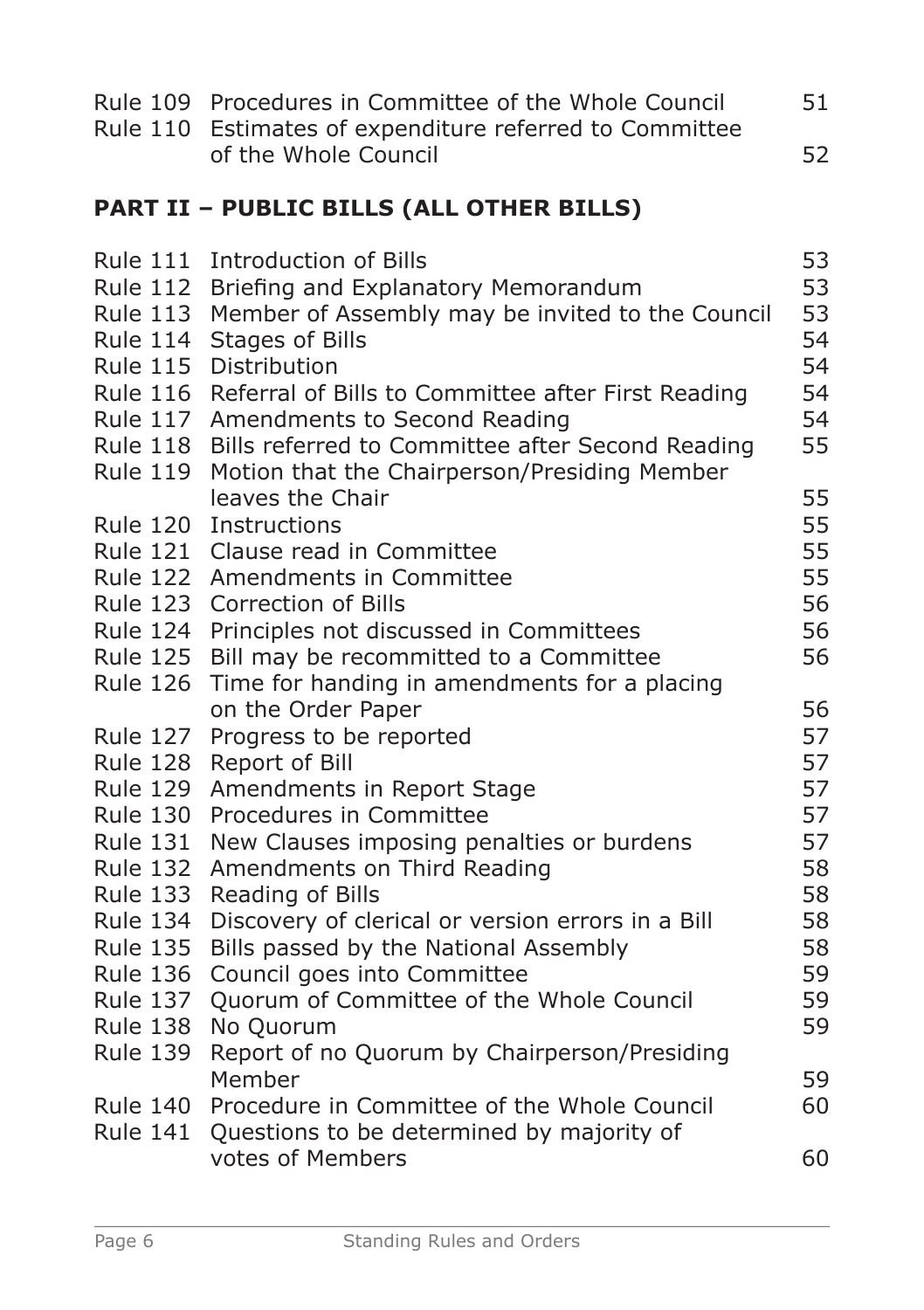|                 | Rule 142 Consideration of Motions referred to Committee<br>Rule 143 Restrictions on Amendments<br>Rule 144 Proposals to report progress   | 60<br>60<br>60 |
|-----------------|-------------------------------------------------------------------------------------------------------------------------------------------|----------------|
| Rule 145 Report |                                                                                                                                           | 61             |
|                 | Rule 146 Disorder: Chairperson/Presiding Member resumes<br>the Chair                                                                      | 61             |
| <b>PART III</b> |                                                                                                                                           |                |
|                 | Rule 147 Procedures for recommending legislation of<br>matters of Regional Concern for submission to<br>and consideration by the Assembly | 62.            |

# **CHAPTER XI**

# **PART I – ESTABLISHMENT OF STANDING COMMITTEES AND SELECT COMMITTEES**

| <b>Rule 148</b> | Standing Committees of the Council                 | 64 |
|-----------------|----------------------------------------------------|----|
| <b>Rule 149</b> | Committees chaired by the Chairperson/             |    |
|                 | Presiding Member of the Council                    | 64 |
| <b>Rule 150</b> | Composition of the Committee on Standing           |    |
|                 | <b>Rules and Orders</b>                            | 65 |
| <b>Rule 151</b> | Composition of Steering Committee                  | 65 |
| <b>Rule 152</b> | Composition of Committee on Privileges of          |    |
|                 | Members of the National Council                    | 65 |
|                 | <b>PART II - FUNCTIONS OF STANDING COMMITTEES</b>  |    |
|                 |                                                    |    |
|                 | Rule 153 Committee on Standing Rules and Orders    | 66 |
| <b>Rule 154</b> | <b>Steering Committee</b>                          | 66 |
|                 | Rule 155 Committee on Public Accounts and Economy  | 67 |
|                 | Rule 156 Committee on Security, Constitutional and |    |
|                 | Legal Affairs                                      | 67 |
|                 | Rule 157 Committee on Urban and Rural Development  | 68 |
| <b>Rule 158</b> | Committee on Gender, Youth and                     |    |
|                 | Information Communication and Technology           | 69 |
|                 | Rule 159 Committee on Habitat                      | 70 |
|                 | Rule 160 Women Caucus                              | 71 |
|                 | Rule 161 Committee on Audit                        | 71 |
| <b>Rule 162</b> | Committee on Privileges of Members of the          |    |

National Council 2002 2003 2004 2006 2012 2013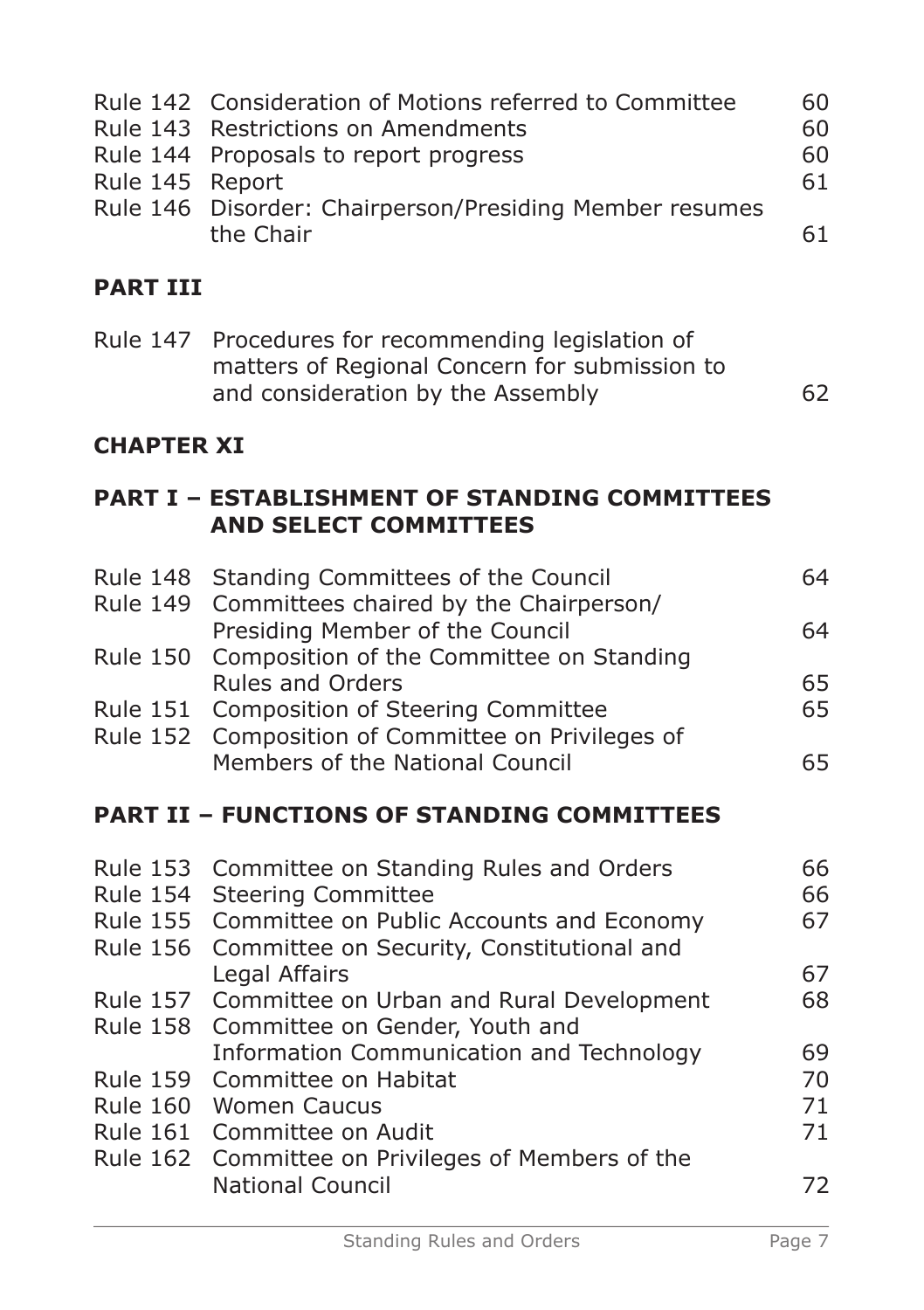|                 | Rule 163 Powers of Committee of Privileges in regard        |    |
|-----------------|-------------------------------------------------------------|----|
|                 | to its investigatory Functions                              | 73 |
|                 | Rule 164 Member to withdraw while his/her conduct           |    |
|                 | is debated                                                  | 74 |
|                 | Rule 165 Powers of the Council in respect of the report and |    |
|                 | recommendations by Committee of Privileges or               |    |
|                 | any other Committee                                         | 75 |
| <b>Rule 166</b> | Appointment of Members of Standing Committees               | 76 |
|                 | Rule 167 Minimum number required for establishment of       |    |
|                 | <b>Standing Committees</b>                                  | 76 |
| <b>Rule 168</b> | Members of Standing Committees announced by                 |    |
|                 | Chairperson/Presiding Member                                | 76 |
| <b>Rule 169</b> | <b>First Meeting</b>                                        | 76 |
|                 | Rule 170 Chairperson/Presiding Member and                   |    |
|                 | Vice-Chairperson                                            | 76 |
|                 | Rule 171 Select Committees of the Council                   | 77 |
|                 |                                                             |    |

# **CHAPTER XII – GENERAL MATTERS CONCERNING COMMITTEES**

|                 | Rule 172 Powers of Committees                      | 78 |
|-----------------|----------------------------------------------------|----|
|                 | <b>TABLE OF CONTENTS</b>                           |    |
|                 | Rule 173 Committee Reports                         | 78 |
|                 | Rule 174 Coordination of activities of Committees  | 79 |
| Rule 175        | Representation in Committees                       | 79 |
| <b>Rule 176</b> | Joint Committees                                   | 79 |
| Rule 177        | Deputy Minister not to serve in Committees         | 79 |
| Rule 178        | Quorum of Standing/Select Committees               | 80 |
| <b>Rule 179</b> | Committees' meeting times                          | 80 |
| <b>Rule 180</b> | Casting vote of Chairperson/Presiding Member       | 80 |
| Rule 181        | Publication of Proceedings                         | 80 |
| Rule 182        | Report presented                                   | 81 |
| Rule 183        | Minority Report                                    | 81 |
| Rule 184        | Committees Sittings during the sittings of Council | 81 |
|                 |                                                    |    |

Rule 185 Sessions when Council adjourned 81<br>Rule 186 Strangers 81

|  | Rule 186 Strangers |  |
|--|--------------------|--|
|--|--------------------|--|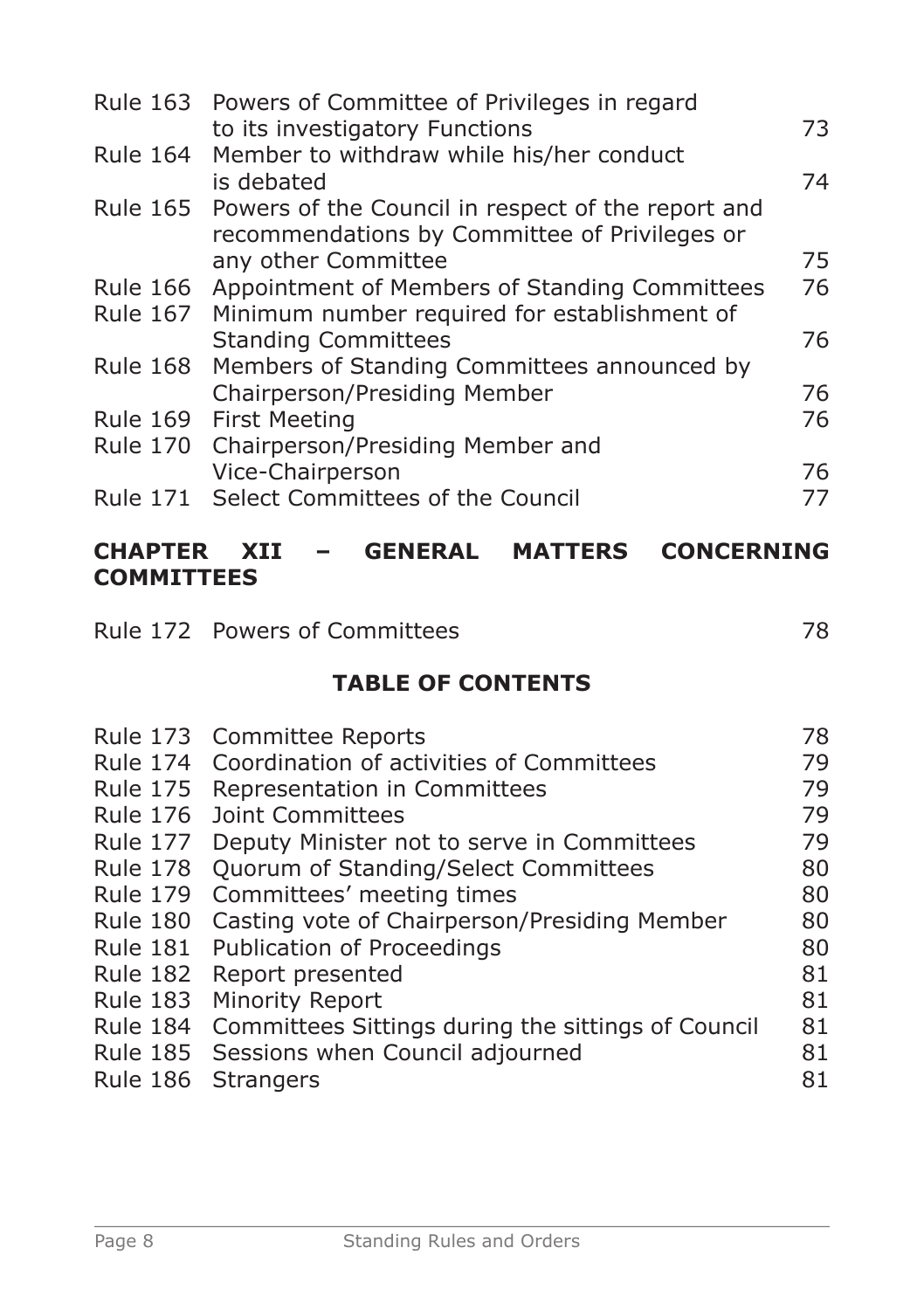# **CHAPTER XIII**

# **PART I – THE COUNCIL AND REGIONS**

|                  | Rule 187 Interaction between the Council and Regions<br>Rule 188 Submission of Regional Reports<br>Rule 189 Resolutions affecting the Executive                                                    | 82<br>82<br>83             |
|------------------|----------------------------------------------------------------------------------------------------------------------------------------------------------------------------------------------------|----------------------------|
|                  | <b>PART II - SECRETARY AND OFFICERS</b>                                                                                                                                                            |                            |
|                  | Rule 190 Secretary and other Officers<br>Rule 191 General duties of the Secretary<br>Rule 192 Minutes of Proceedings<br>Rule 193 Custody of Records and Documents<br>Rule 194 Application of Rules | 84<br>84<br>84<br>85<br>85 |
| <b>SCHEDULES</b> |                                                                                                                                                                                                    |                            |

| <b>FIRST SCHEDULE (SEE RULE 22) - THE PRAYER</b>                                                  | 86 |
|---------------------------------------------------------------------------------------------------|----|
| <b>SECOND SCHEDULE (SEE RULE 13 AND SCHEDULE 3)</b><br>OF THE CONSTITUTION) - OATH/AFFIRMATION OF |    |

**MEMBERS OF THE NATIONAL COUNCIL** 87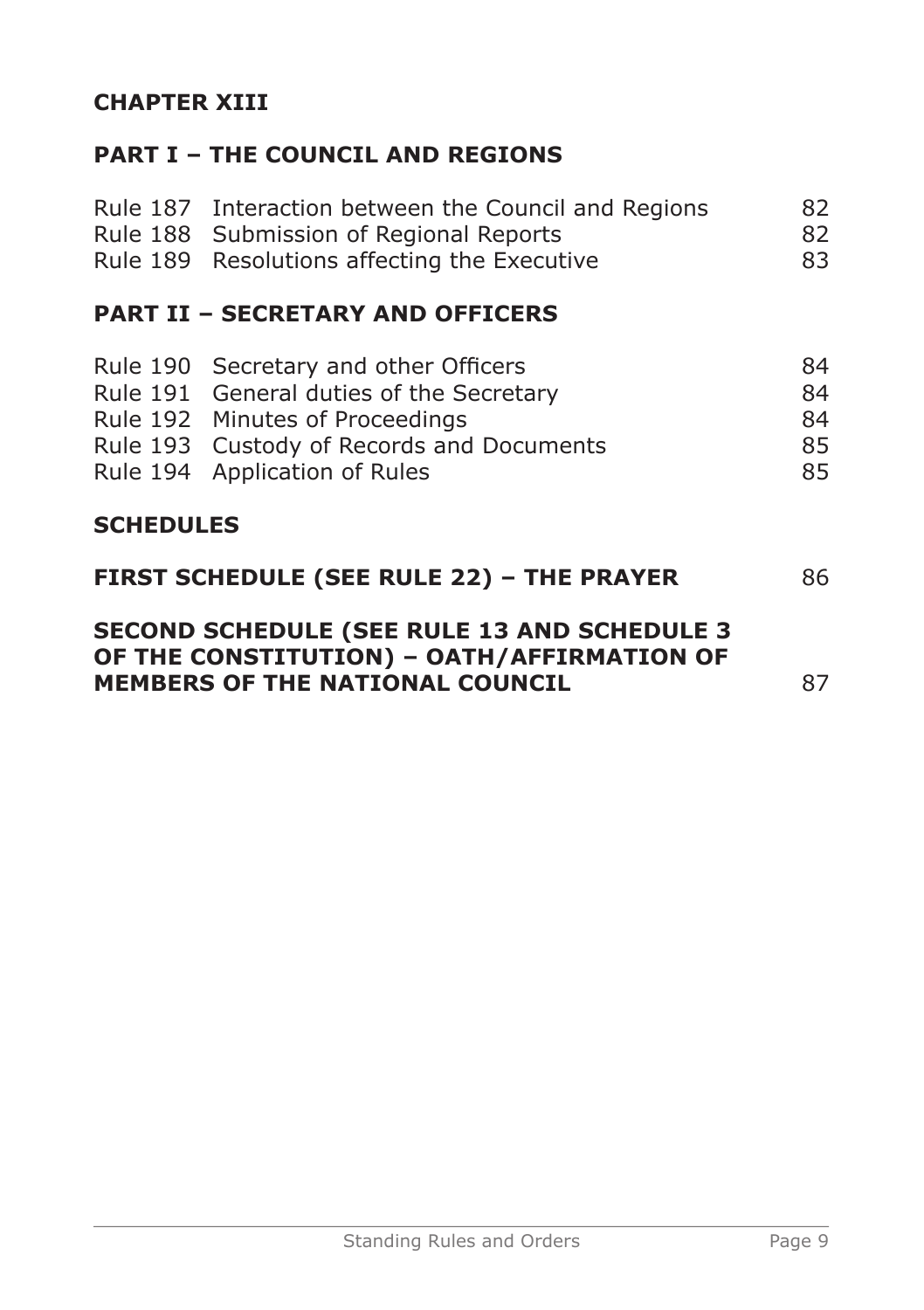# **CHAPTER I SHORT TITLE AND DEFINITIONS**

#### **\_\_\_\_\_\_\_\_\_\_\_\_\_\_\_\_\_\_\_\_\_\_\_\_\_\_\_\_\_\_\_\_\_\_\_\_\_\_\_\_\_\_\_\_\_\_\_ Rule 1**

#### **Short title and commencement**

- (1) These Rules of procedure of the National Council shall be cited as "The Standing Rules and Orders of the National Council".
- (2) These Rules shall come into force on the date to be determined by the Council.

#### **Rule 2**

#### **Definitions**

- (1) Words and terms of these Standing Rules and Orders, which are in the Constitution shall have the meaning assigned to them in the Constitution.
- (2) In these Standing Rules and Orders, unless the content otherwise requires:
	- **"Act of Parliament"** (statute) means a document that sets out legal Rules and has (normally) been passed by both Houses of Parliament in form of a Bill and agreed to by the President (assent);
	- **"Affirmation"** means affirmation outlined in Schedule 3 of the Constitution;
	- **"Amendment"** is an alteration proposed or made in a Motion or Bill;
	- **"Assembly"** means the National Assembly established in terms of Chapter 7 of the Constitution;
	- **"Bill"** means a legislative proposal to amend or repeal existing law or create a new law;
	- **"Closure"** means a procedure by which a debate may be halted and an immediate vote taken and enables the House to decide upon the matter under discussion;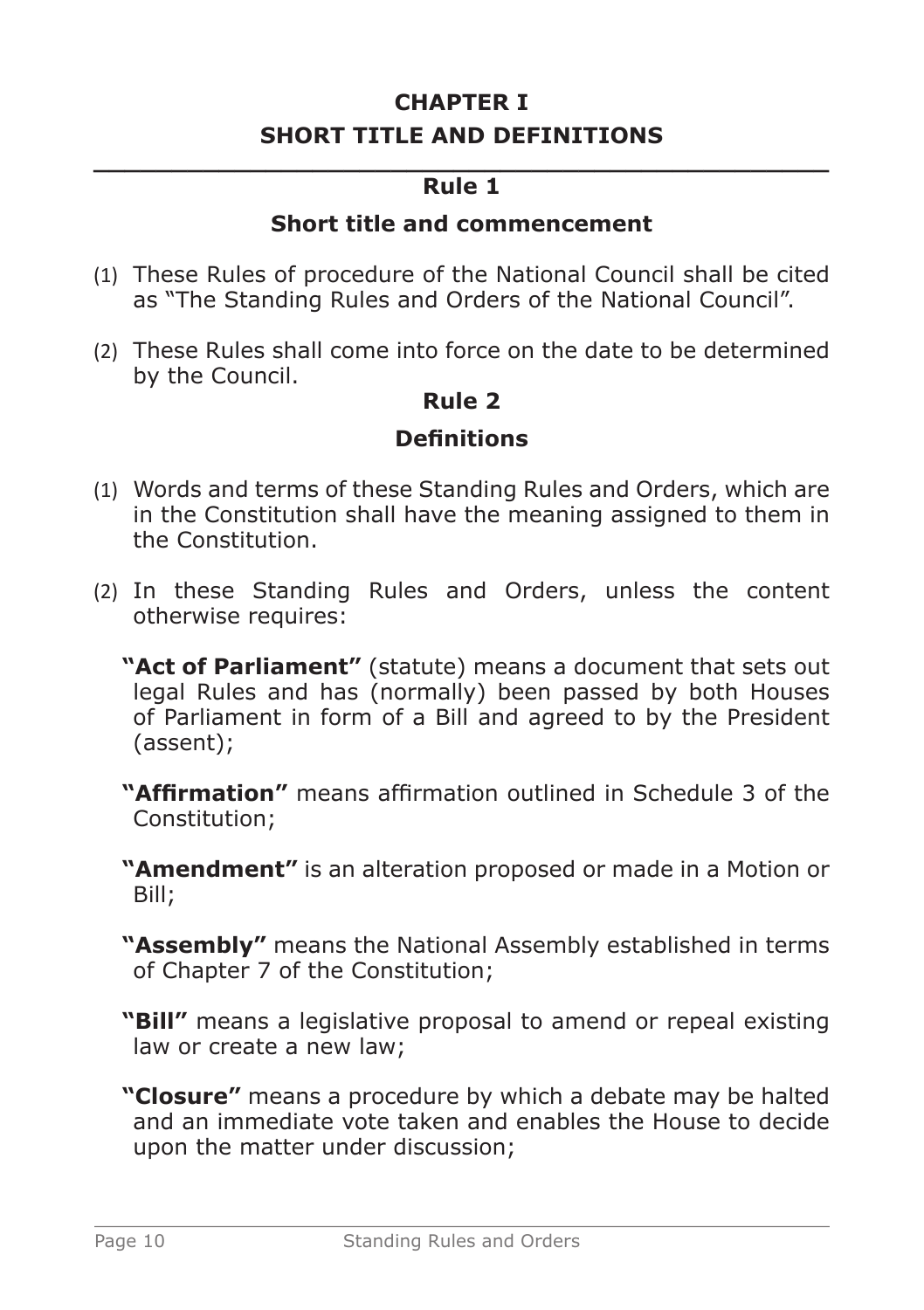**"Constitution"** means the Namibian Constitution;

- **"Council"** means the National Council established in terms of Chapter 8 of the Constitution and includes any committee, subcommittee, Member (s) or officer (s) of the Council appointed by or authorized by the Council to carry out any function;
- **"Committee of the Whole House"** means the Committee comprising all the Members of the Council, to transact certain kinds of business of the House and presided over by the Vice-Chairperson/Presiding Member of the Council;
- **"Clerk of Committees"** means an official appointed to serve as a Clerk to the Committees of the Council, and shall include any officer assigned temporarily to assist in the same capacity;
- **"Division"** means a formal vote in Parliament or similar legislative body, where the House is divided and a vote is called;
- **"Dilatory Motion"** means a motion to delay proceedings. A Dilatory Motion is moved in the course of proceedings after a question has been proposed;
- **"Document"** means any written instrument, and includes any electronic or other device in or on which information; including visual material is recorded, stored or kept;
- **"House"** in relation to Parliament means the Assembly or Council;
- **"Matters of regional concern"** includes all issues that are necessary or conducive to the exercise of the powers or the performance of the functions of a Regional Council or Councils and such other matters which by law must or may be dealt with by a Regional Council or Councils;
- **"Leave" or "Leave of the House"** means permission to do something that is granted without a dissentient voice;
- "**Member"** means a Member of the Council elected in terms of Article 69(1) of the Constitution;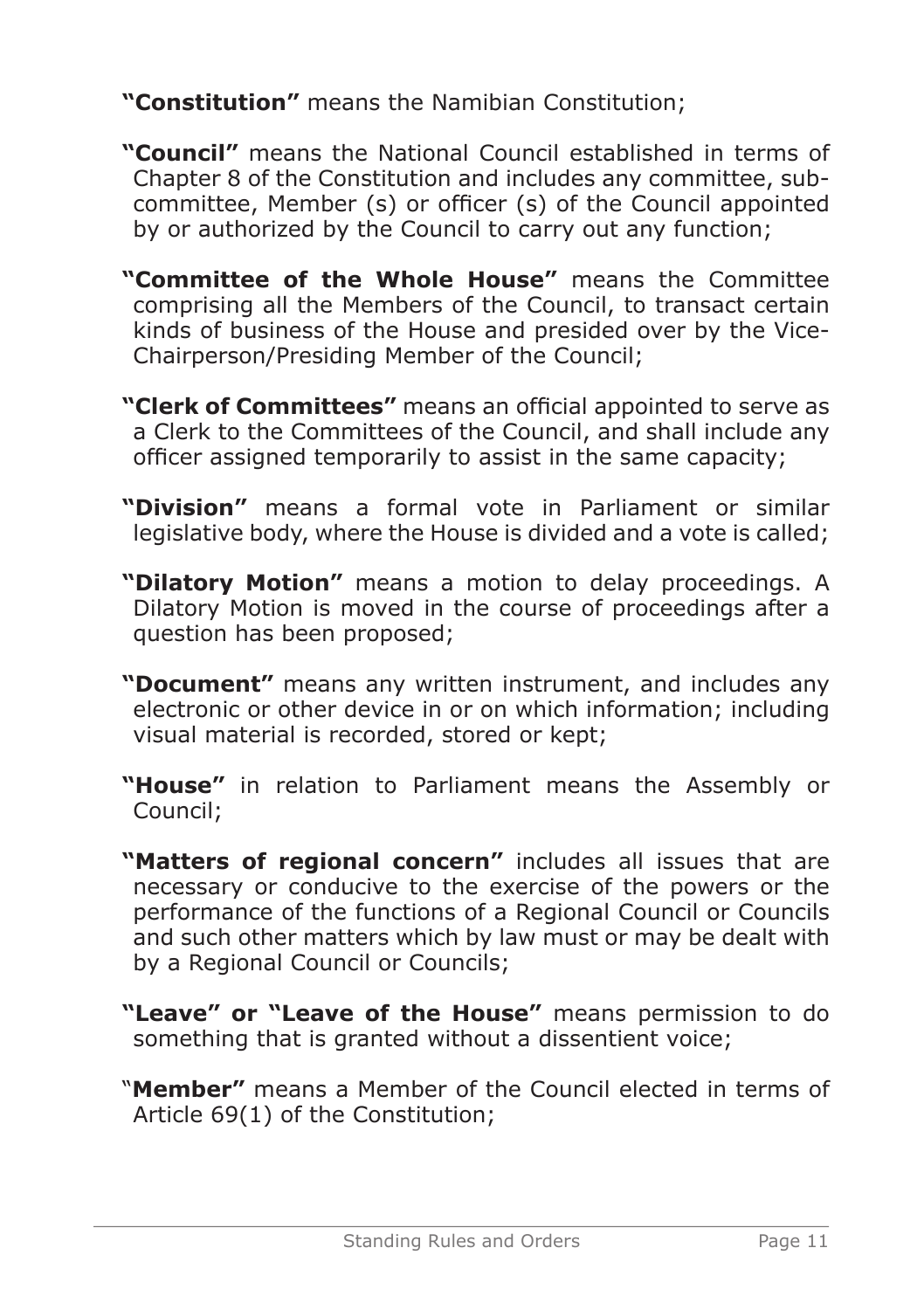- **"Minority report"** means a report offered or tendered by a minority of Members on a question before the Council or any Committee thereof;
- **"Motion"** means a proposal made by a Member that Council or a Committee thereof do something, order something to be done, or express an opinion concerning some matter;
- **"Notice"** is a written declaration of intent to the House by Members to either move a motion or present a Bill on a specified day;
- **"Oath"** means the Oath set out in Schedule 3 of the Constitution;
- **"Parliament**" means the Council and the Assembly;
- **"Petition"** means the document and method by which a matter may be brought before the Council or Committee thereof for urgent consideration;
- **"Precincts of Parliament"** means the Chamber in which the proceedings of the House are conducted and include galleries, lobbies, offices, or areas used principally for in connection with the proceedings of Parliament and every part of the building in which the Chamber is situated and any forecourt, gardens, yard or open space forming part of the premises of Parliament;
- **"Principle of a Bill"** means the object/purpose of the Bill;
- **"Question"** means a motion presented for debate by a deliberative body;
- **"Recess"** means a period between one session and another, during which the ordinary business of the Council is suspended;
- **"Ruling"** means any decision taken by the Chairperson/Presiding Member or Chairperson/Presiding Member of the Committee of the Whole House or any Member presiding;
- **"Secretary"** means the person appointed in terms of Rule 190 to perform the functions of Secretary to the Council in terms of Rule 191 and includes any person appointed to the staff of the Council when acting in the place of the Secretary;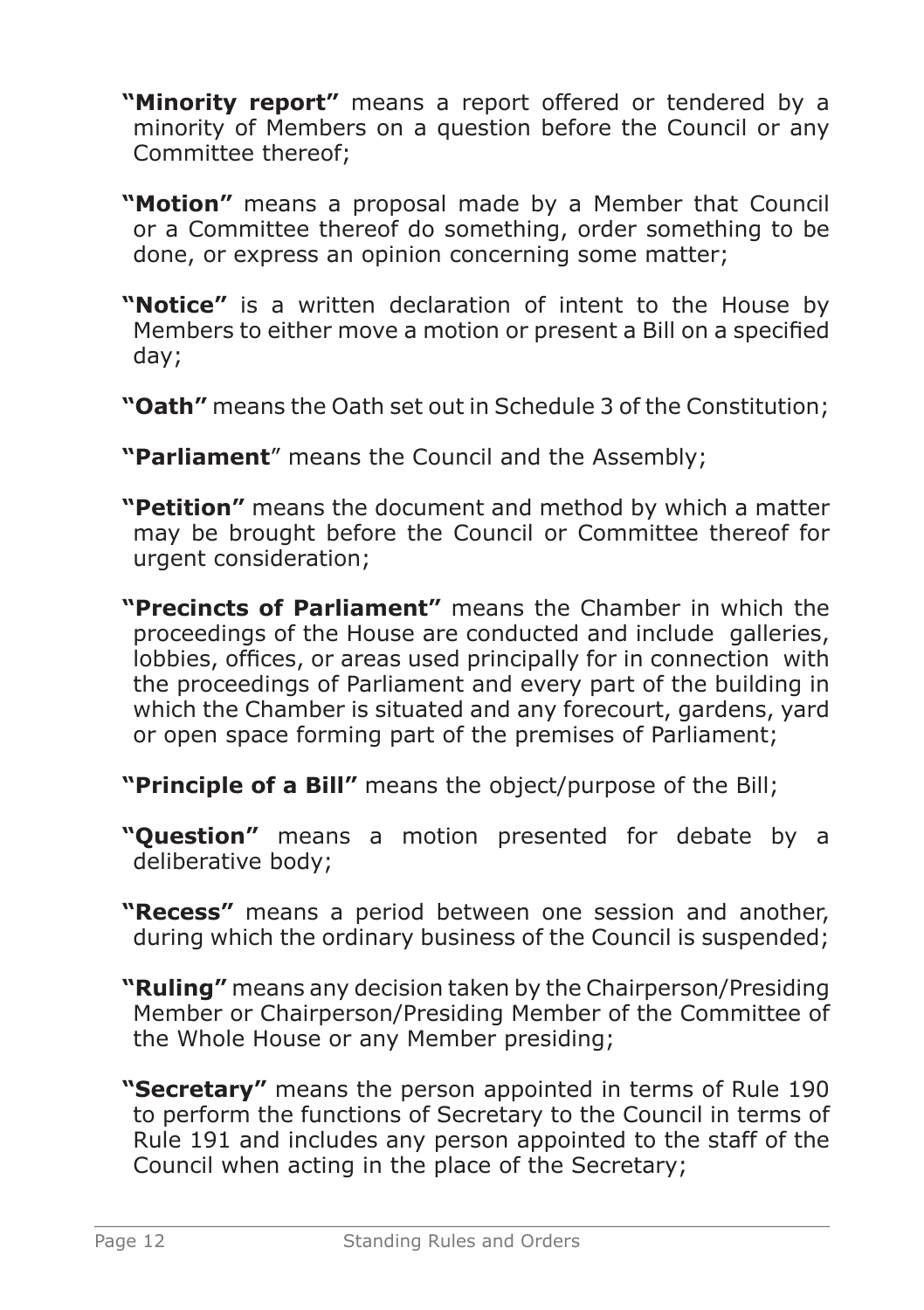- **"Select Committee"** means an Ad-Hoc Committee appointed for a specific task and stands dissolved at the end of the task;
- **"Serjeant-at-Arms"** means the officer appointed to maintain order in the House and execute orders made by the Chairperson/ Presiding Member;
- **"Session"** means a period commencing when the Council meets after recess and ending when the Council is next adjourned for recess;
- **"Sitting"** means the period between the time when the Chairperson/Presiding Member takes the chair and the time when the Council is adjourned for the next sitting;
- **"Standing Rules and Orders"** means Standing Rules and Orders of the Council made in terms of Article 74(2) of the Constitution and include such Rules and Orders of Procedure amending them, and rulings made in terms of Rule 3 of these Standing Orders;
- **"Standing Committee"** means a permanent Committee or continuing Committee established in terms of these Standing Rules and Orders or by resolution of the Council for the duration of the Council;
- **"Stranger"** means any person other than a Member or staff member of the Council;
- **"Table"** means Table of the House;
- **"Term"** means a period when the Council first meets after the election contemplated in Article 70(1) of the Constitution;
- **"Weapon"** means any object which is likely to cause serious bodily injury when used to commit an assault and includes any firearms, knife, knobkerrie, etc.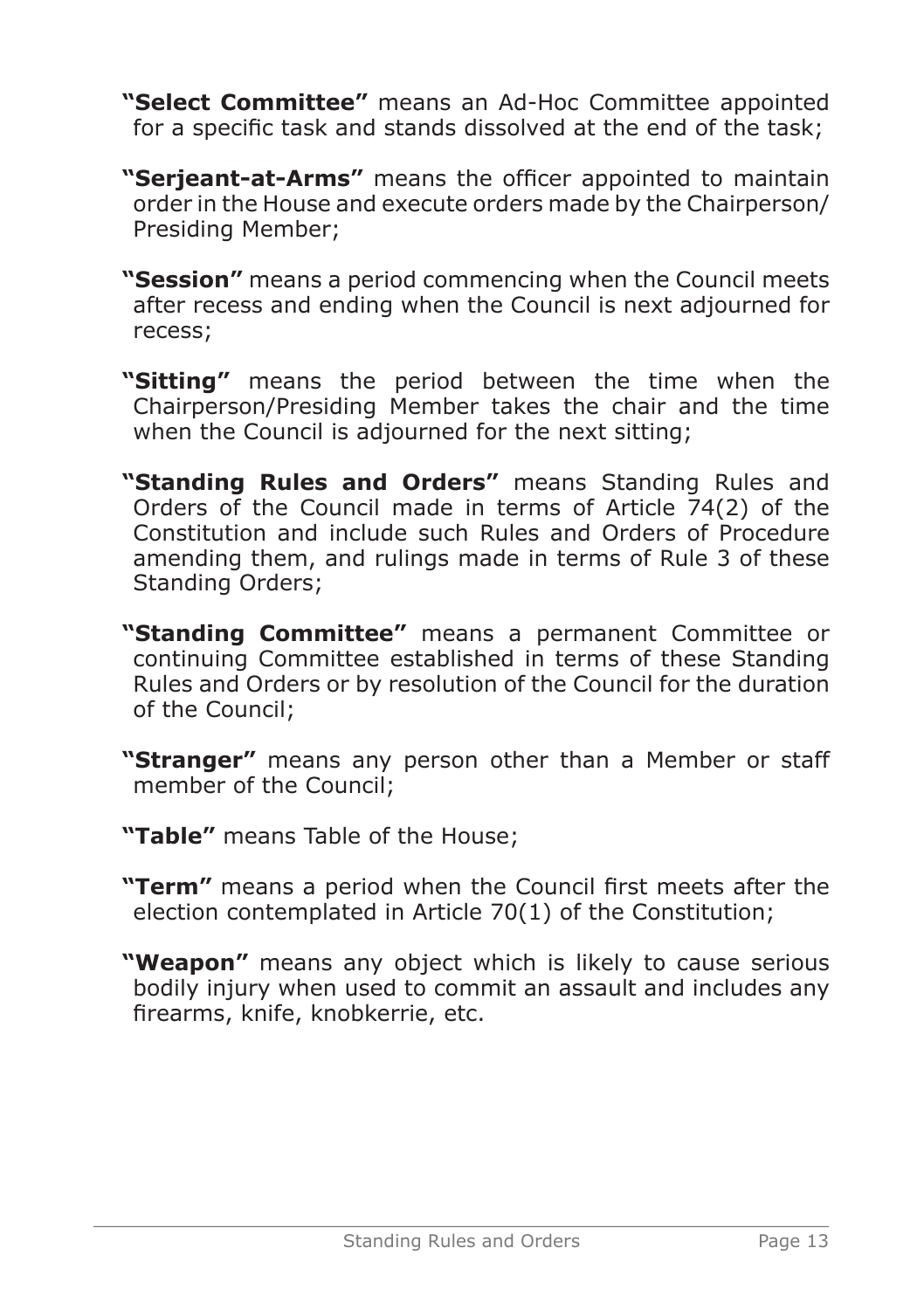#### **CHAPTER II PRELIMINARY PROVISIONS \_\_\_\_\_\_\_\_\_\_\_\_\_\_\_\_\_\_\_\_\_\_\_\_\_\_\_\_\_\_\_\_\_\_\_\_\_\_\_\_\_\_\_\_\_\_\_**

#### **Rule 3**

#### **No implied limitations**

Except otherwise provided in these Standing Rules and Orders or in the Constitution of the Republic of Namibia, these Rules shall not restrict the mode in which the National Council exercises and holds its powers, privileges and immunities.

#### **Rule 4**

#### **President and Members of National Assembly**

A reference in these Rules to a Member shall be construed as a reference to the President, a Minister or Deputy Minister attending a meeting of the Council by invitation.

#### **Rule 5**

#### **Suspension of the Standing Rules and Orders**

- (1) Notwithstanding anything in these Rules, any Rule or part of a Rule may be suspended without notice with the consent of the Chairperson/Presiding Member and the majority of Members present.
- (2) The Rule or part of the Rule proposed to be suspended and the reason for the proposed suspension shall be distinctly stated.

# **Rule 6**

#### **Amendments**

These Standing Rules and orders may be amended as provided for in Rule 59.

# **Rule 7**

# **Interpretation of the Standing Rules and Orders**

In case of doubt these Rules shall be interpreted by the Chairperson/ Presiding Member as he/she deems fit.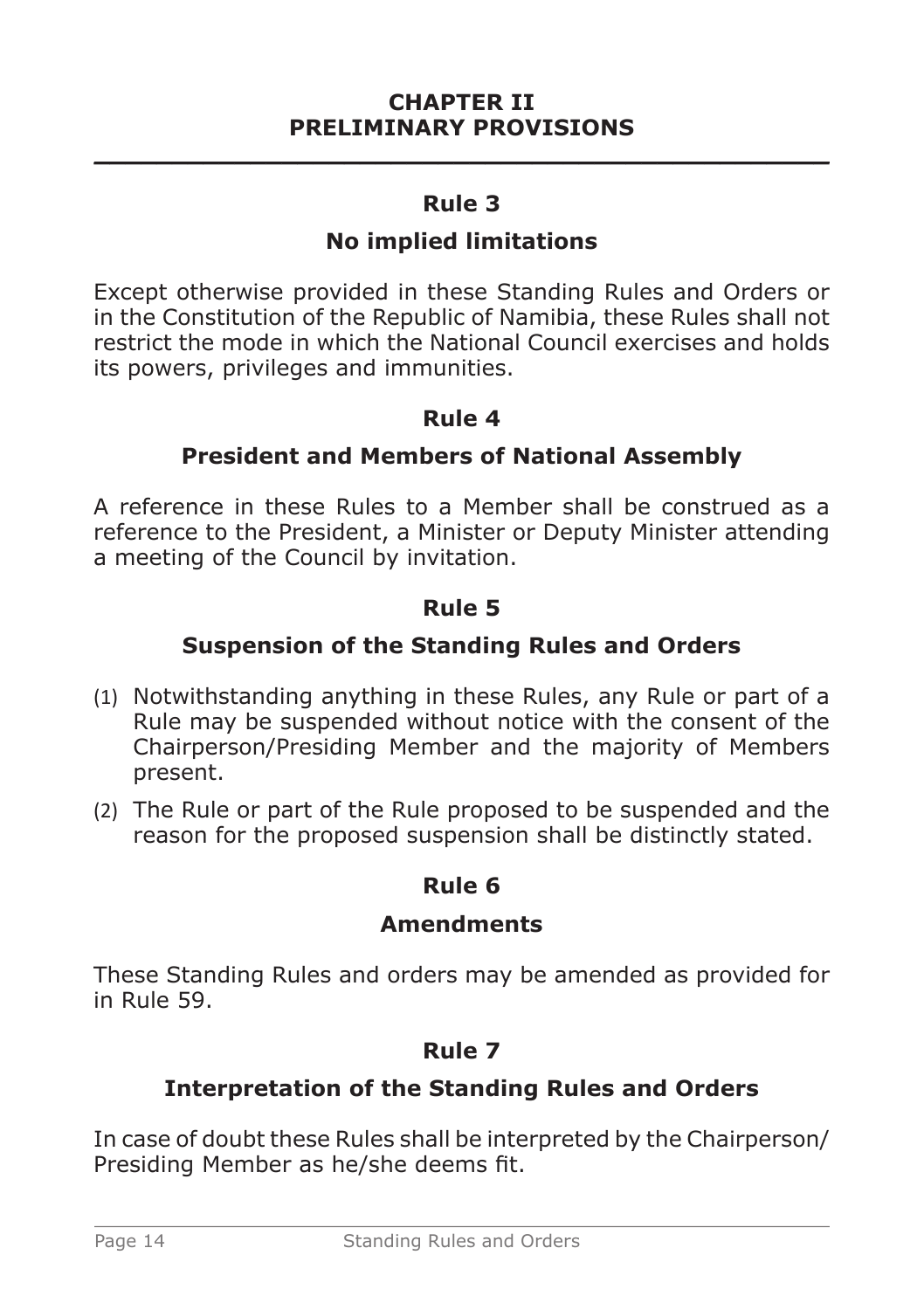#### **Unforeseen matters/Residuary powers**

In all cases not specifically provided for in these Rules, the Chairperson/Presiding Member shall make provision as he/she deems fit.

# **Rule 9**

# **Admission of the Public**

- (1) Sittings of the Council shall be open to the public, including the media.
- (2) The Chairperson/Presiding Member of the Council must
	- (a) set aside places for the public in the Chamber where the Council sits; and
	- (b) determine the entrances, exit and routes through which the public can obtain access to these places.
- (3) The Chairperson/Presiding Member of the Council may take reasonable measures
	- (a) to regulate public access, including access of the media, to the Council;
	- (b) to prevent and control misconduct in the public gallery; and
	- (c) to provide for searching of any person entering the Chamber,
	- (d) where appropriate, to remove or refuse entry to.
- (4) The Chairperson/Presiding Member at a sitting of the Council may order a Member of the public to leave the Chamber when necessary to give effect to the measures taken by the Chairperson/Presiding Member of the Council under sub-Rule (3).

# **Rule 10**

# **Public Participation**

- (1) Members of the public may participate in the legislative process of the Council by –
	- (a) attending sittings of the Council or meetings of the Council Committee;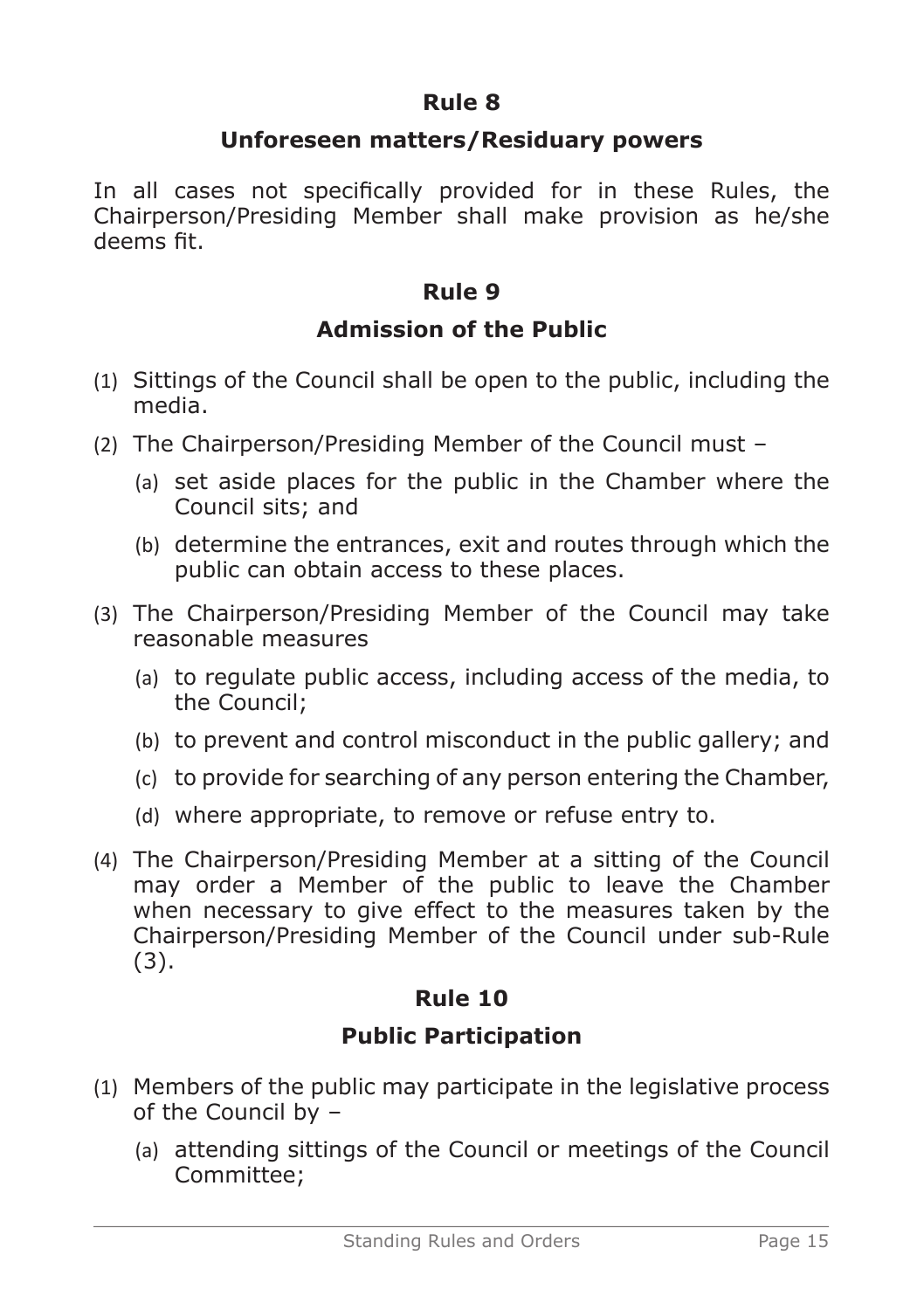- (b) Submitting petitions on Bills or other matters within the Council's competence;
- (c) Responding to public or specific invitations
	- (i) comment in writing on Bills or other matters before, or which are due to come before, the Council;
	- (ii) to make representations or recommendations in writing on such Bills or other matters; or
	- (iii) to give evidence or to make representations or recommendations before Council Committees on such Bills or other matters, either in person or through a representative.
- (d) Public participation in terms of sub-Rule (1) is subject to, and must be exercised in accordance with, the applicable provisions of these Rules.

#### **Removal of persons**

When instructed by the Chairperson/Presiding Member, the Serjeant-at-Arms must remove or arrange for the removal of a person-

- (1) Who, without permission, is present in that part of the Chamber designated for Members only or another place which is out of bounds for that person; or
- (2) Who disrupts the proceedings of the Council, causes nuisance or does not withdraw from the Chamber when ordered to withdraw under Rule 9(3) and 71(2).

#### **Rule 12**

# **Presidential or visiting Head of State address**

- (1) Whenever the President delivers an address to the House, the Chairperson/Presiding Member may convey to the President the gratitude of the House for address.
- (2) The Chairperson/Presiding Member of the Council, after consultation with the delegation heads, may invite any Head of State who is on a state visit to the Republic, to address the Council.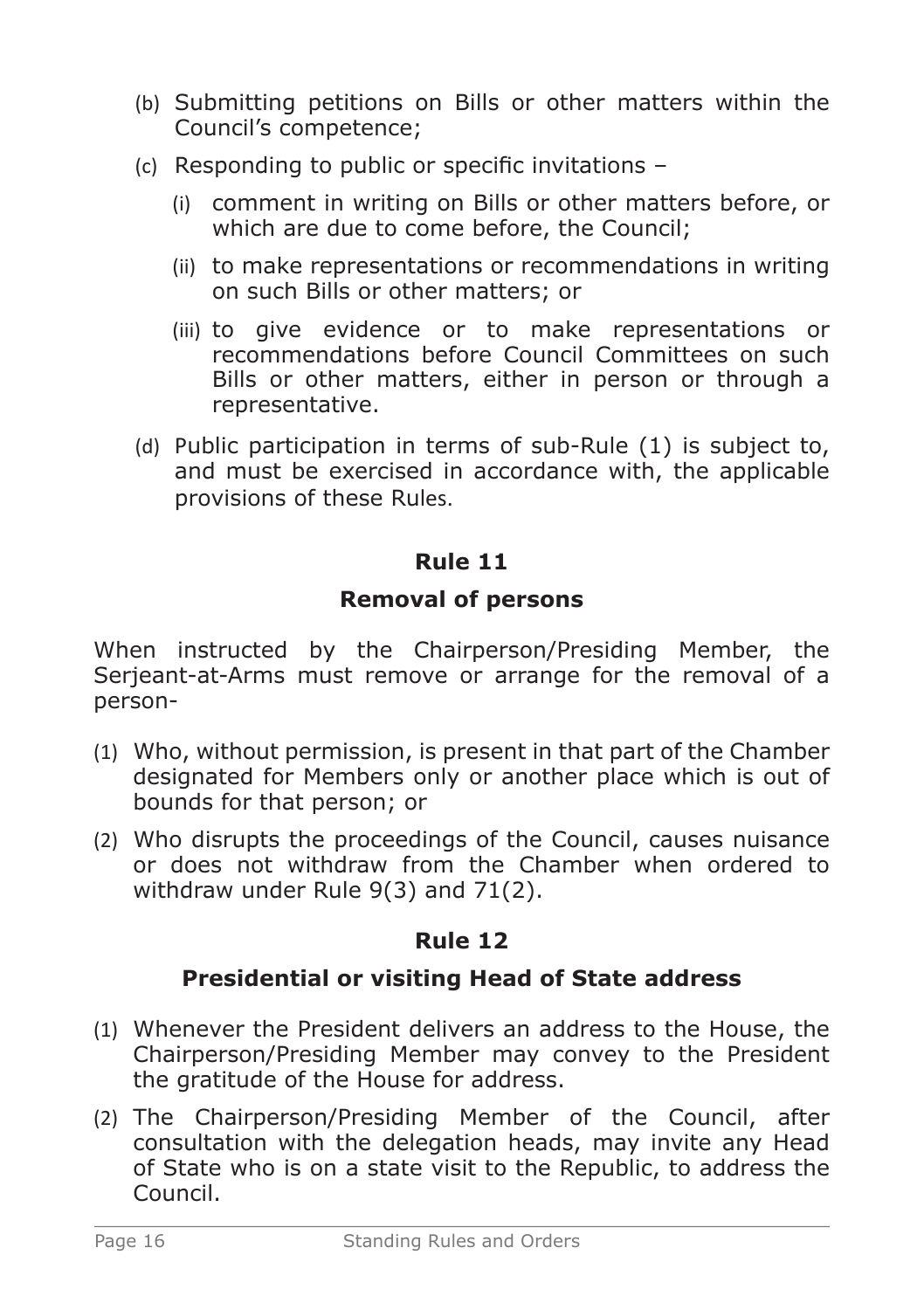# **\_\_\_\_\_\_\_\_\_\_\_\_\_\_\_\_\_\_\_\_\_\_\_\_\_\_\_\_\_\_\_\_\_\_\_\_\_\_\_\_\_\_\_\_\_\_\_ Rule 13**

#### **Oath or Affirmation**

On the first day on which the Council meets after an election of Members in terms of Section 26 of the Regional Councils Act 22 of 1992, and whenever necessary thereafter, every Member of the Council shall make and subscribe to an Oath or Solemn Affirmation before the Chief Justice, or a Judge designated by the Chief Justice for that purpose, in the terms set out in Schedule 3 of the Constitution.

# **Rule 14**

# **Election of the Chairperson/Presiding Member**

- (1) On the first day on which the Council meets after an election of Members in terms of Section 26 of the Regional Councils Act 22 of 1992, and whenever necessary thereafter, the Secretary or an officer of Parliament nominated by him/her, shall take the chair whereupon the Council shall forthwith proceed with the election of a Chairperson/Presiding Member.
- (2) A Member shall propose as Chairperson/Presiding Member of the Council another Member then present by moving "that… (Naming the Member) takes the chair as Chairperson/Presiding Member of the Council.
- (3) If only one Member is proposed and seconded, he/she shall be declared elected by the Presiding Officer and conducted to the chair without any question being put.
- (4) Where more than one person is proposed and seconded, a motion shall be made and seconded in respect of each person, and the House shall proceed to elect the Chairperson/Presiding Member by secret ballot in accordance with the provisions of this Rule.
- (5) When nominations have been received, the Secretary shall announce that the ballot will now be taken, and unless a Member rises to speak, no fresh nominations shall be taken.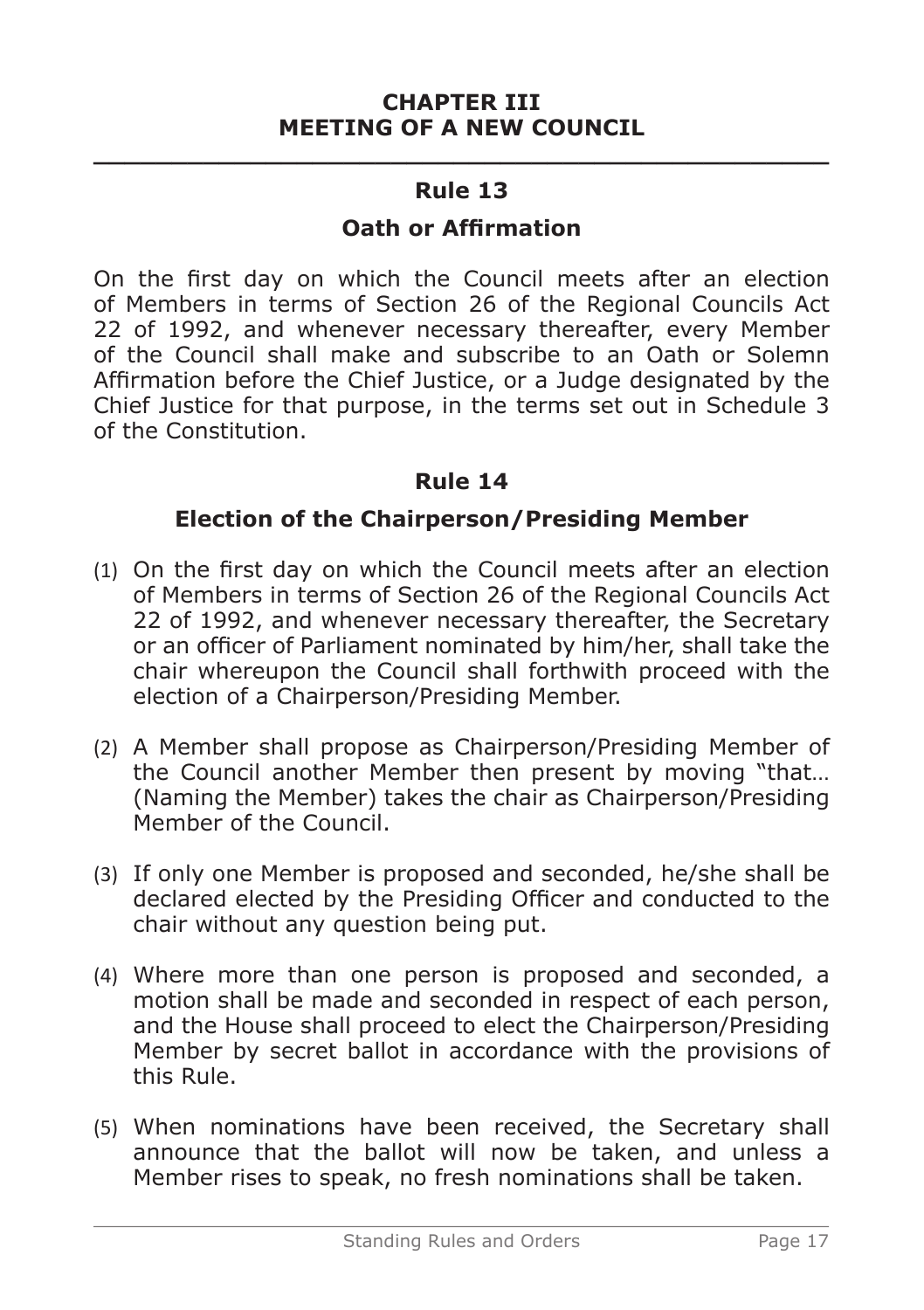- (6) An officer of the Council shall give to each Member present a ballot paper on which the Member may record his or her vote by writing the name of the person for whom he or she wishes to vote.
- (7) A Member can only vote for someone who has been duly nominated and seconded.
- (8) Each ballot paper shall be folded so that the name written on it cannot be seen. The ballot paper shall then be collected by an officer of the Council and counted at the table by the Secretary who shall then declare the result.
- (9) At any ballot between more than two persons who have been proposed and seconded, the candidate who receives the greater number of votes shall be declared elected as Chairperson/ Presiding Member, provided that he or she receives a majority of the votes of Members present.
- (10) If no candidate has received such majority the name of the candidate who has received the smallest number of votes shall be withdrawn, the candidate obtaining the smallest number of votes at each ballot being excluded until one candidate obtains a majority.
- (11) Where there is an equality of votes between candidates who received the smallest number of votes, and one has to be excluded from the election under paragraph (10) of this Rule there shall be a ballot to determine which of them shall be excluded.
- (12) Where at any ballot between two candidates the votes are equal, another ballot shall be held.

# **Election of the Vice-Chairperson**

The provisions of Rule 14 shall apply *mutatis mutandis* to the election of the Vice-Chairperson/, who shall be –

(1) The Chairperson/Presiding Member of the Committee of the Whole Council: provided that the Chairperson/Presiding Member shall preside at such election; and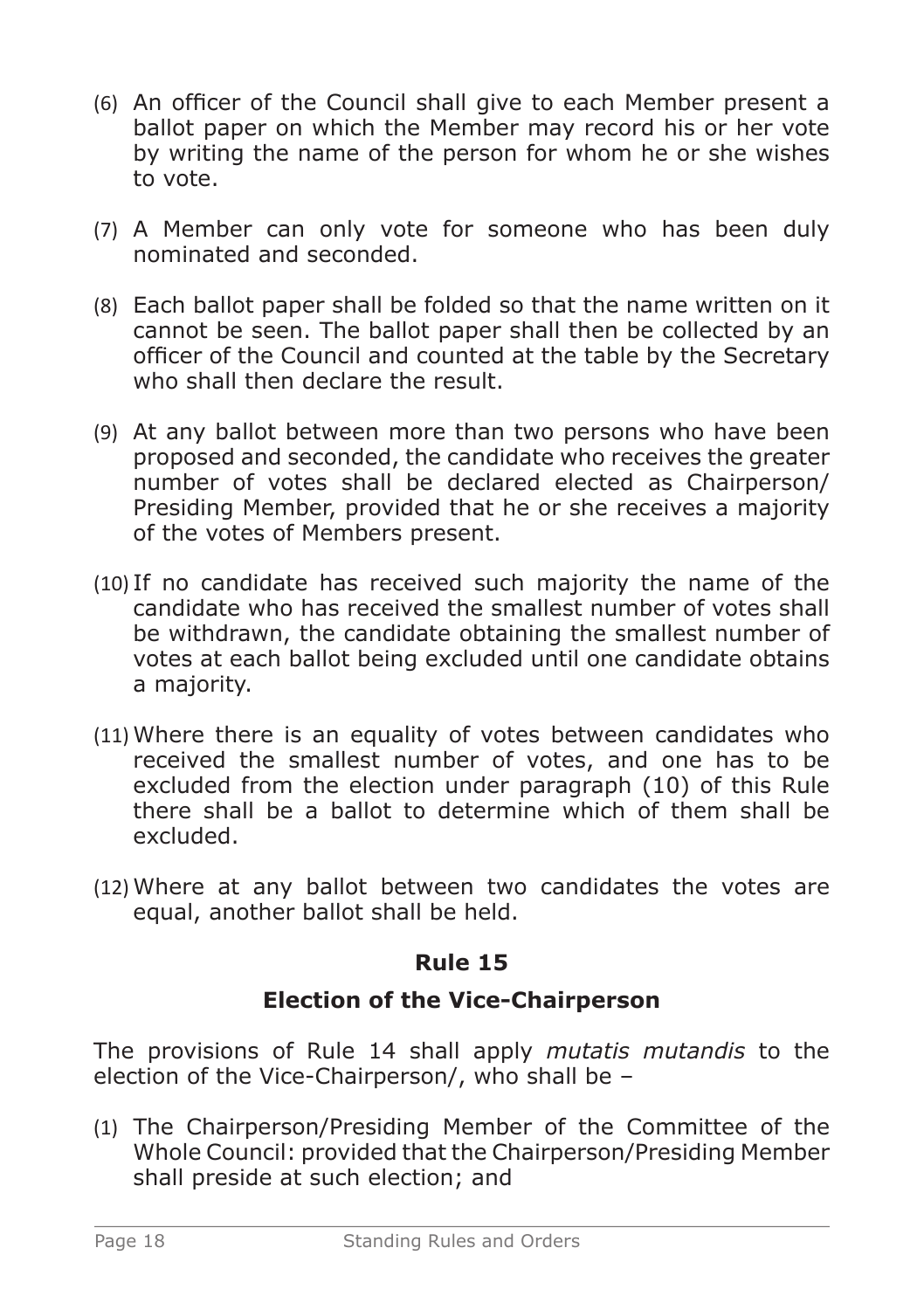(2) The coordinator of all Standing Committees of the Council.

# **Rule 16**

#### **Functions of the Vice-Chairperson as Coordinator of Committees**

- (1) As Coordinator of Committees, the Vice-Chairperson shall perform the following functions-
	- (a) Ensuring the compilation of the programmes by the Standing Committees are in compliance with their activity plans;
	- (b) Monitor implementation of Committees' activity plans;
	- (c) Monitor the implementation of the National Council Strategic Plan into Committee activities;
	- (d) Convene and chair the Forum of Chairpersons/Presiding Members of Committees to exchange information, perspectives and discuss where necessary, issues relating to support to Members;
	- (e) Monitor support for Members and advise the Chairperson/ Presiding Member of the Council on the support needs of Members;
	- (f) Monitor that all Committee reports are tabled within 30 days after the completion of the activity undertaken or at the next Session;
	- (g) Consider and approve Committees' requests for travel for purposes of legislation and oversight;
	- (h) Coordinate the oversight function of the National Council Committees;
	- (i) Ensure at the end of each year that, Committees are meeting their mandate in terms of these Rules;
	- (j) Perform any function that the Chairperson/Presiding Member of the Council may from time to time assign to him or her.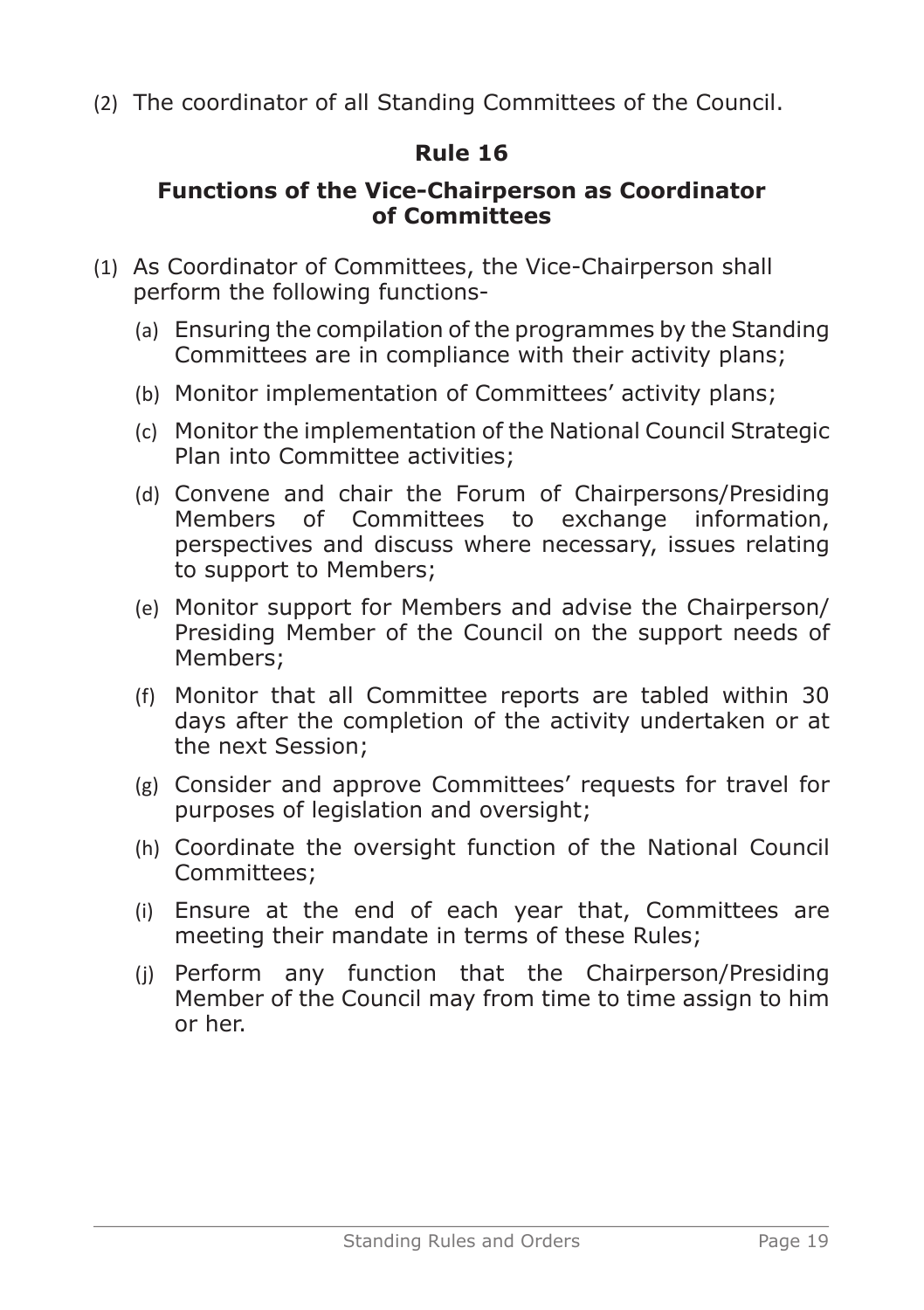#### **Election of the Vice -Chairperson of the Committee of the Whole Council**

As soon as practical after the commencement of every National Council and from time to time thereafter as necessity may arise, the Council shall elect amongst its Members as First and Second Vice-Chairperson of the Committee of the Whole Council who shall be entitled to exercise all the powers of the Chairperson/Presiding Member of the Committee of the Whole Council, excluding his/her powers as Vice-Chairperson of the Council.

# **Rule 18**

#### **Removal of the Chairperson/Presiding Member and Vice-Chairperson**

- (1) The Chairperson/Presiding Member or the Vice-Chairperson shall cease to hold office if he or she:
	- (a) ceases to be a Member of the National Council or dies;
	- (b) is removed by resolution of the House on a substantive motion;
	- (c) resigns from the National Council in writing addressed to the Secretary of the National Council.
- (2) When the office of the Chairperson/Presiding Member or Vice-Chairperson becomes vacant, the National Council shall elect a Member to fill the vacancy.

# **Rule 19**

#### **Notification of the elected Whips of the Political Parties to the Council**

All parties represented within the Council shall submit the names of their Whips and the duration for which they have been so elected, within seven (7) days from the first sitting of the Council after an election of Members in terms of Section 26 of the Regional Councils Act 22 of 1992.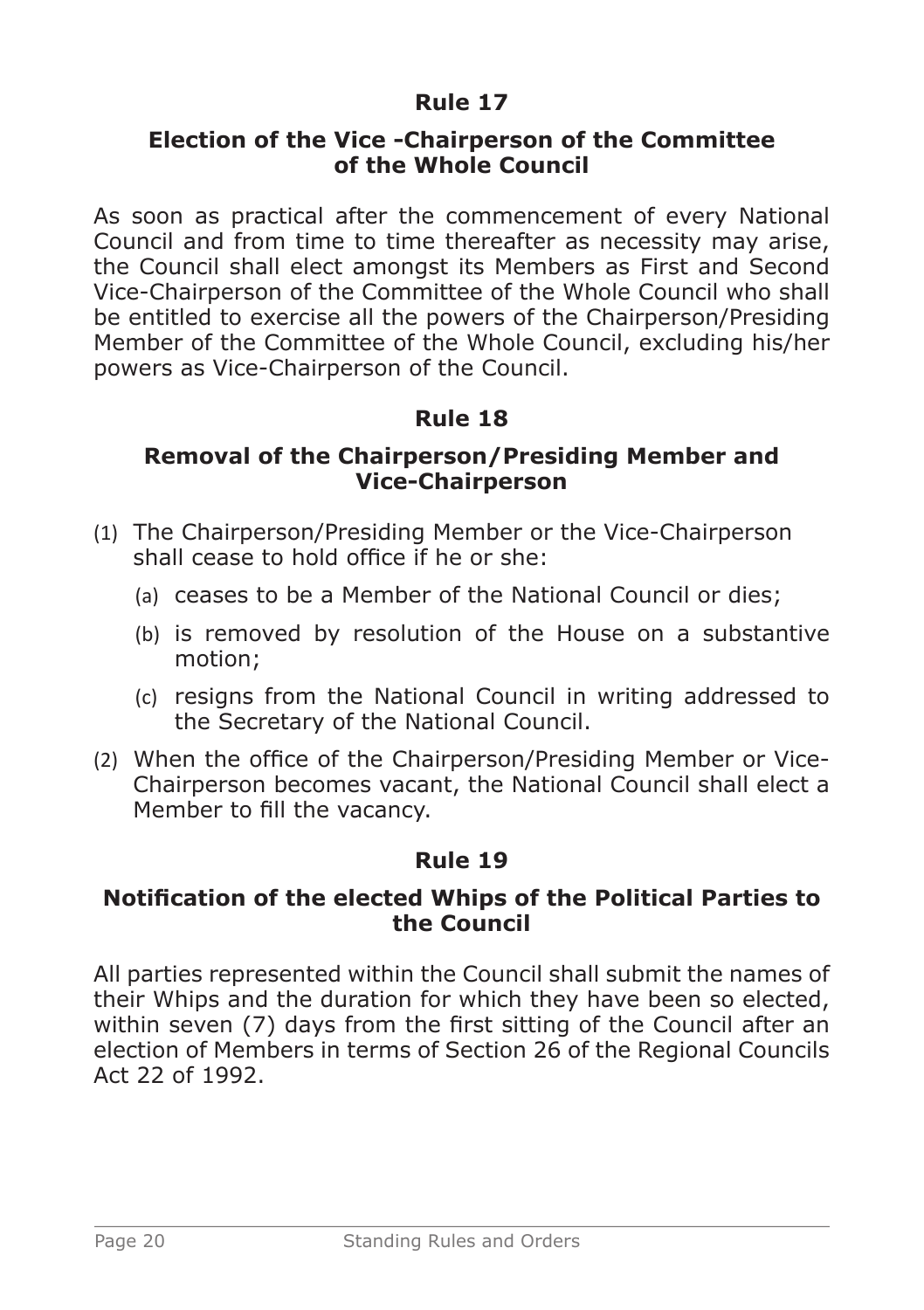# **Vacation of Seats**

- (1) Besides disqualification and death as provided by Article 72, a Member may vacate his/her seat, if:
	- (a) he/ she ceases to have the qualifications which rendered him or her eligible to be a Member of the National Council;
	- (b) if the Regional Council that elected such a Member to sit in the National Council informs the Secretary that such a Member is no longer a Member of the Regional Council;
	- (c) if he/she resigns his/her seat or office by notice in writing addressed to the Secretary. Such resignation shall take effect upon receipt of written notice by the Secretary, who shall, as soon as possible, inform the Council;
	- (d) if he/she is removed by the National Council in terms of these Rules permitting such removal for good and sufficient reasons;
	- (e) if he/she is absent during the sittings of the Council for ten (10) consecutive sitting days, without having obtained the special leave of the Council on grounds specified in these Rules.
- (2) Whenever a seat in the Council becomes vacant in consequence of a Member having ceased to be a Member, the Chairperson/ Presiding Member shall direct the Secretary to notify the Regional Council, of the matter, and request it to fill the vacancy: Provided that if the vacancy occurs less than six (6) months before the expiry of the term of the Council, such vacancy needs not be filled.
- (3) On receipt of a notice from the relevant Regional Council of the election of the successor, the Secretary shall report the particulars of the successor to the Council and shall in turn notify the Member-elect that his/her attendance is required at a specified place, time and on a particular day in writing, for the purpose of complying with the provisions of Rule 13.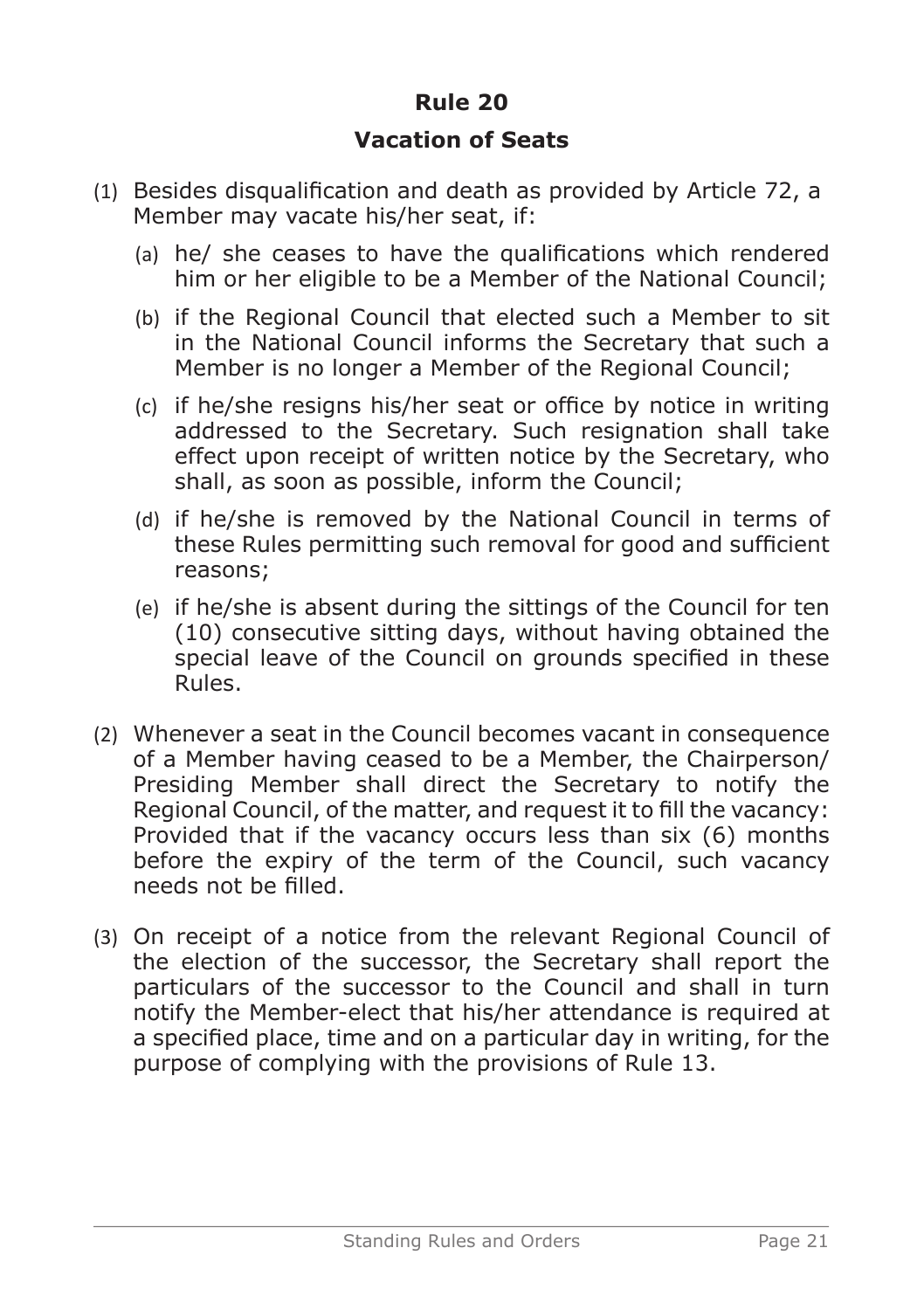#### **CHAPTER IV PROCEEDINGS IN CONNECTION WITH COMMENCEMENT OF SESSION**

# **\_\_\_\_\_\_\_\_\_\_\_\_\_\_\_\_\_\_\_\_\_\_\_\_\_\_\_\_\_\_\_\_\_\_\_\_\_\_\_\_\_\_\_\_\_\_\_ Rule 21**

#### **Conduct of Business and Proceedings**

The Council shall conduct its business and proceedings in accordance with the Constitution, laws of Namibia; these Rules, the Joint Rules, Resolutions of the Council and Parliamentary practice in-

- (1) Plenary; and
- (2) Committees and Sub-committees.

#### **Rule 22**

#### **Opportunity for Prayer or Meditation**

- (1) At the start of the proceedings of the Council, the Presiding Member shall afford Members an opportunity for prayers or silent meditation.
- (2) In the case of a prayer, the Chairperson/Presiding Member or an Officer/Member so appointed by him/her shall read a prayer at the meeting of the Council before any business is entered into.

#### **Rule 23**

#### **Quorum**

- (1) The quorum shall consist of a majority of the total number of members of the National Council other than the Chairperson/ Presiding Member to constitute a meeting of the Council for the exercise of its powers and the performance of its functions when any voting is required.
- (2) The presence of at least a third of the total number of members of the National Council shall be sufficient to constitute a meeting of the National Council when no voting on any matter is required.
- (3) The Chairperson/Presiding Member shall take the chair as soon as a quorum is present after the hour appointed for the meeting of the Council but if, after half an hour appointed for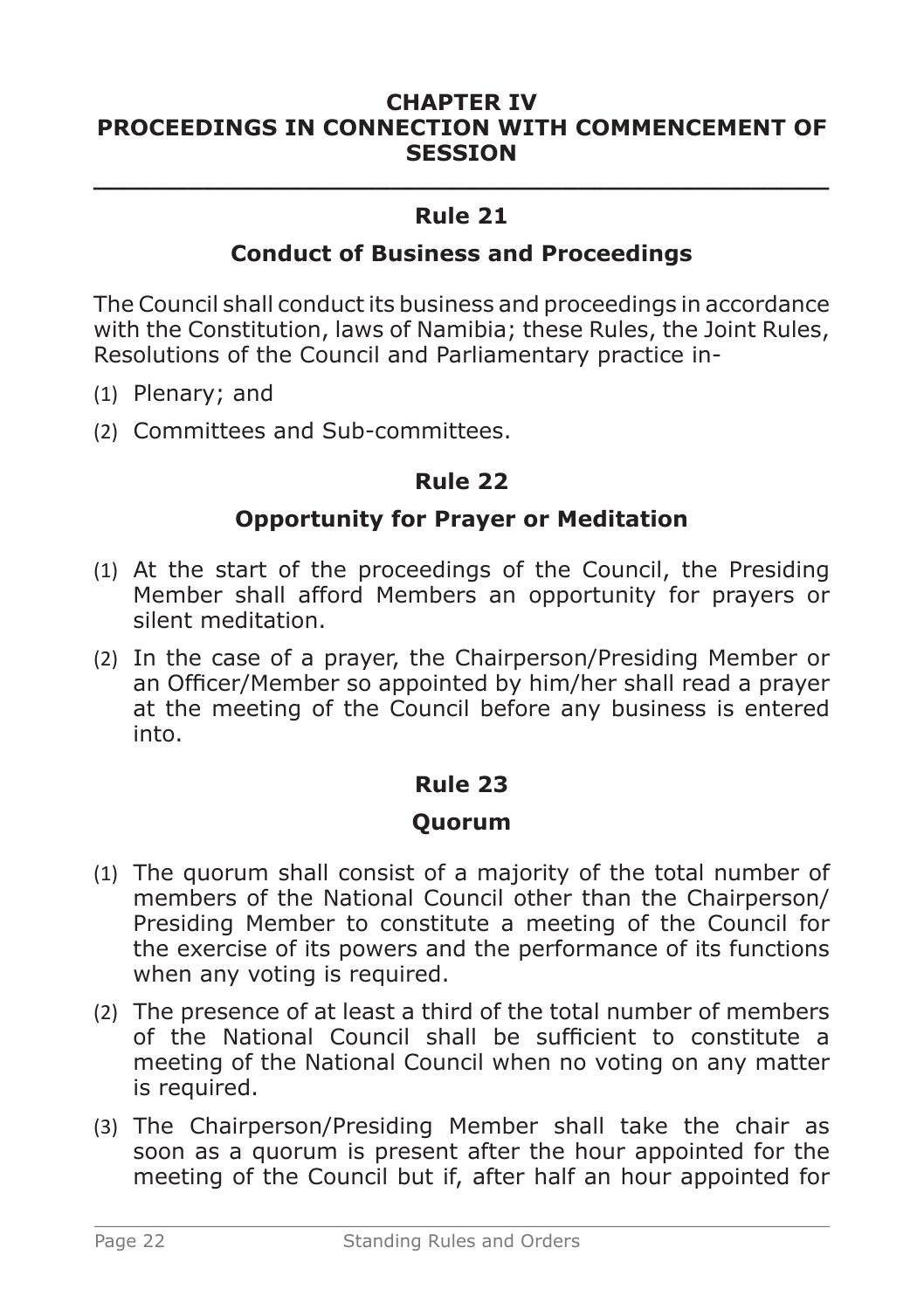the meeting there is no quorum present, the Chairperson/ Presiding Member shall take the chair and adjourn the Council until the next sitting day.

- (4) If it appears after a Member has drawn the attention thereto, or from the report of a division, that there is no quorum, and if after a period of two minutes, during which time division bells shall be rung, there is still no quorum, the Chairperson/ Presiding Member shall adjourn the Council, without putting the question, till the next day, and it shall be held that no decision was reached by such division.
- (5) Any Member who draws the attention of the Chairperson/ Presiding Member thereto that there is no quorum, is held present at the counting of the Members, whether he/she is indeed, present or not.
- (6) When the Council is adjourned because there is no quorum, the time of such adjournment and the names of the Members present shall be recorded in the minutes of the proceedings.

#### **Rule 24**

#### **Commencement and Termination Dates of Sessions of the Council**

The Chairperson/Presiding Member of the Council shall, in consultation with the Steering Committee Members, set the commencement and termination dates of each session of the Council.

# **Rule 25**

# **Special Sittings of Council**

The Chairperson/Presiding Member, after consultation with the Leader of the Government business in Parliament, may determine dates for special sittings of the Council.

# **Rule 26**

# **Sitting Days and Hours of Sitting**

Except for public holidays and unless otherwise decided upon motion, the sitting days of the Council are Mondays, Tuesdays, Wednesdays and Thursdays, and the hours of meetings on each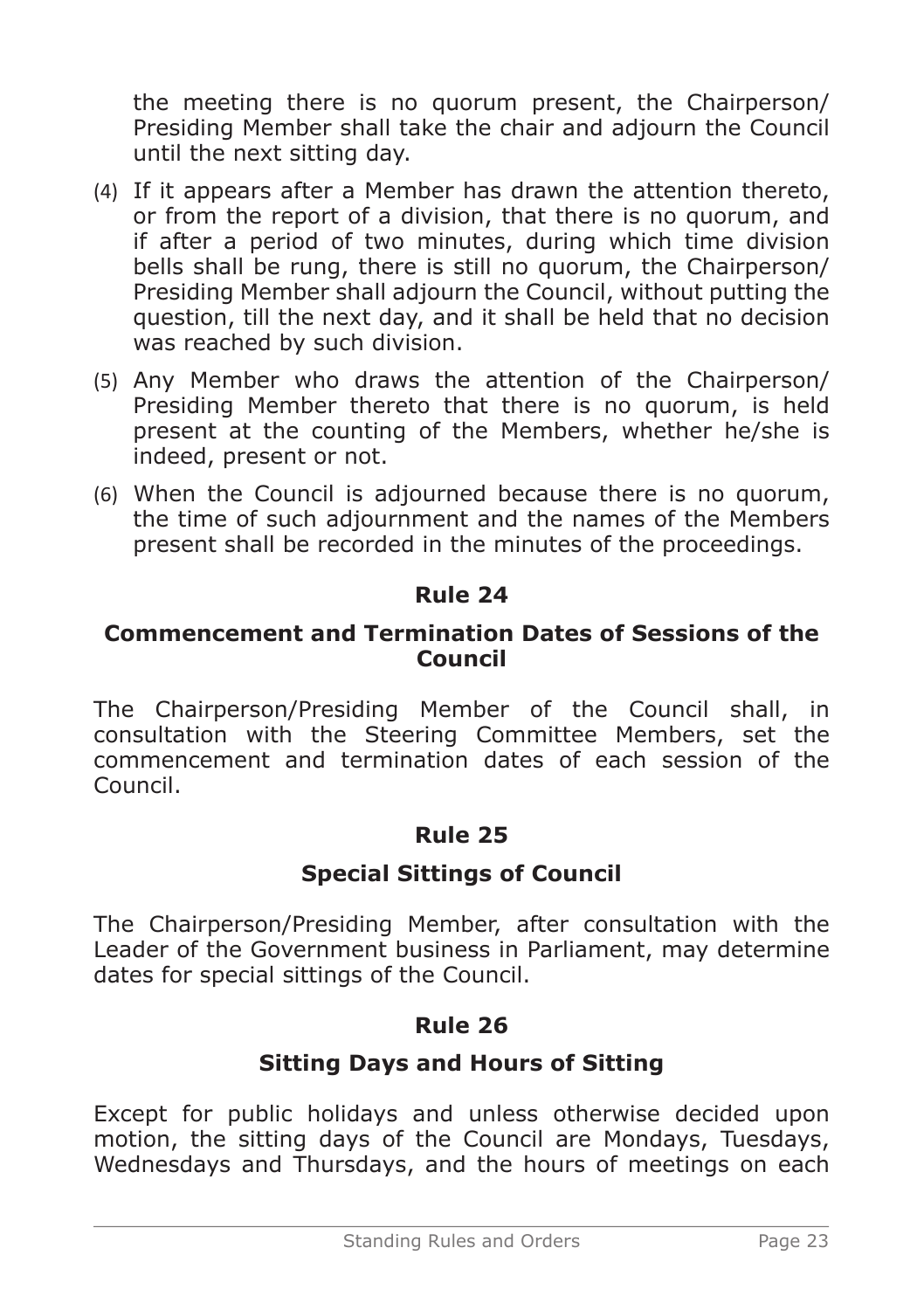sitting day shall be from 09h30 to 13h00: Provided that business on each sitting day shall be adjourned at 10h35 and shall be resumed at 11h05.

# **Rule 27**

# **If Council does not meet on set day**

If the Council for, any reason, does not meet on the day appointed, it stands adjourned to the next sitting day.

# **Rule 28**

#### **Venue**

- (1) The Council sits at the seat of Parliament.
- (2) The Council may sit at a place other than the seat of Parliament on the grounds of public interest, security or convenience, provided the Council, by Resolution –
	- (a) identifies the public interest, security, convenience, which is the reason for the change of venue;
	- (b) approves the change of venue to a specified place and for a specified period; and
	- (c) specifies the estimated costs of effecting the change of venue and maintaining it for the specified period.

#### **Rule 29**

#### **Interruption and Automatic adjournments**

- (1) Subject to these Standing Orders, the business under consideration at the time determined for the adjournment of the Council on any sitting day shall be interrupted by the Chairperson/Presiding Member or if the Council is in committee, by the Chairperson/Presiding Member of Committee of the Whole Council who reports progress and ask leave to sit again and the Chairperson/Presiding Member thereupon adjourns the Council without the motion being put.
- (2) When business is interrupted by this Rule, dilatory motions, if any, shall lapse.
- (3) If, at the time of the adjournment proceedings under the closure are in progress, the Presiding Member shall not interrupt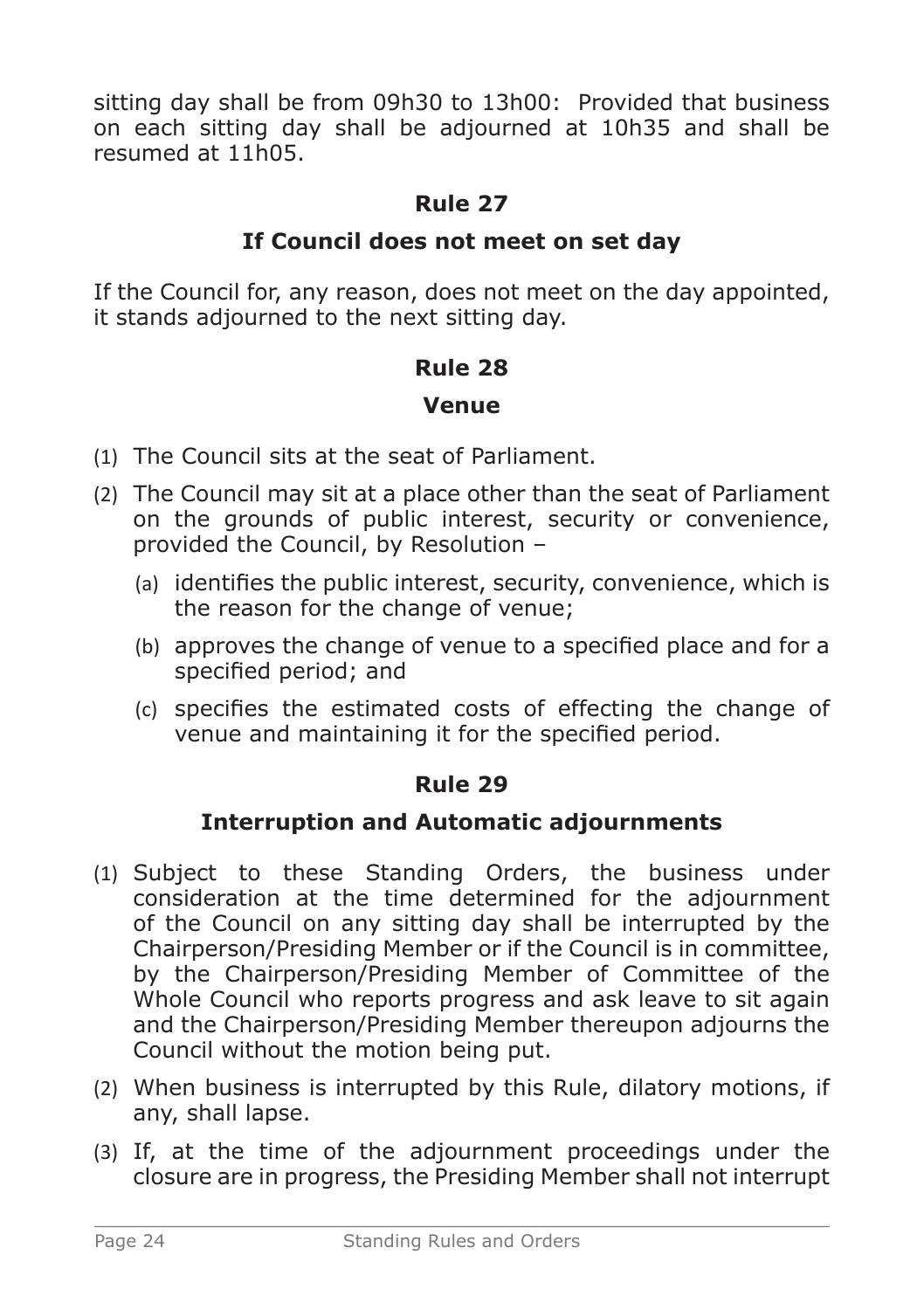business until the proceedings under the closure and, if the closure is agreed to, until the question and any amendments thereto, have been completed.

- (a) If, at the time of the adjournment a division is in progress (4)the Presiding Member shall interrupt business after the result of the division has been declared.
	- (b) If the division is on an amendment, the Presiding Member shall, after the result of the division has been declared, proceed to put all the questions which have already been proposed from the chair.

# **Rule 30**

# **Proposal that proceedings not be interrupted**

- (1) Notwithstanding the provisions of Rule 29, a Member may, at the commencement of public business move a motion without notice, which must be decided without amendment or debate, "That the proceedings on (naming the Motion or Order of the Day) in accordance with Rule 26, not be interrupted, if it is still under consideration at 10h35.
- (2) If such motion is agreed to and the specified business is still under discussion after 13h00, no other opposed business is treated on that sitting day, but the Chairperson/Presiding Member then adjourns the Council. Unopposed business may, however, be treated without discussion before adjournment.

# **Rule 31**

# **Adjournment for Matters of Public Importance**

- (1) No motion for the adjournment of the business of the Council for a definite matter of urgent public interest shall be moved, unless a Member at the beginning of the public business (that is to say, after questions and before motions or orders of the day, depending) shall rise and say that he/she asks leave to move the adjournment of the Council for the purpose of discussing a definite matter of urgent public importance.
- (2) The Member shall then declare what the matter is and hand over to the Chairperson/Presiding Member a written motion setting-out the subject he/she wishes to have discussed.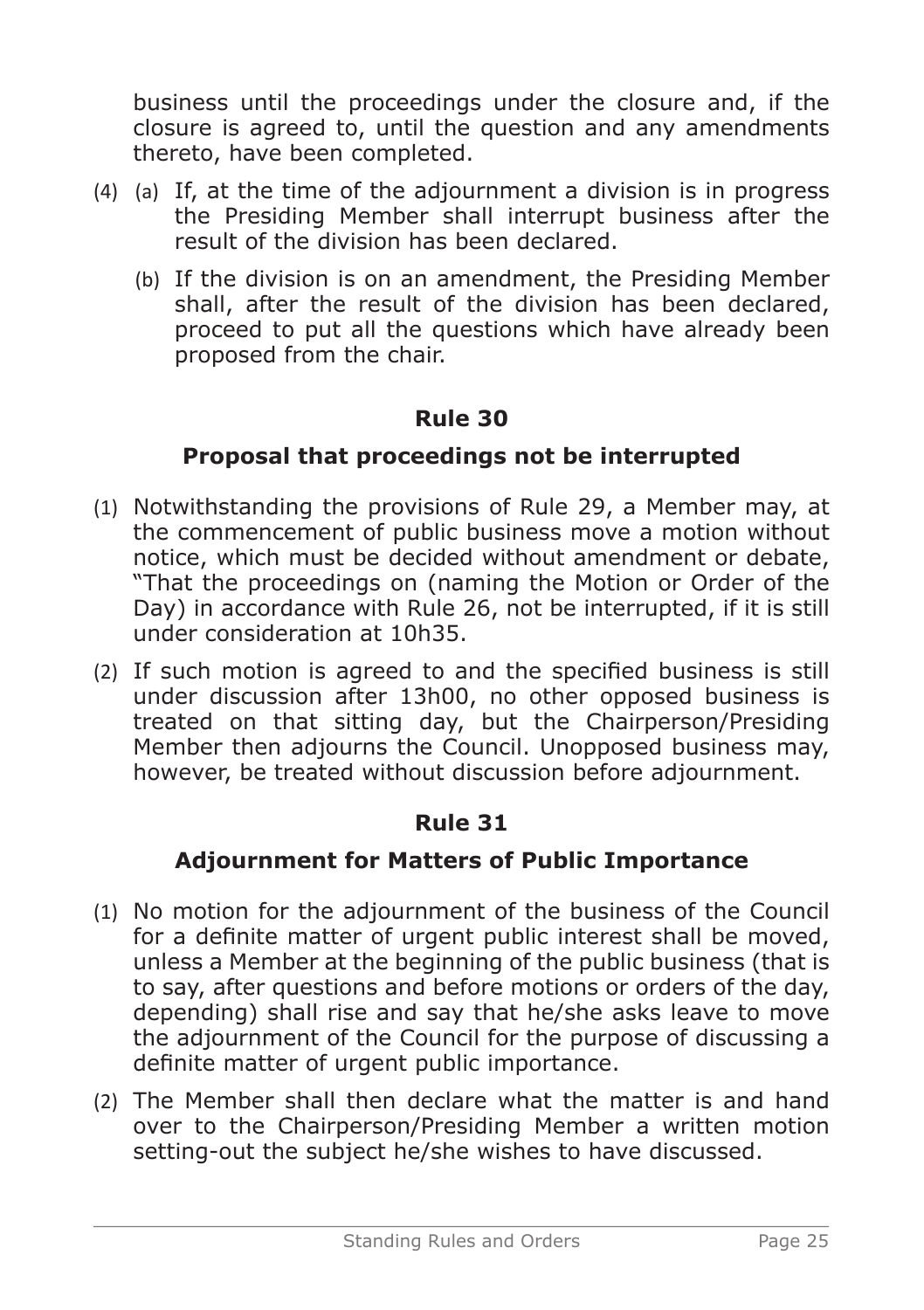- (3) If the Chairperson/Presiding Member is convinced that the motion falls within the provisions of this Rule, he/she shall request the Members who support the motion to rise. If at least five Members support the motion, the Chairperson/Presiding Member shall permit the Member to move the motion.
- (4) Motions moved under this Rule are subject to the following restrictions:
	- (a) the motion shall raise substantially one definite issue;
	- (b) the motion shall not refer to the conduct or character of persons except in their public capacity;
	- (c) the motion shall not relate to any matter which is under adjudication by a court of law having jurisdiction in any part of Namibia;
	- (d) the motion shall not relate to a trivial matter;
	- (e) the motion shall not refer discourteously to a foreign country;
	- (f) not more than one matter can be discussed under the same motion;
	- (g) the motion may not revive matters already debated within the preceding period of two months;
	- (h) the motion must not anticipate matters under notice for discussion or standing as an order of the day;
	- (i) if the motion contains a statement the Member shall make himself or herself responsible for the accuracy of the statement;
	- (j) the motion must not raise a question of privilege;
	- (k) the motion must not raise any matter (such as, for example, a personal accusation) which can only be debated on a substantive motion after notice;
	- (l) the motion shall not relate to or seek to disclose of information about matters which are in their nature secret such as Cabinet discussions or advice given to the President in relation to any matter in respect of which there is a constitutional, statutory or conventional obligation not to disclose such information.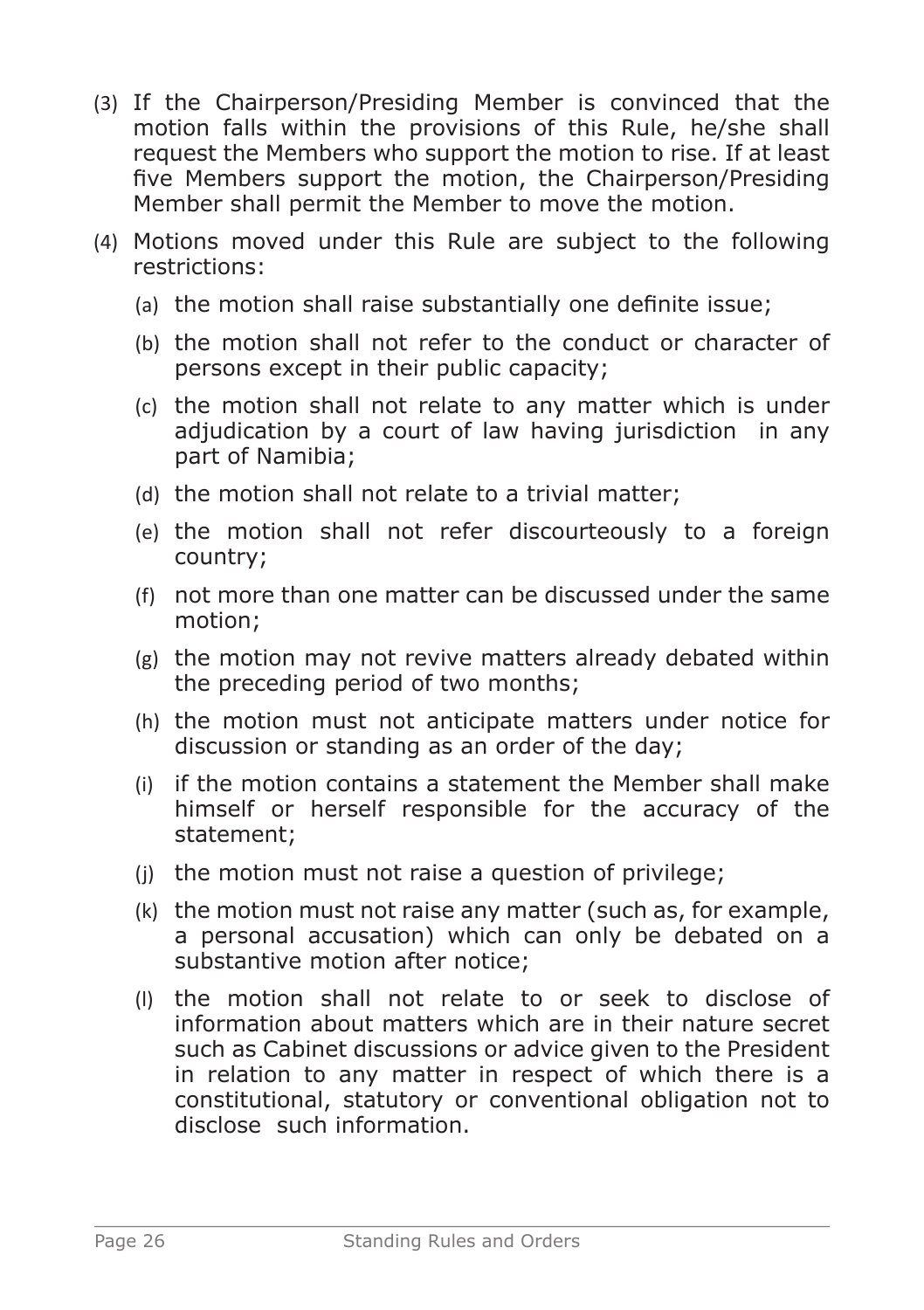#### **Adjournment on Resolution**

- (1) Except in circumstances mentioned in Rules 29 and 30 (automatic adjournment) Rules 23 and 138 (no quorum) and Rule 146 (disorder) when the Council adjourns without the question being put, the House can only be adjourned on its own resolution, and in case no time or date is fixed, such adjournment shall be until 09h30 of the next sitting day, unless the Council resolves to adjourn until such time the same day as the Chairperson/Presiding Member may decide and summon Members by having the bells rung.
- (2) A substantive motion for the immediate adjournment of the Council may be made at any time when the Chairperson/ Presiding Member is in the chair and no other question is before the Council, but discussion thereof and amendments thereto shall be confirmed to the time and date of the next sitting.

#### **Rule 33**

#### **Limitation on deferred proposals**

- (1) When a motion is made for the adjournment of a debate or of the Council during a debate, or that the Chairperson/Presiding Member of Committee of the Whole Council reports progress and asks leave to sit again, or does leave the chair, the debate thereon shall be confined to the matter of such motion, and no Member having moved or seconded any such motion shall be entitled to move or second any similar motion during the same debate on the same sitting day.
- (2) If the Presiding Member is of the opinion that any such motion is a misuse of the Standing Order or infringes on the rights of the minority, he/she may decline to put the question in connection therewith.

# **Rule 34**

#### **Right of Proposer and Seconder for adjournment to speak again**

A Member having moved or seconded a motion for the adjournment of a debate without discussing the main question, shall be entitled to speak on the main question during the next sitting when the adjournment is carried.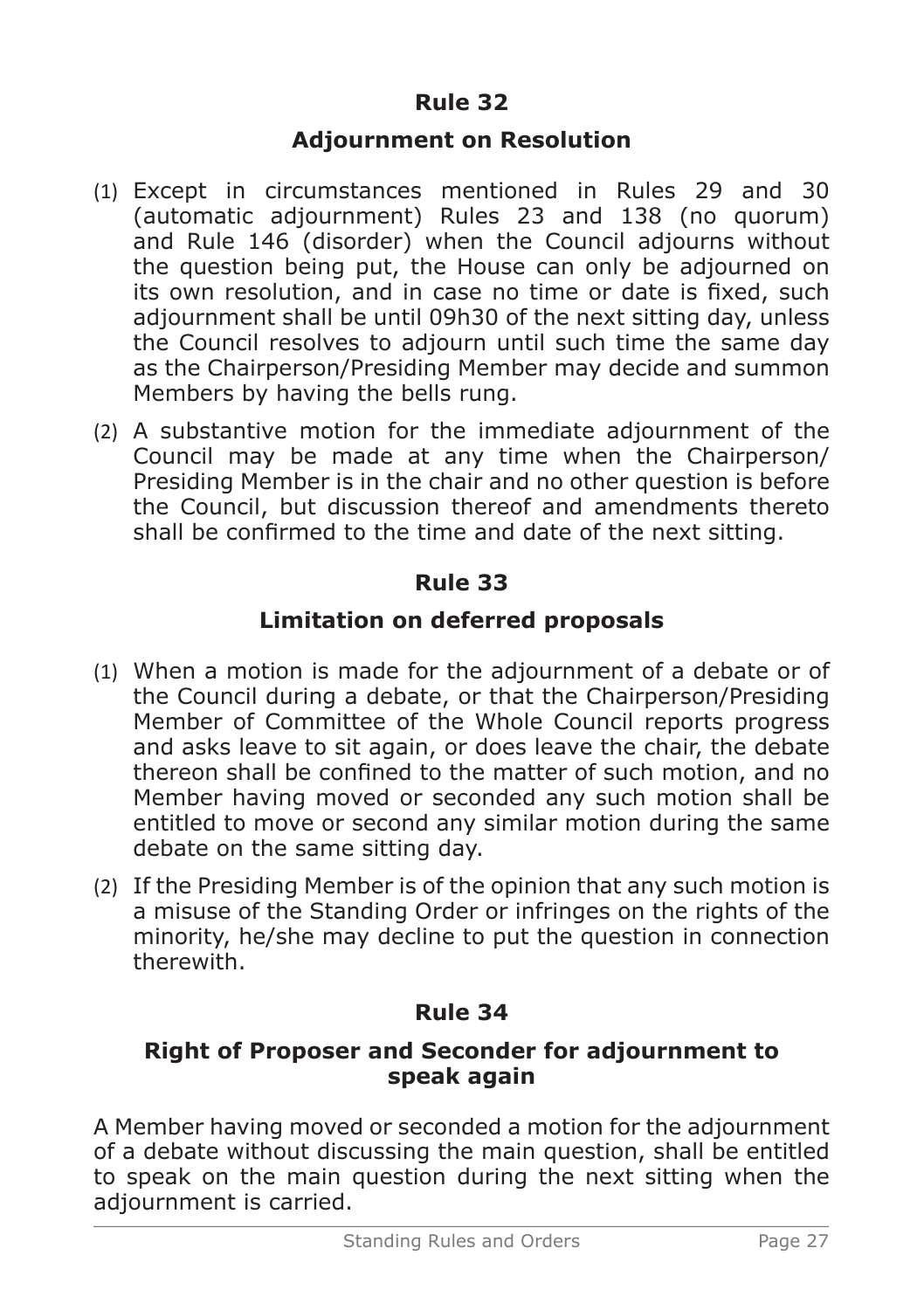#### **Order at Adjournment**

When the Council adjourns, Members must rise and remain quiet in their places until the Chairperson/Presiding Member has left the Chamber.

# **Rule 36**

#### **Member's absence from Council's proceedings**

- (1) Every Member shall attend the proceedings of the House and Committees unless leave of absence has been given by the Council or the Whip as the case may be.
- (2) While a Member has leave of absence, he or she is excused from service in the Council or in a Committee or Sub-Committee;
- (3) A Member may only absent himself/herself from attending the proceedings of the Council, where such leave of absence is less than ten (10) consecutive days, with prior written permission of his/her whip. The Whip will accordingly inform the Council of the leave of absence of any such Member.
- (4) In the event that a Member will absent himself/herself for more than ten consecutive days, leave of absence shall only be granted by the Council on a motion without notice stating the cause or reason and period of absence;
- (5) Any Member infringing this Rule shall have his or her conduct referred to the Committee on Privileges.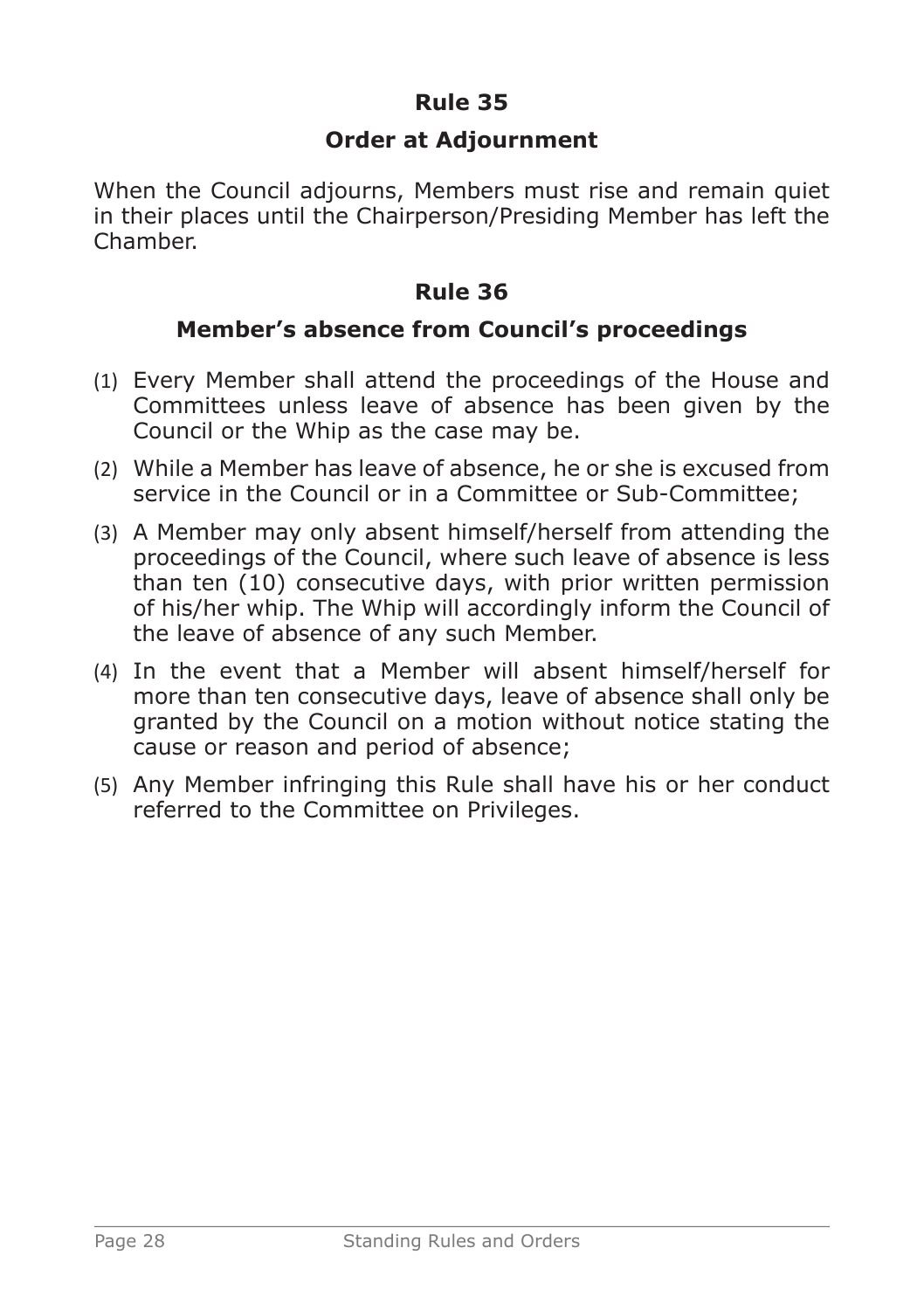#### **CHAPTER V ROUTINE AND ORDER PAPER \_\_\_\_\_\_\_\_\_\_\_\_\_\_\_\_\_\_\_\_\_\_\_\_\_\_\_\_\_\_\_\_\_\_\_\_\_\_\_\_\_\_\_\_\_\_\_**

#### **Rule 37**

#### **Routine and Order Paper**

Subject to Rule 41, the business of the Council to be attended to at a sitting of the Council must be set out on the order paper arranged by the Secretary in consultation with the Chairperson/ Presiding Member.

#### **Rule 38**

# **Business of the Council**

Subject to the provisions of these Standing Rules and Orders, the business of each sitting shall be transacted in the following order:

- a) Entry of Presiding Officer
- b) Prayer and Affirmation
- c) Administration of Oath or Affirmation to new Members
- d) Obituaries and Tributes
- e) Statement by Presiding Officer
- f) Announcements by Presiding Officer
- g) Message from the Speaker of National Assembly
- h) First Reading of Bills
- i) Motivation of Bills by Ministers and oral questions by Members
- j) Petitions
- k) Reports of Standing or Select Committees
- l) Other Reports and Papers
- m) Notices of motions
- n) Notices of questions to Ministers
- o) Questions to and Answers from Ministers
- p) Statements by Members
- q) Orders of the day
- r) Adjournment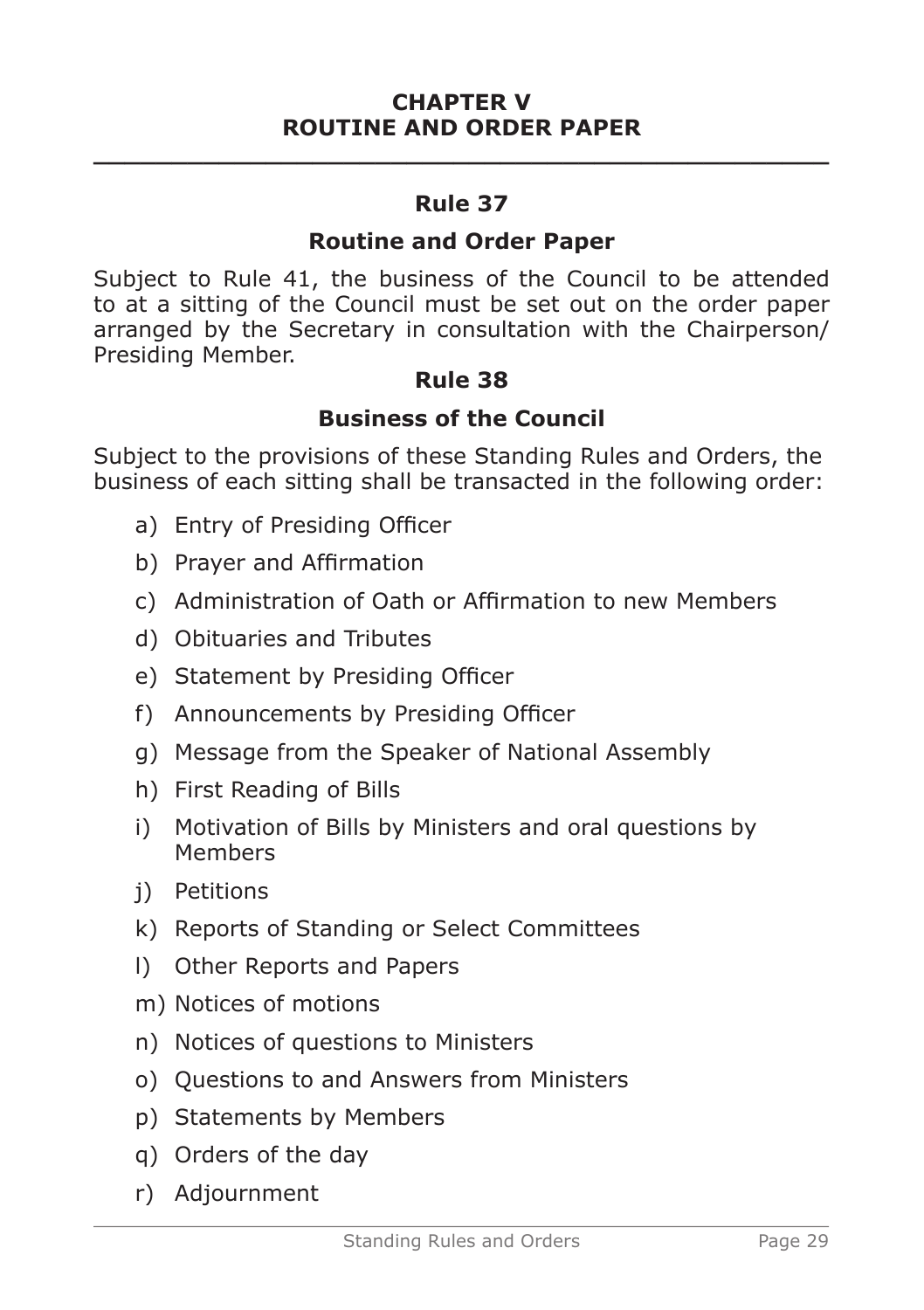#### **Time for consideration of Orders of the Day**

Subject to these Standing Orders, the consideration of an order of the day shall be set down for the next sitting day unless the Member in charge moves some other future day.

#### **Rule 40**

#### **Arrangement of Order Paper**

On Thursdays notices of motions shall have precedence over orders of the day.

#### **Rule 41**

#### **Designation of Chairperson/Presiding Member to arrange Order Paper**

Subject to Rule 37, the Chairperson/Presiding Member shall have power to arrange or alter proceedings on the order paper whatever order he or she may deem fit.

#### **Rule 42**

#### **Business indisposed off**

- (1) All business indisposed of at the adjournment of the Council shall be postponed until the next sitting day without a motion to that effect, and shall subject to Rule 40 be placed on the order paper for the next day on which the Council shall meet.
- (2) All business indisposed of at the last sitting day of a session shall lapse, but can again be introduced at the next session by means of a substantive motion.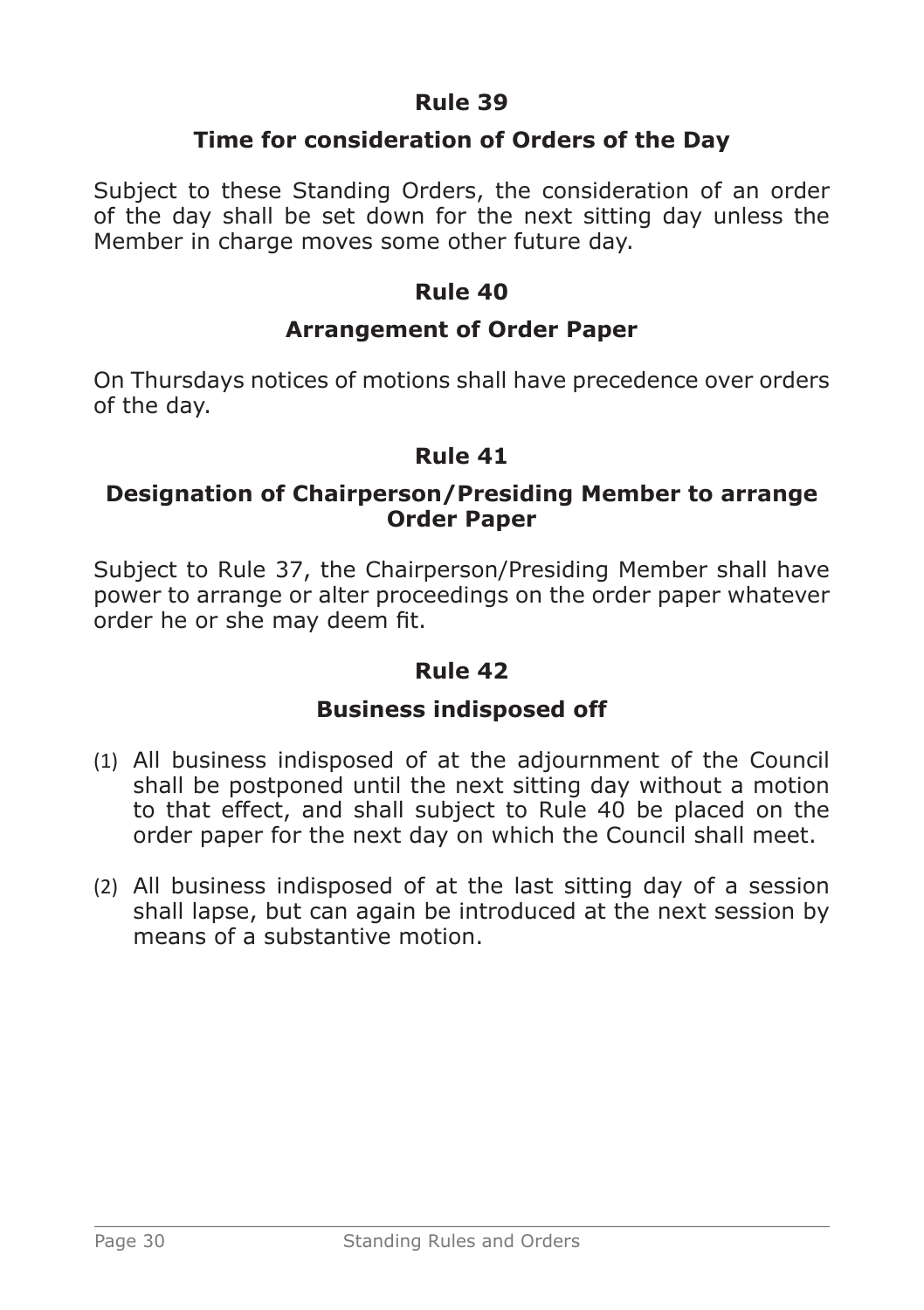#### **CHAPTER VI PETITIONS AND STATEMENTS \_\_\_\_\_\_\_\_\_\_\_\_\_\_\_\_\_\_\_\_\_\_\_\_\_\_\_\_\_\_\_\_\_\_\_\_\_\_\_\_\_\_\_\_\_\_\_**

#### **PART I**

#### **PETITIONS**

#### **Rule 43**

#### **Language of Petitions**

A petition must be in the official language or a sworn translation to the official language.

#### **Rule 44**

#### **Requirements of Petitions**

- (1) Unless the Chairperson/Presiding Member decides otherwise, every petition must be signed by the petitioner.
- (2) Persons unable to write must make their mark on the petition in the presence of two witnesses, who must sign the petition in that capacity.
- (3) A petition by a juristic person shall be signed by the duly authorised officer of the juristic person and shall be issued under the juristic person's common seal.
- (4) Every petition shall contain a prayer setting out the general object of the petition or the nature of the relief sought.

#### **Rule 45**

# **Lodging of Petitions**

Each petition must, once received by the Chairperson/Presiding Member or any other Member or officer so delegated by the Chairperson/Presiding Member, be deposited for at least three days with the Secretary, who must submit it to the Chairperson/ Presiding Member of the Council for approval before it is tabled in the Council.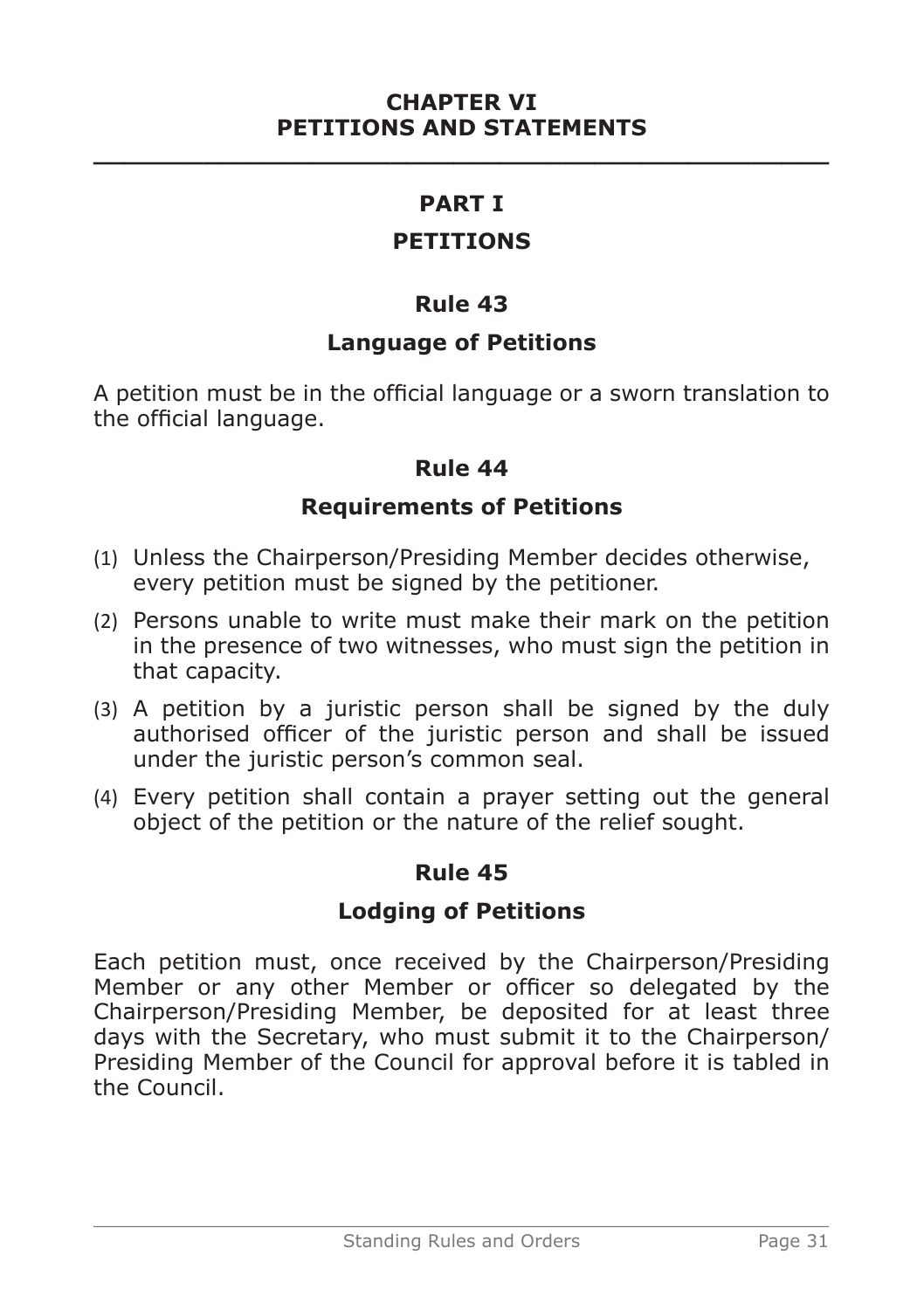# **Tabling**

If approved, the Chairperson/Presiding Member of the Council must table the petition in the Council.

# **Rule 47**

# **Referral of petitions to Committees**

After tabling a petition in the Council, the Council may discuss and/ or refer the petition to the relevant Committee or establish a Select Committee to deal with it.

# **Rule 48**

# **Powers of Committee/Select Committee**

- (1) A Committee to which a petition has been referred may refer the subject-matter of the petition to the relevant authority.
- (2) A Committee considering a petition may recommend to the House any course of action it deems fit and proper.

# **Rule 49**

# **Petitioner and Others to be informed**

The Committee shall inform a petitioner of the decision or other course of action with regard to a particular petition and the reasons therefore.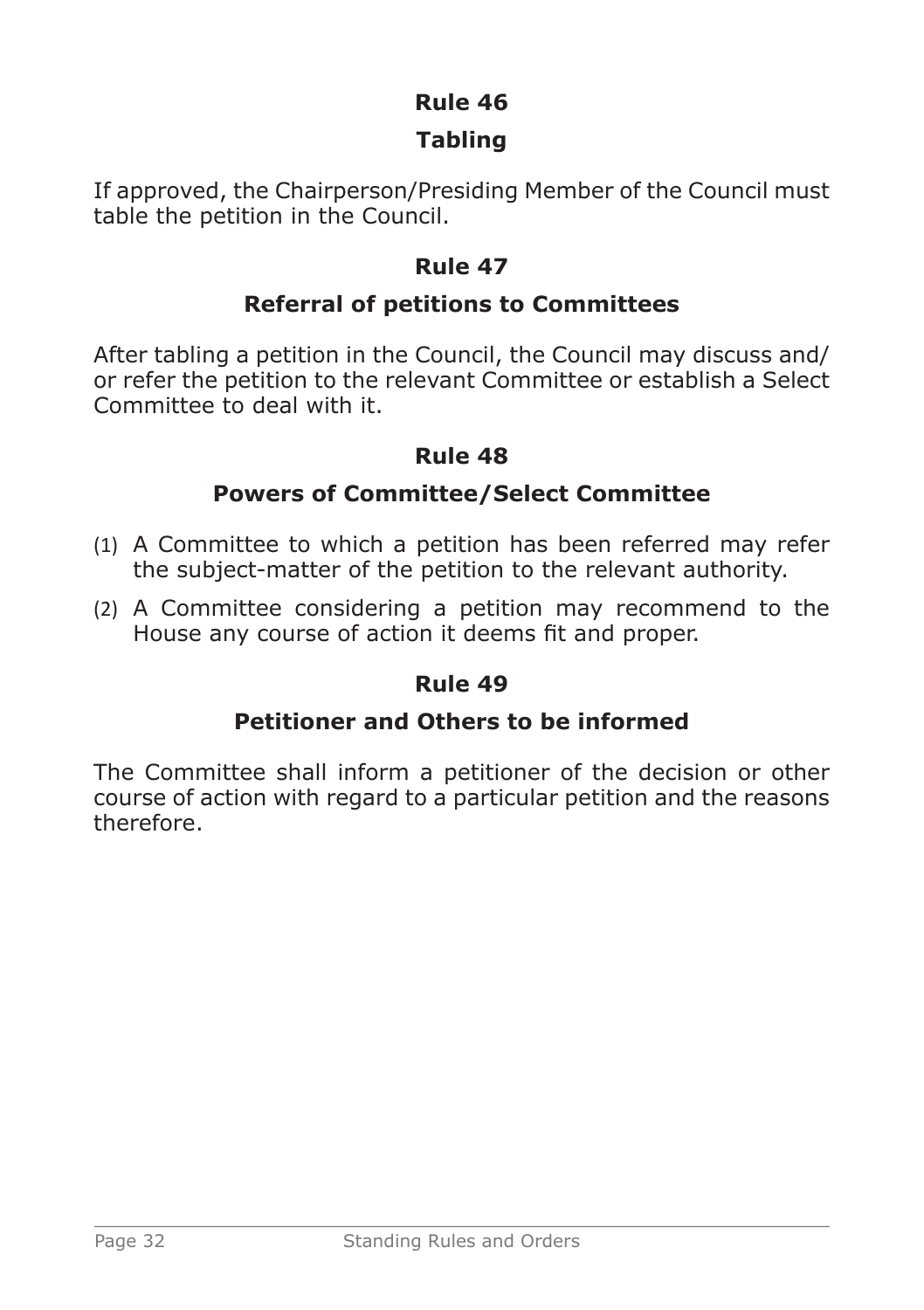#### **Statements by Members**

By indulgence of the House and leave of the Chairperson/Presiding Member, a Member may, at the time appointed for statements under Rule 38 explain a matter of personal nature or make a statement on a matter of urgent public importance. Any statement other than a personal statement may be commented upon by other Members for a limited duration of time not exceeding one hour. The terms of such proposed statement shall first be submitted to the Chairperson/Presiding Member.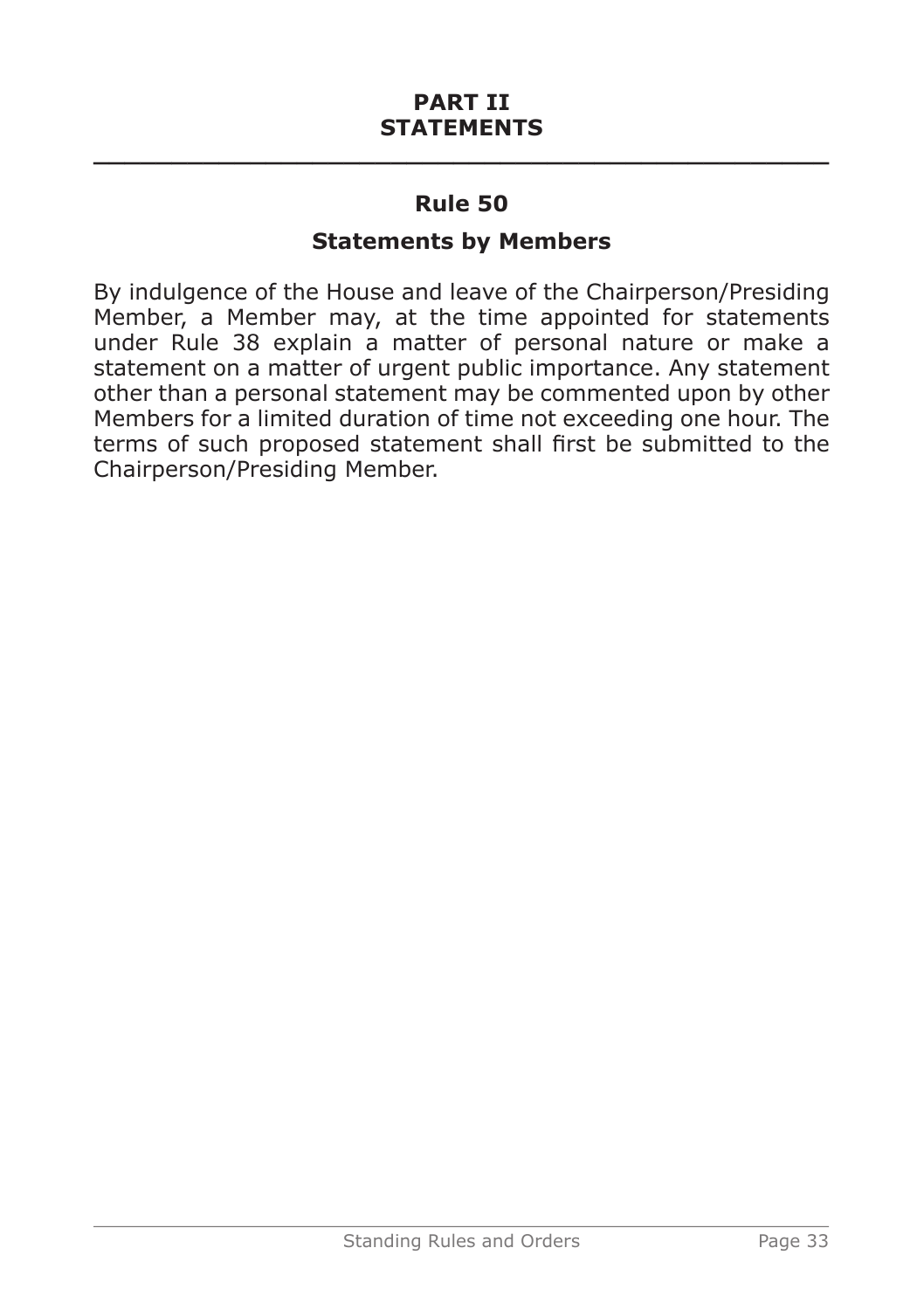# **Notice of Motion**

- (1) Every motion requires notice except a motion:
	- (a) by way of an amendment to a question already put from the Chair;
	- (b) for the adjournment of the Council or of a debate;
	- (c) in Committee of the Whole Council;
	- (d) raising a Point of Order or a question of privilege;
	- (e) discharging a Member from attendance of a Committee;
	- (f) for the postponement or discharge of an order of the day;
	- (g) which is expressly excluded by these Standing Rules;
	- (h) to grant leave of absence to a Member subject to Rule 36(4);
	- (i) in regard to which notice is dispensed with by the unanimous concurrence of all the Members present; and
	- (j) where a Bill is referred to a Committee.
- (2) Notice of a motion to be cleared by the Chairperson/ Presiding Member before being tabled in the House.

# **Rule 52**

# **Manner of giving Notice**

- (1) Every Member who gives a notice of motion shall read it aloud and deliver at the table a fair copy of such notice with the date proposed for bringing such a question or motion**.**
- (2) All notices shall be signed by the Member proposing the motion.
- (3) No motion shall be moved on the same day on which notice thereof is given.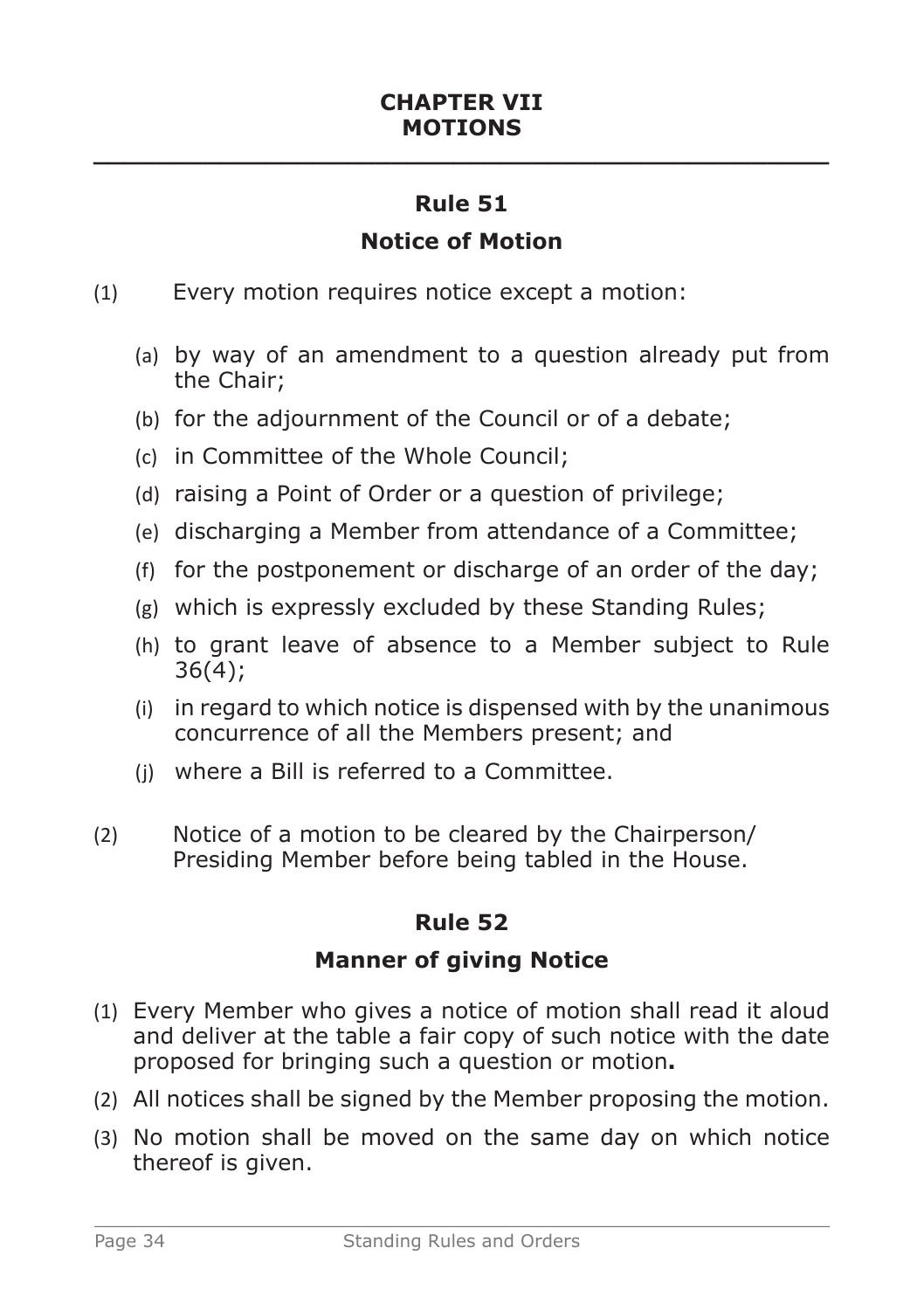- (4) No notice shall be set down on the order paper for any day beyond fourteen consecutive sitting days of the Council following the day upon which it is given.
- (5) A Member desiring to change the day for bringing a motion may have the notice placed on the order paper for any day later but not earlier than the first named day.

# **Chairperson/Presiding Member may amend Notices**

Any notice which contains unbecoming expressions or offends any Rule of the Council may be amended by the Chairperson/Presiding Member before it appears on the order paper.

# **Rule 54**

# **Acting for absent Member**

A Member may, if so authorised by another Member not then present, give notice on his/her behalf of a motion; and he/she may then similarly be authorized to take charge of a motion or an order of the day in the absence of the Member in charge thereof.

# **Rule 55**

# **Preferential Motion**

An urgent motion directly concerning the privileges of the Council will take precedence above other motions and also above orders of the day and may be considered without prior notice.

# **Rule 56**

# **Motions to be seconded**

Any motion or amendment not seconded lapses forthwith, but a motion or amendment made in Standing/Select Committee, or an order of the day, does not require a seconder.

# **Rule 57**

# **Same question not to be offered twice**

No motion or amendment shall be moved which is chiefly the same as any motion or amendment which during the 30 days immediately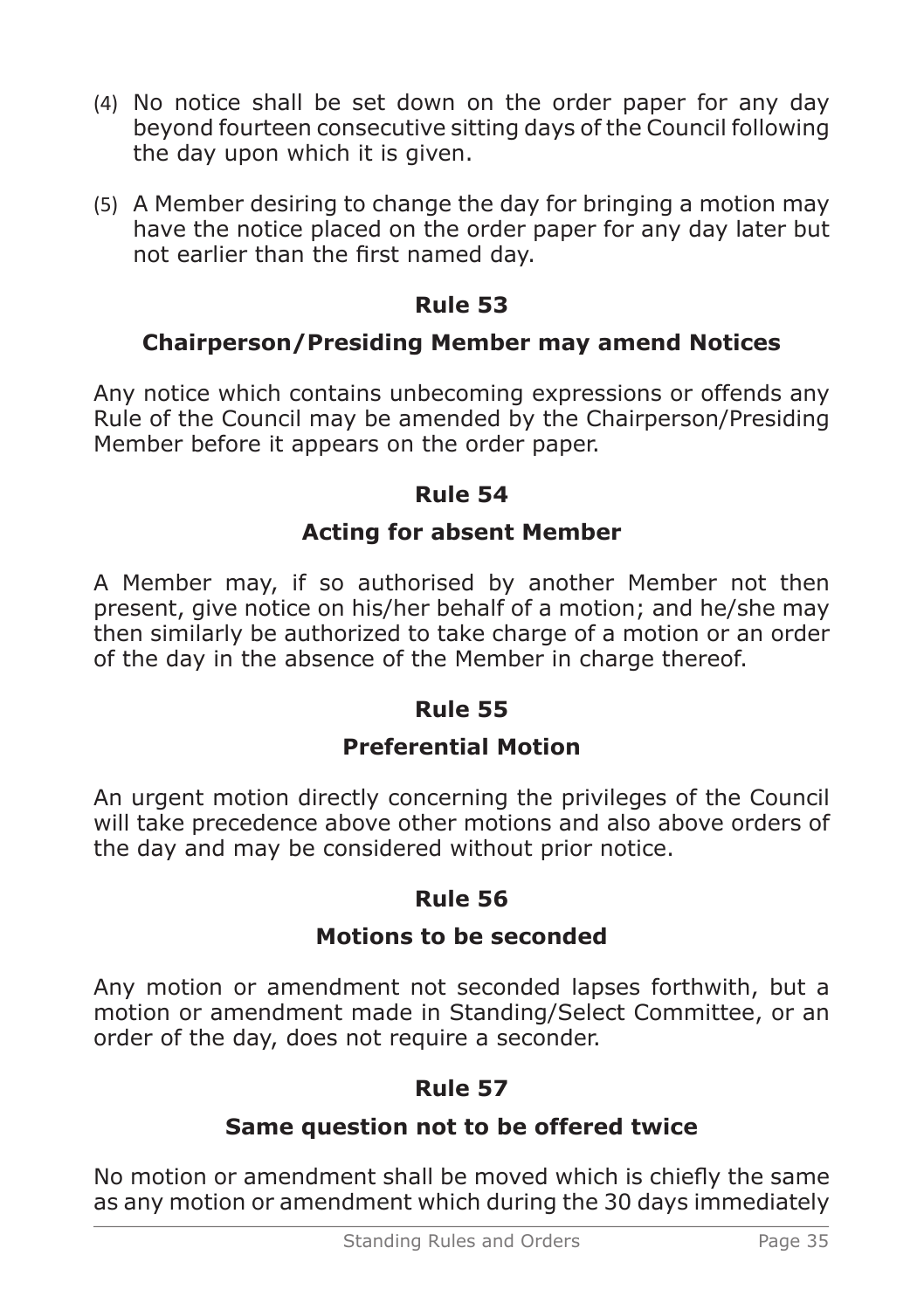preceding, has been resolved in the affirmative or negative unless the order, resolution or vote on such motion or amendment has been repealed.

# **Rule 58**

# **Withdrawal of Motion**

- (1) A Member who has moved a motion may withdraw it with the unanimous consent of all the Members present.
- (2) Notwithstanding the provisions of Sub-Rule (1) the Chairperson/ Presiding Member may grant permission for the withdrawal of the motion if he/she considered that misuse is made of the unanimous consent as contained in Sub-Rule (1).
- (3) A motion which is withdrawn may again be moved after notice.

# **Rule 59**

# **Motion to amend Standing Rules and Orders**

The notice of any motion for amendment of any of these Rules shall be accompanied by a draft of the proposed amendment. When the motion has been proposed and seconded it shall stand referred to the Standing Committee on Standing Rules and Orders, and no further proceedings shall be taken on it until the Committee has reported.

### **Rule 60**

### **When Motions lapse**

- (1) If a Member is absent when called upon to move a motion in his/her name, or if he/she fails to rise and move such motion when called upon by the Chairperson/Presiding Member, the motion shall lapse.
- (2) A motion on the order paper which has not been disposed of when the Council rises on the last sitting day in any year, lapses.
- (3) A motion that lapse in terms of Sub-Rule (2) may be moved again during the next year of the Council sitting after notice.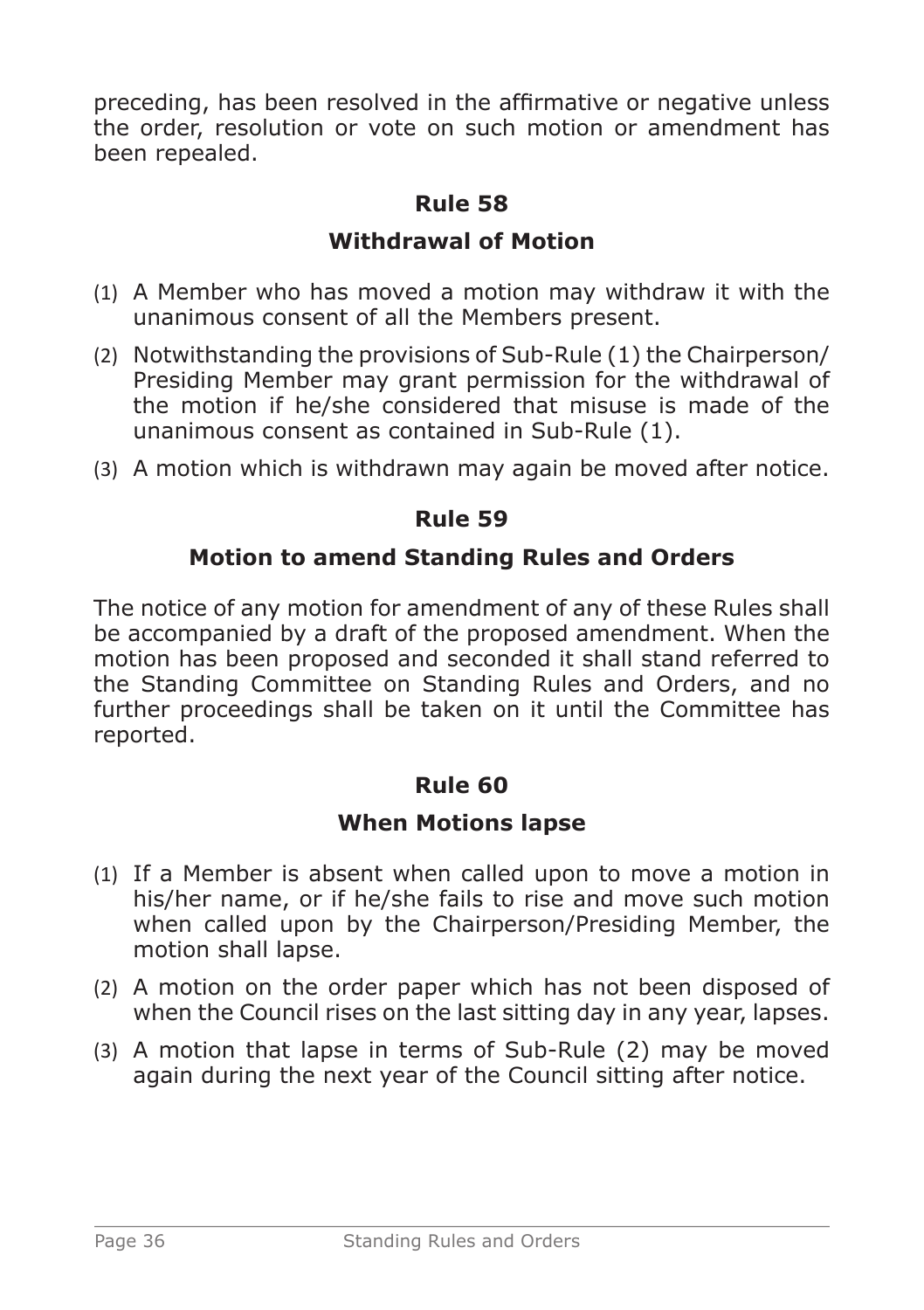**\_\_\_\_\_\_\_\_\_\_\_\_\_\_\_\_\_\_\_\_\_\_\_\_\_\_\_\_\_\_\_\_\_\_\_\_\_\_\_\_\_\_\_\_\_\_\_**

#### **PART 1:**

### **Order in Proceedings**

#### **Rule 61**

#### **Conduct of Members**

Every Member should be properly attired and shall bow to the Presiding Member in passing to or from his/her seat.

#### **Rule 62**

### **Members in Council**

Whenever the Chairperson/Presiding Member enters the Council Chamber, Members shall rise till the Chairperson/Presiding Member has his/her seat: Provided that Members need not rise when the Chairperson/Presiding Member leaves or re-enters the Council Chamber when the House is in Committee of the Whole Council.

# **Rule 63**

#### **Movement in Chamber**

A Member of the Council may not –

- (1) pass between the Chairperson/Presiding Member and a Member addressing the Chairperson/Presiding Member;
- (2) pass between the Chairperson/Presiding Member and the table; or
- (3) Stand in any of the passages, or the floor of the Chamber.

### **Rule 64**

#### **Loud Conversation, reading of Newspapers or use of Cellular Phones etc.**

- (1) No Member shall converse aloud or read a newspaper or any other paper not connected with the business under consideration.
- (2) Use of cellular phones are prohibited in the Chamber.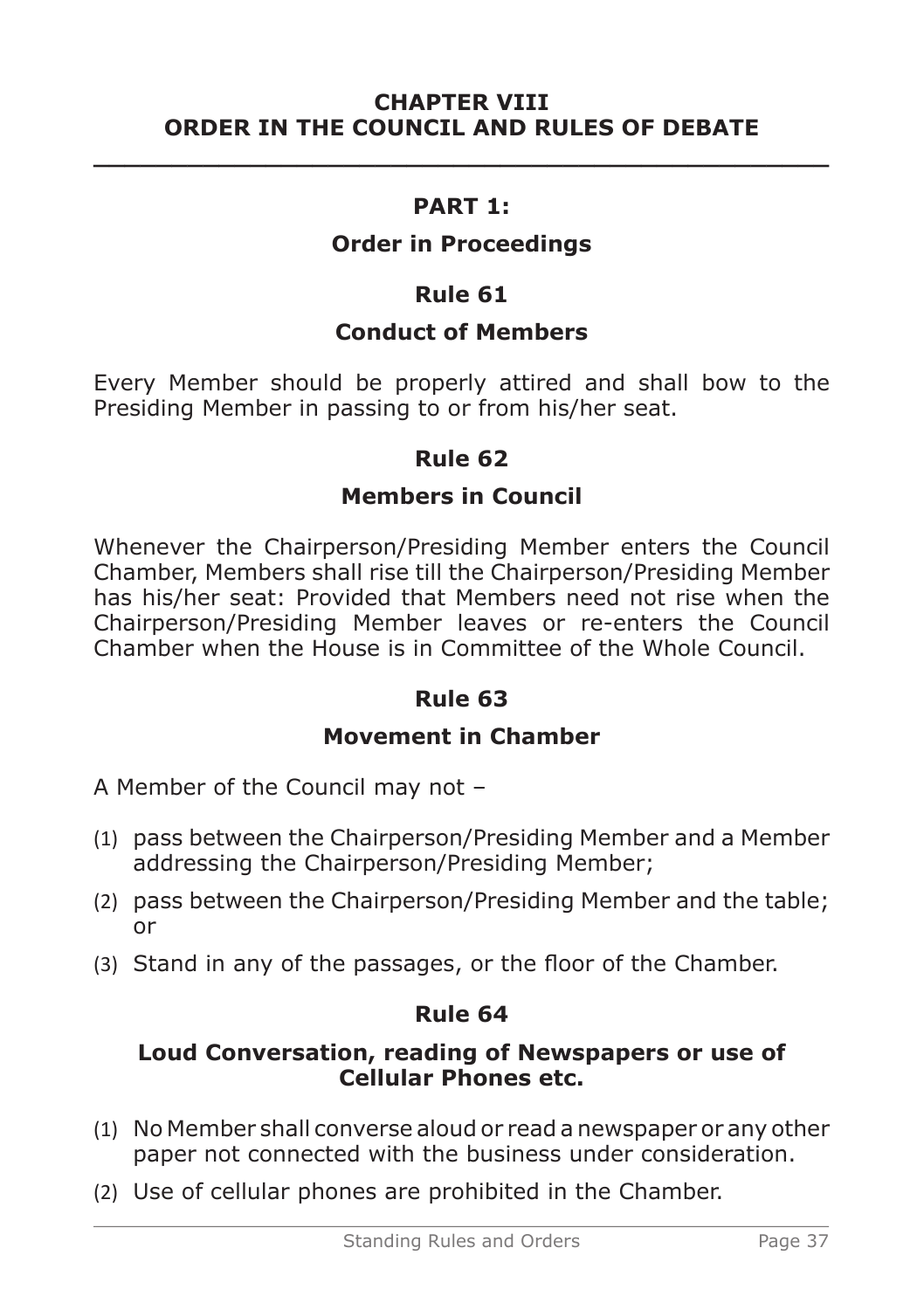### **Smoking, eating etc. in the Chamber**

- (1) No Member shall smoke, eat or consume any beverages except water whilst in the Chamber.
- (2) No Member shall enter the Chamber while under the influence of any intoxicating substance.

### **Rule 66**

#### **Possession of weapons**

No Member shall be in possession of any weapon within the precincts of Parliament.

### **Rule 67**

### **Abusive language**

No Member shall use insulting or abusive language in the course of debate in the Chamber or Committee.

### **Rule 68**

### **Interruption of Members**

No Member shall interrupt another Member whilst speaking, except:

- (1) to call attention to point of order or question of privilege;
- (2) to call attention to the absence of a quorum;
- (3) to call attention to the presence of strangers; or
- (4) to move closure.

# **Rule 69**

### **Precedence of Presiding Member**

Whenever the Presiding Member rises during a debate, the Member who is speaking and all other Members shall resume their seats, remain seated and the Presiding Member shall be heard without interruption.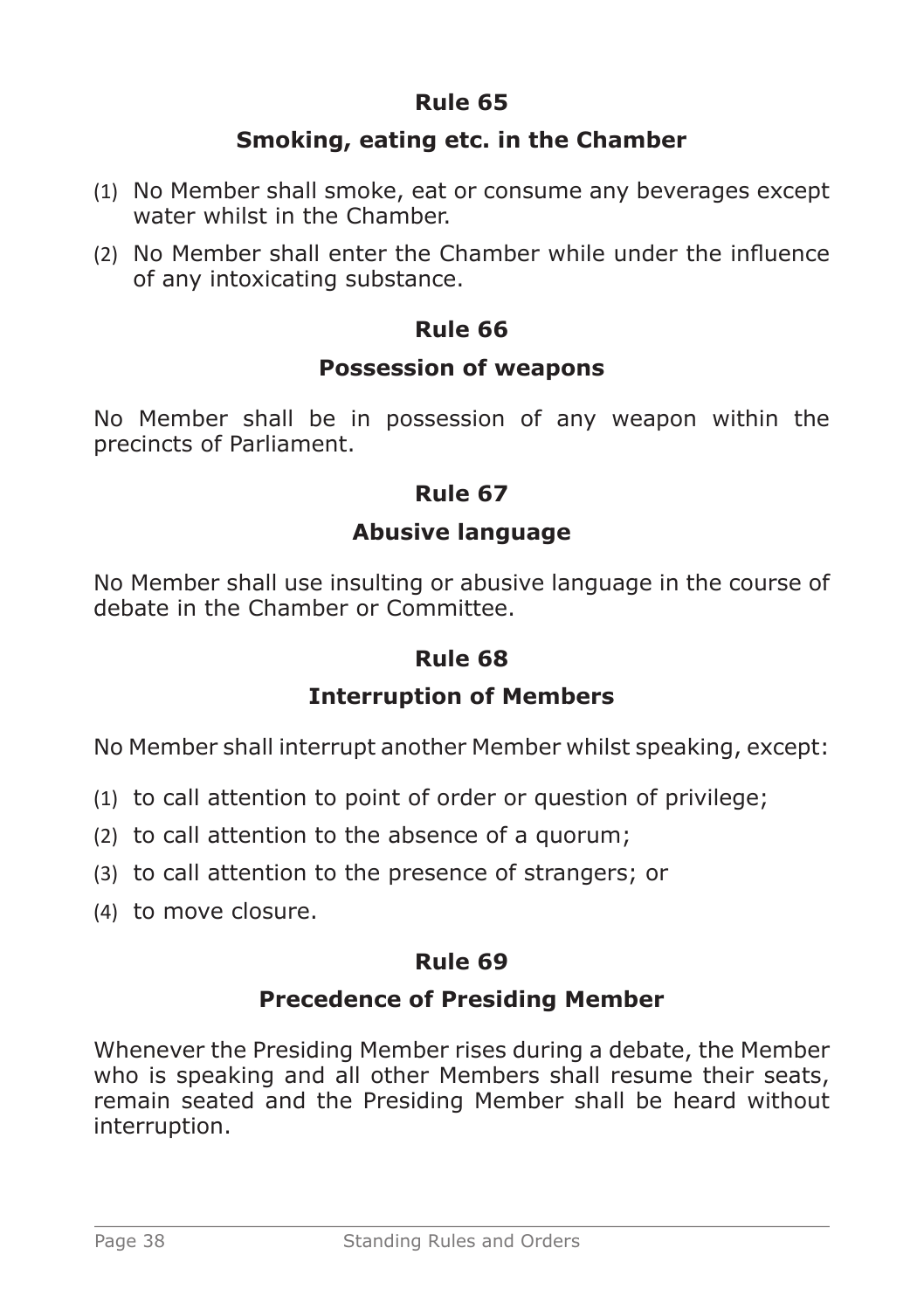### **Unsuitability or Repetition**

After the Chairperson/Presiding Member has called attention to the conduct of a Member who persists in irrelevance or in repeating arguments, he/she may direct the Member to discontinue his/her speech.

# **Rule 71**

### **Member directed to leave the Council Chamber**

- 1) The Presiding Member shall order a Member who is grossly disorderly to withdraw immediately from the Council Chamber for the remaining period of sitting day in question.
- 2) Should a Member who has been ordered to withdraw from the Council Chamber refuse or fail to do so, the Chairperson/ Presiding Member may direct the Sergeant-at-Arms to remove him/her.
- 3) If the Chairperson/Presiding Member deems the powers conferred by Sub-Rules (1) and (2) inadequate, the Chairperson/ Presiding Member may report it to the Standing Committee on Privileges of the National Council and that Committee may recommend any one or more of the penalties provided for under Rule 165(2).
- 4) A Member directed to leave the Chamber may not participate in any Council activities during that day.

# **Rule 72**

#### **Grave Disturbances - Powers of Chairperson/Presiding Member**

In the event of grave disorder the Chairperson/Presiding Member may adjourn the Council without the question put, or suspend any sitting for a period to be stated by him/her.

# **Rule 73**

### **Ruling of the Chairperson/Presiding Member subject to appeal except by substantive Motion**

The Chairperson/Presiding Member shall be responsible for the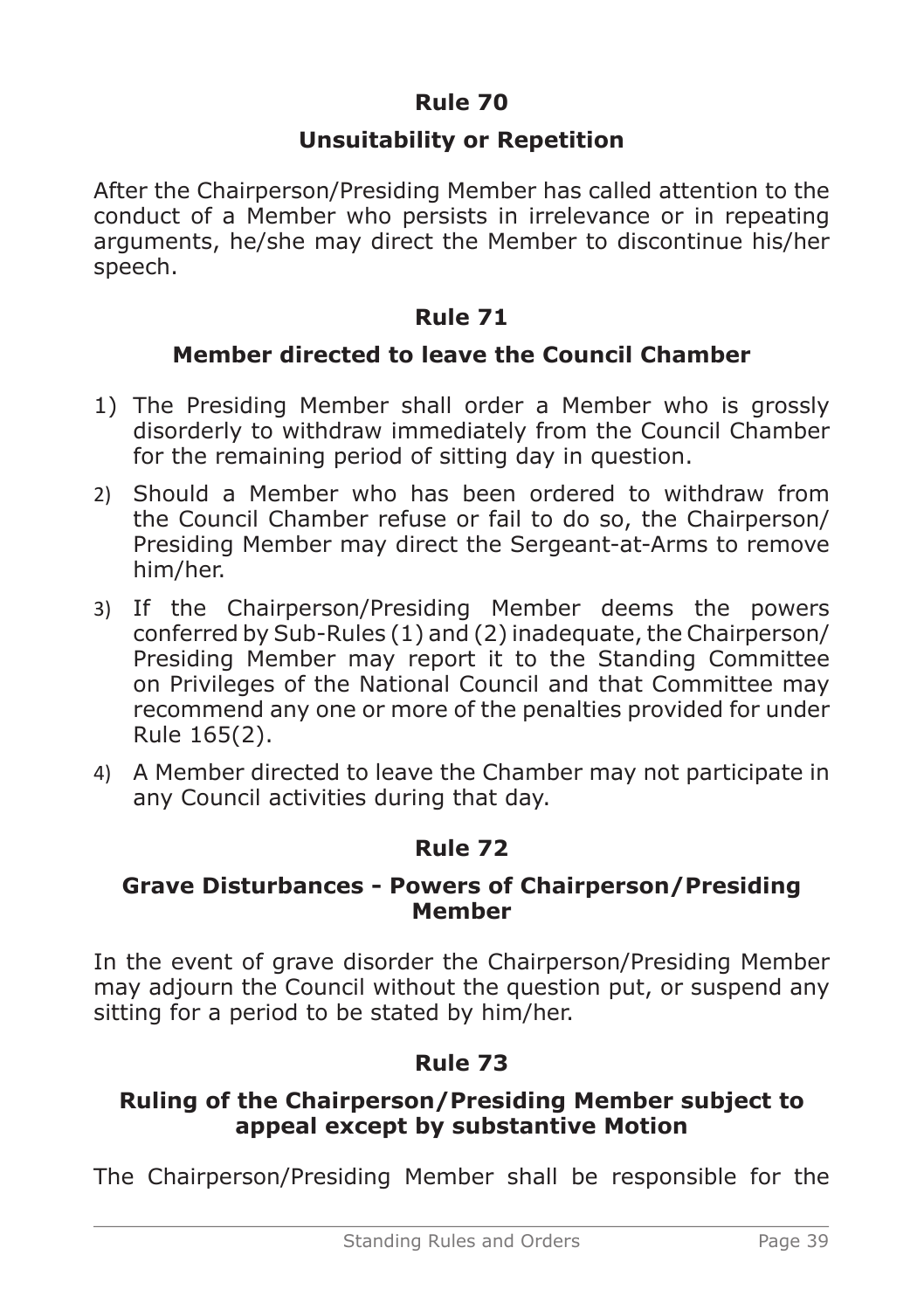observance of order in the House and of the Rules of debate, and his or her decision upon any point of order shall not be open to appeal and shall not be reviewed by the House, except upon a substantive motion made after notice.

# **Rule 74**

# **Disorderly conduct**

- (1) Any Member deviating from these Rules may be immediately called to order by the Chairperson/Presiding Member or by any Member rising to a point of order in accordance with Rule 96.
- (2) After the Chairperson/Presiding Member has called attention of the House to the conduct of a Member who persists in irrelevant or tedious repetition either of his or her own argument or of the arguments used by other Members in debate, may direct the Member to discontinue his or her speech.

# **Rule 75**

# **Member ordered to leave**

- (1) The Chairperson/Presiding Member may order a Member to withdraw from the Chamber immediately for the remainder of the day's sitting if he or she is of the opinion that-
	- (a) the Member is deliberately contravening a provision of these Rules;
	- (b) the Member is in contempt of or disregarding the authority of the Chairperson/Presiding Member; or
	- (c) the Member's conduct is grossly disorderly.
- (2) Should a Member who has been so ordered to withdraw from Chamber refuse or fail to do so, the Presiding Member may direct the Serjeant-at-Arms to remove him or her.
- (3) If the Chairperson/Presiding Officer deems the powers conferred by Sub-Rules (1) and (2) inadequate, the Chairperson/Presiding Member may report it to the Standing Committee on Privileges of the National Council and that Committee may recommend any one of the penalties provided for under Rule 165(2).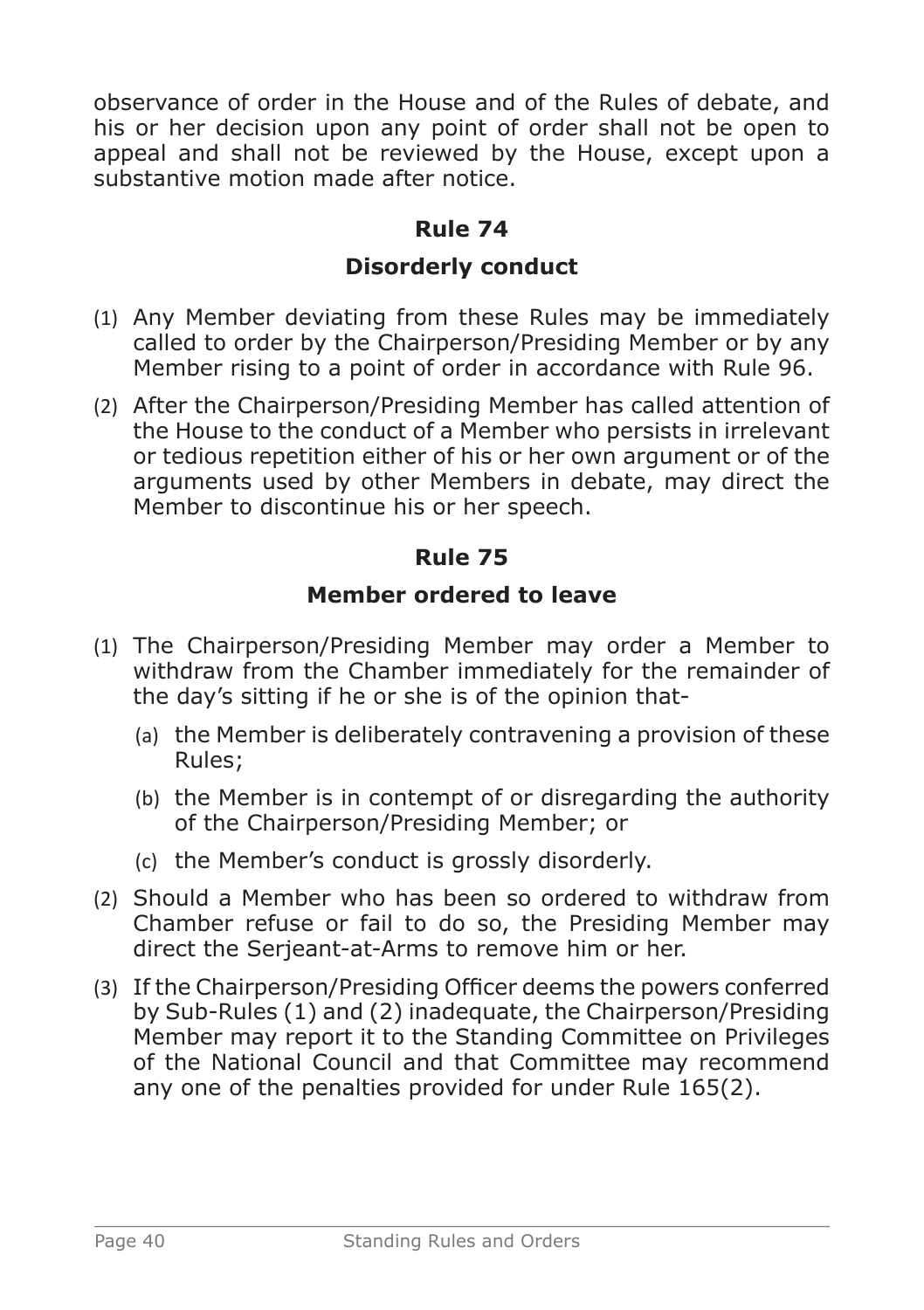#### **PART II RULES OF DEBATE SPEECHES AND TIME LIMITS**

### **Rule 76**

**\_\_\_\_\_\_\_\_\_\_\_\_\_\_\_\_\_\_\_\_\_\_\_\_\_\_\_\_\_\_\_\_\_\_\_\_\_\_\_\_\_\_\_\_\_\_\_**

### **Freedom of Speech**

Members-

- (1) have freedom of speech and debate in the Council and its Committees and Sub-Committees, subject to these Rules and such freedom of speech and debates shall not be liable to any questioning in any court of law or place outside Parliament; and
- (2) are not liable to any civil or criminal proceedings, arrest, imprisonment or damages for-
	- (a) anything they have said in, produced before or submitted to the Council or any of its committees or sub-committees; or
	- (b) anything revealed as a result of anything said in, produced before or submitted to the Council or any Committee or Sub-Committee.

### **Rule 77**

### **Members to address the Chair**

A Member must when speaking, if possible, rise while doing so.

### **Rule 78**

### **Calling Members**

A Member may speak in a debate in the Council only when called by the Presiding Member.

### **Rule 79**

### **Right of Members to speak**

(1) Except where these Rules provide otherwise, a Member may not speak in a debate only –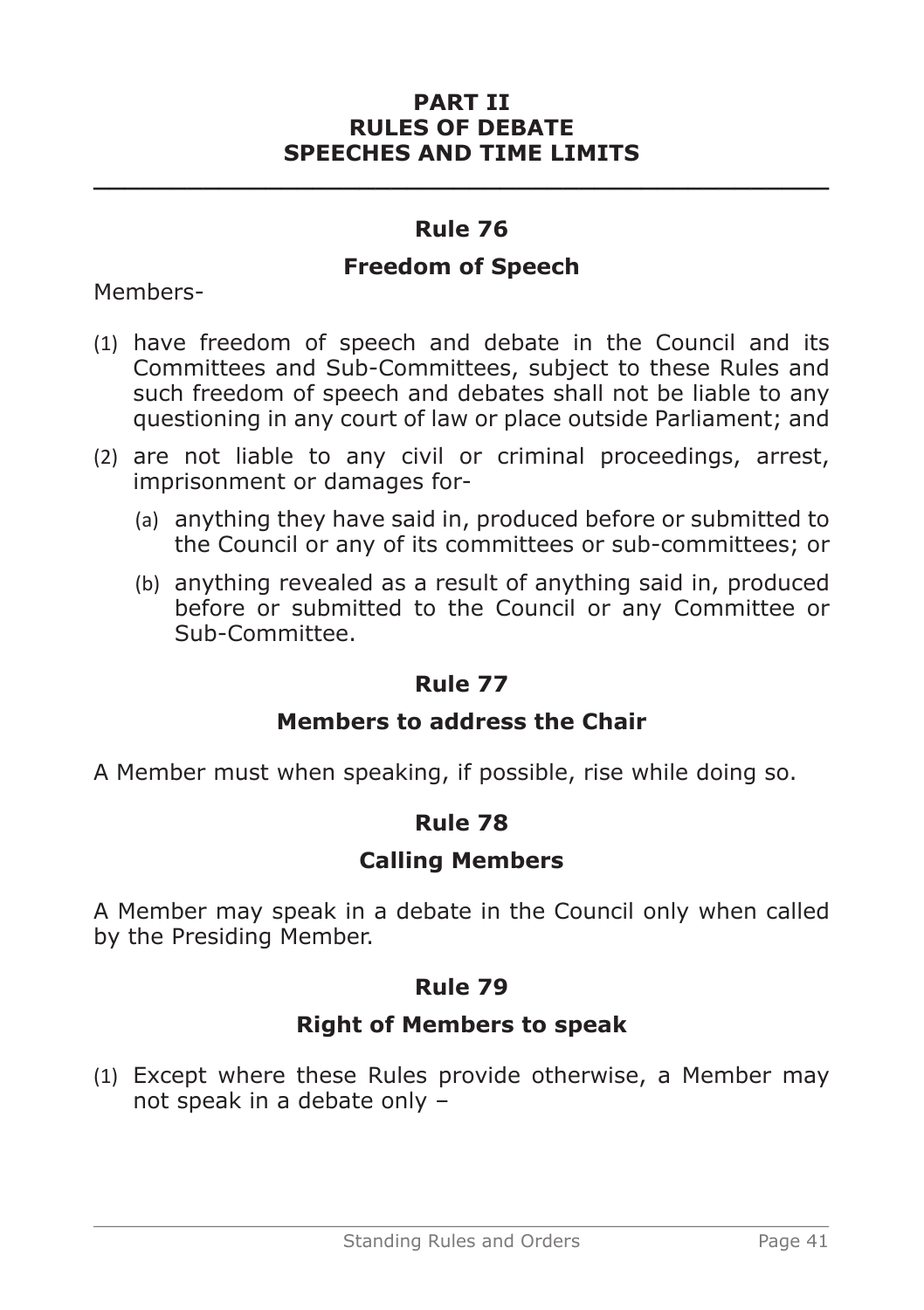- (a) on the question before the Council or a Committee of the Whole Council;
- (b) on amendments proposed thereto;
- (c) on a question or amendment which he or she has moved or is going to move; and
- (d) on a question on a point of order or a question of privilege.
- (2) Should any amendment or amendments to a question be moved after such a Member has spoken, he or she may again address the Council on such amendment or amendments, but to a Member speaking on the question for the first time after an amendment or amendments have been moved, only one speech, which may cover the main question and the amendment or amendments, shall be allowed.

### **Chairperson/Presiding Member participating in a debate**

The Chairperson/Presiding Member shall not take part in any debate before the Council.

### **Rule 81**

### **Member may not speak twice except in Committee**

- (1) No Member may speak twice on a question before the Council except in explanation or reply or in Committee of the Whole Council.
- (2) A reply shall be allowed to the mover of a substantive motion or to the Member in charge of the day, but not to a Member who has moved:
	- a) an amendment;
	- b) an adjournment during a debate;
	- c) an instruction to a committee; or
	- d) a motion for leave to introduce a Bill.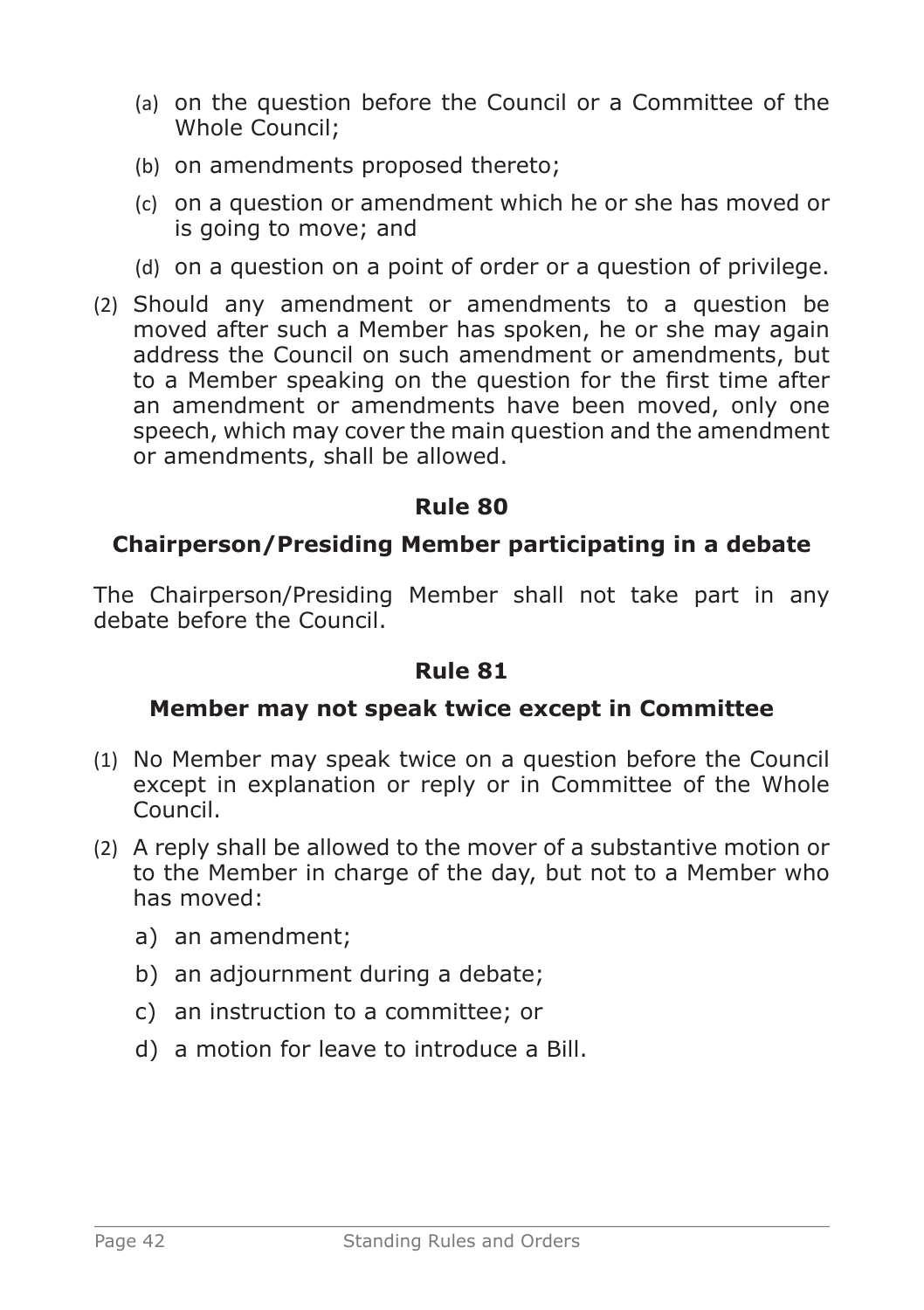### **Time limits and number of speeches**

- (1) When the Council is not in Committee:
	- (a) the Member who is charged with the business before the Council shall not be restricted in regard to the length of the time he/she may speak;
	- (b) Members may not speak longer than 45 minutes on a question.
- (2) A Member may not address a Committee of the Whole Council more than three times on a question, including amendments, and he/she may also not speak longer than 20 minutes at a time, except the Member charged with the business before Committee, to whom no such restriction applies.
- (3) At the Report stage of a Bill the Member who is charged therewith may address the Council twice on any question and other Members may not speak longer than 10 minutes at a time.
- (4) If, by agreement, the Whips allocate a specific time to a specific debate, such time shall not be exceeded without the unanimous consent of the Council and the closure of the debate takes place forthwith.

### **Rule 83**

# **The limits for leave to introduce a Bill**

The debate on a motion that leave be given to introduce a Bill is limited to one hour and no speech shall last longer than 10 minutes.

### **Rule 84**

# **Reserve Speech**

A Member who has moved an order of the day or has moved or seconded a motion without speaking on it may address the Council on the subject of such order or motion at any subsequent period of the debate.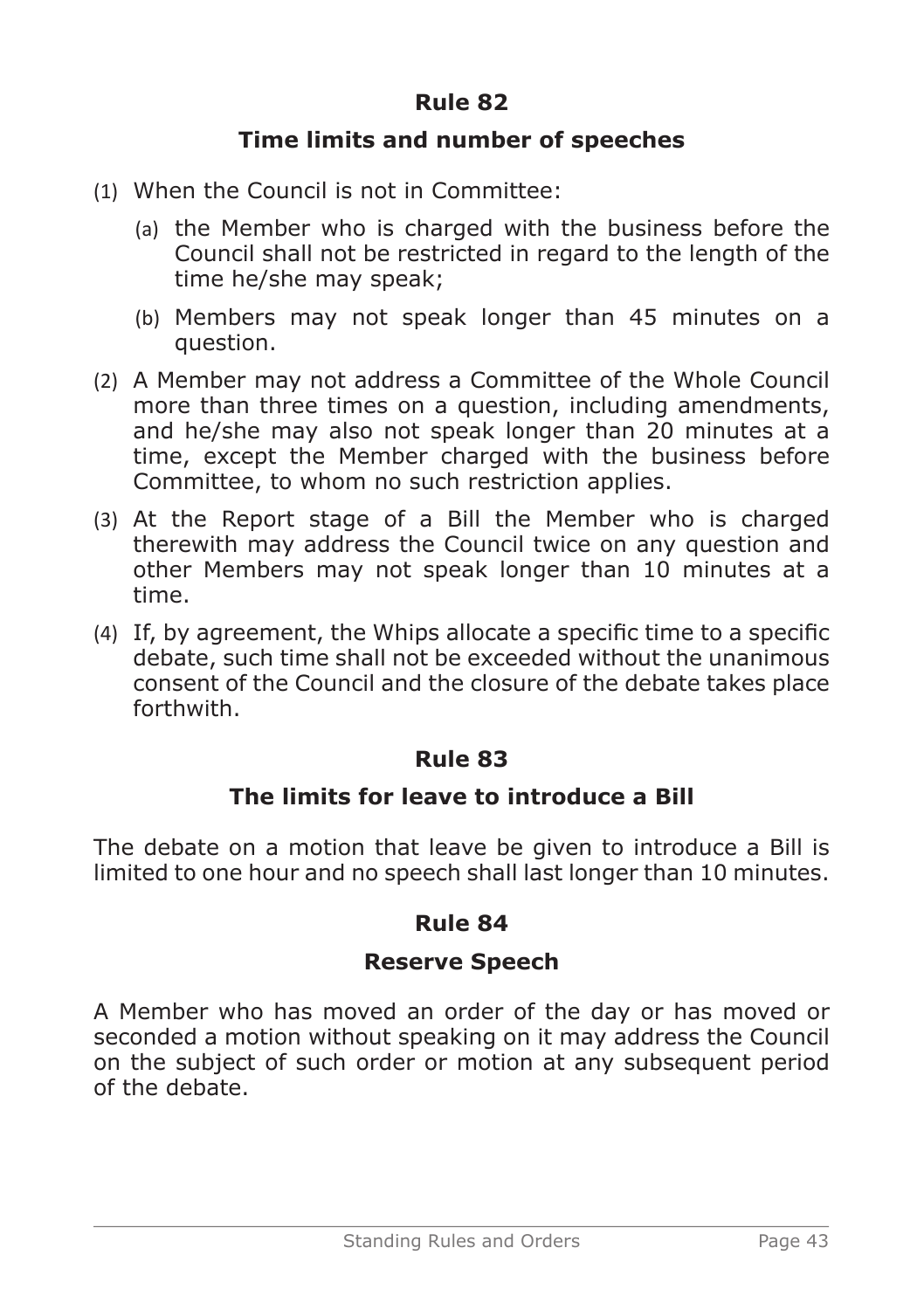### **Amendments to be in writing**

An amendment to any motion before the Council or a Committee of the Whole Council shall be in writing and handed by the proposer to the Secretary.

### **Rule 86**

### **Restrictions to amendments**

No amendment shall be moved to any part of a question after a later part thereof has been amended.

#### **Rule 87**

### **Debate ceases when questions are fully put**

No Member shall speak on any question after the Chairperson/ Presiding Member has put it in full. A question is put in full when the procedure in Rule 98 (Voting by Members) has been completed.

#### **Rule 88**

### **Matters pending before Court**

No Member, while addressing the Council, may reflect on the merits of any matter on which a judicial decision is pending.

#### **Rule 89**

### **Rule of anticipation**

- (1) No Member, while addressing the Council, may anticipate the discussion of a matter appearing on the order paper.
- (2) In determining whether an address to the Council is out of order on the ground of anticipation, the Presiding Member must consider whether it is probable that the matter anticipated will be discussed in the Council within a reasonable time.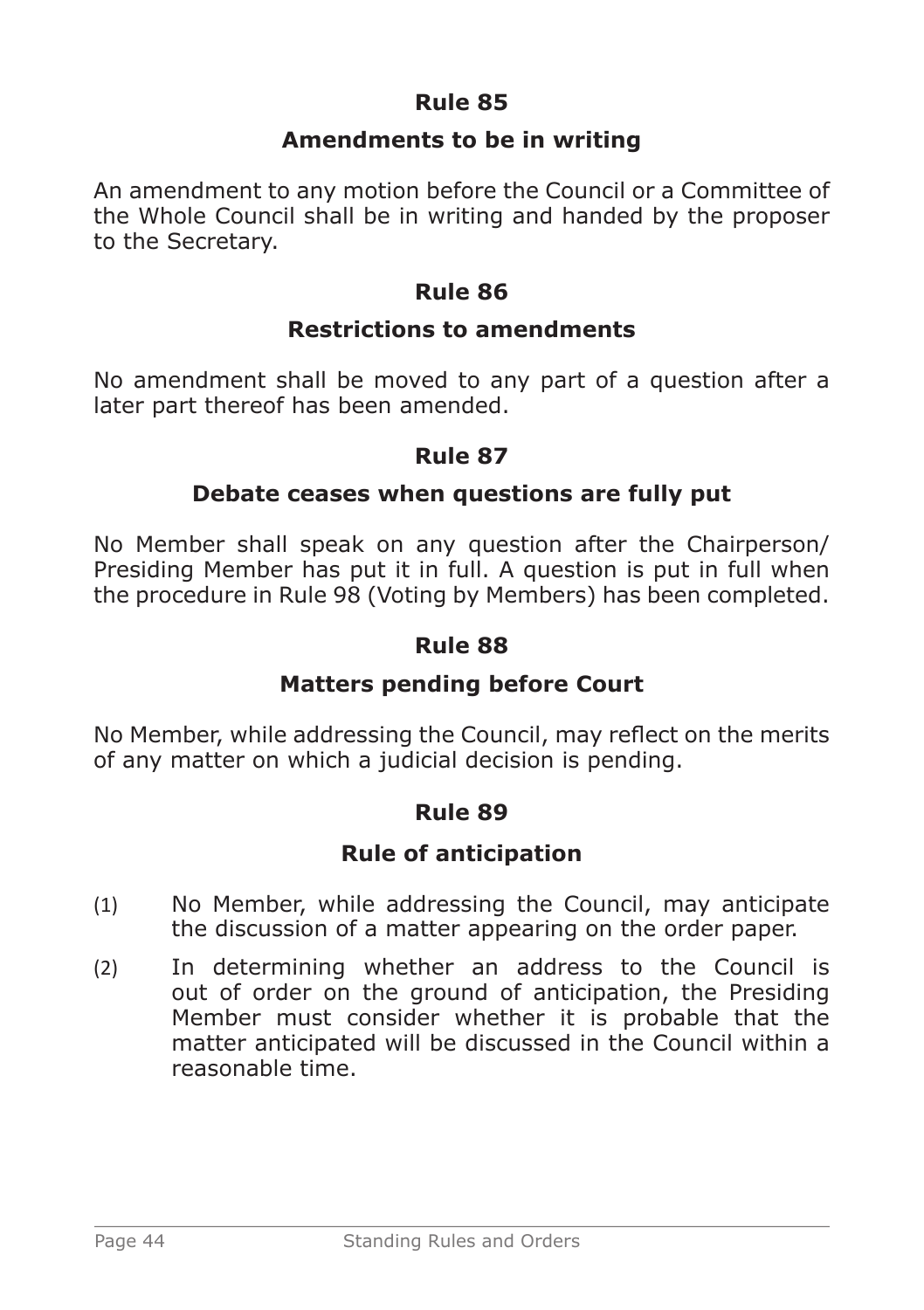# **Reflection upon previous Council Decisions**

No Member, while addressing Council may reflect upon any decision or act of the Council except for the purpose of moving that it be rescinded.

# **Rule 91**

### **Using the name of the President or Acting President**

No Member, while addressing the Council shall use the name of the President, Acting President or the Founding President and Father of the Namibian Nation in a disrespectful manner during a debate or to influence the Council in its deliberations.

### **Rule 92**

### **Offensive and unbecoming language**

No Member may –

- (1) use offensive or unbecoming language against the Council or proceedings or in reference to any Member thereof;
- (2) deliberately make a statement in the Council which the Member knows is false.

### **Rule 93**

### **Official reference to Members**

No Member, shall call or refer to another Member directly by his/ her name, but shall refer to him or her as, "the Honourable Member or Comrade (then stating his or her name)" or as the Honourable Member or Comrade sitting in a particular part of the Council, or as the Honourable Member or Comrade who spoke at a certain period of the debate.

### **Rule 94**

# **Explanations**

(1) During a debate in the Council a Member may be allowed to explain a previous speech but only when and to the extent that the speech has been misquoted or misunderstood in a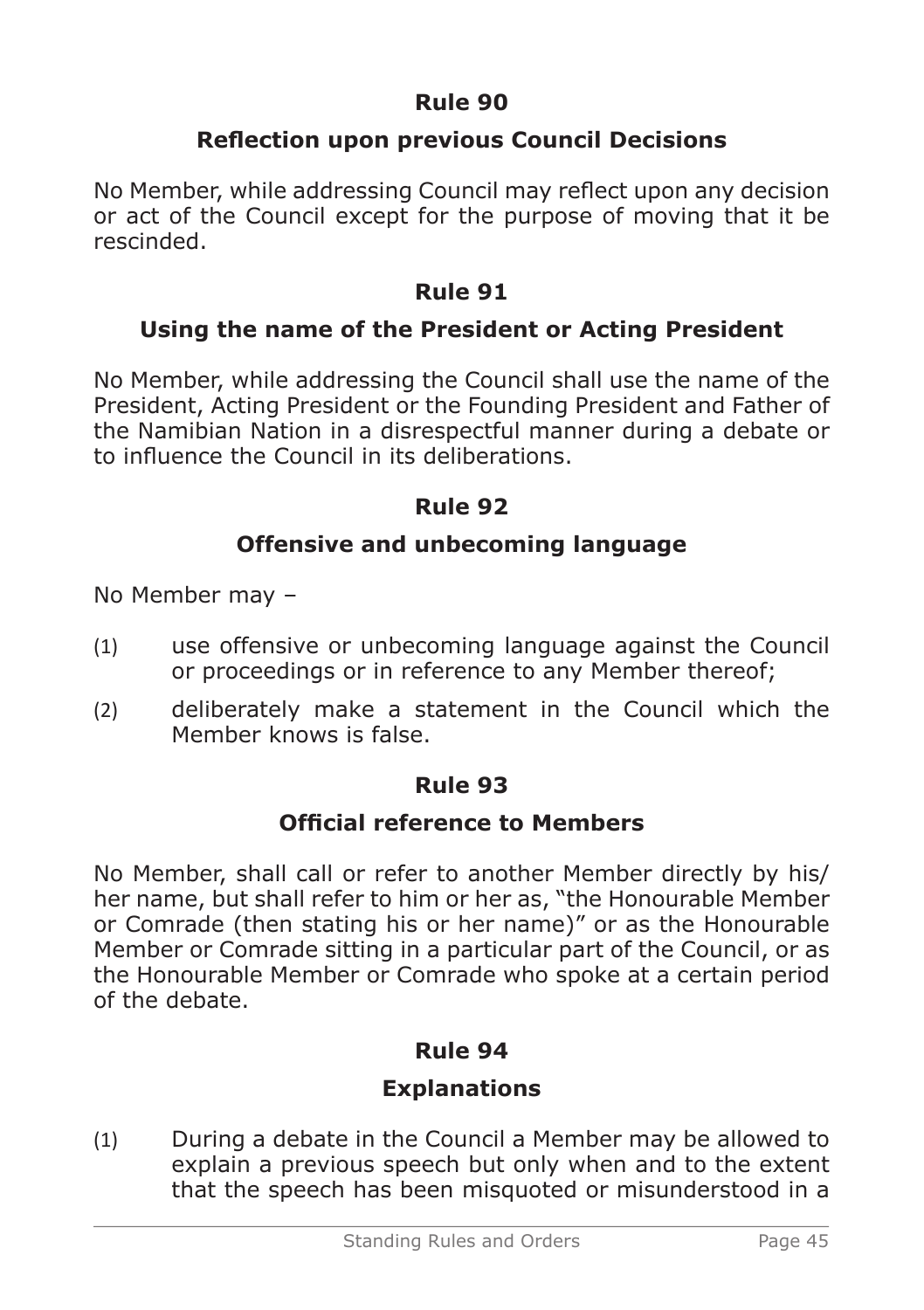material respect.

- (2) The Member giving the explanation may not introduce any new matter.
- (3) No debate on the explanation may be allowed.
- (4) A Member may, with the prior consent of the Presiding Member, explain a matter of personal nature to the Council, although there is no question before the Council.
- (5) The Member may not speak for longer than seven minutes and is strictly confined to vindicating own conduct.

# **Rule 95 Interruptions of debate**

Debates may be interrupted-

- (1) by a point of order being raised;
- (2) by a matter of privilege suddenly arising;
- (3) by attention being called to the absence of a quorum;
- (4) by attention being called to the presence of strangers.

### **Rule 96**

### **Point of order**

When a point of order is raised, the Member called to order shall discontinue his/her speech, and after the point of order has been stated to the Presiding Member by the Member who raised it, the Presiding Member shall give his/her ruling or decision thereon either forth with or subsequently.

# **Rule 97**

#### **Closing of debate Questions put**

- (1) After a question has been put, the Chairperson/Presiding Member may demand to move "That the question is not put".
- (2) Unless the Chairperson/Presiding Member is of the opinion that such a motion is a misuse of the Standing Rules and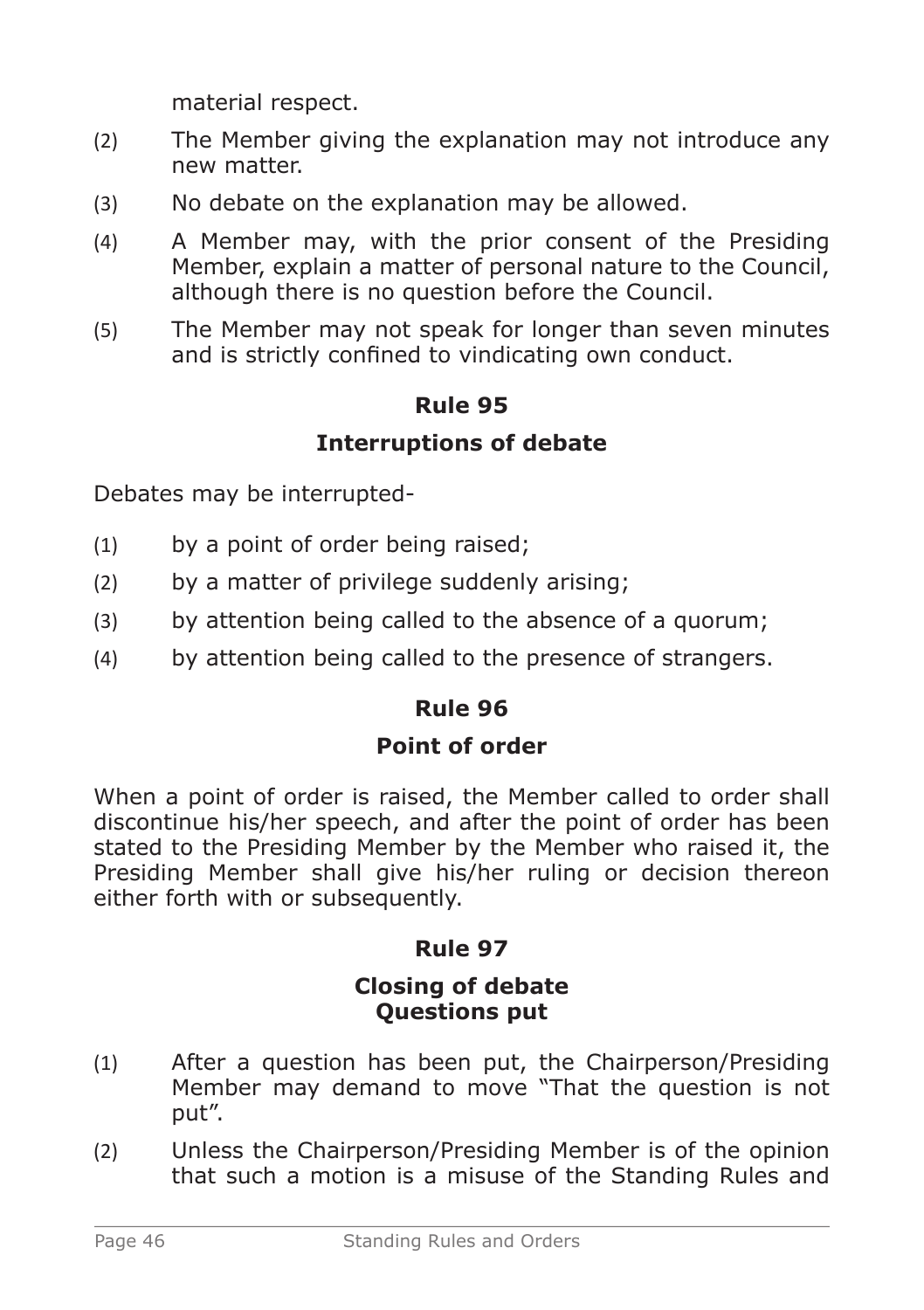Orders or infringes on the rights of the minority, the closure is put forthwith without amendment or debate.

- (3) If amendments to a question have been moved and the closure approved, amendments as well as the main question are put forthwith without amendment or debate.
- (4) When the closure has been approved by the Council, the Chairperson/Presiding Member must, prior to putting the main question notwithstanding the provision of Sub-Rule (3) enquire from the Member charged with the relevant business, whether or not he/she wishes to reply.
- (5) A motion under this Rule shall be moved only when the Chairperson/Presiding Member or Vice-Chairperson and the Chairpersons/Presiding Members of Committees are in chair.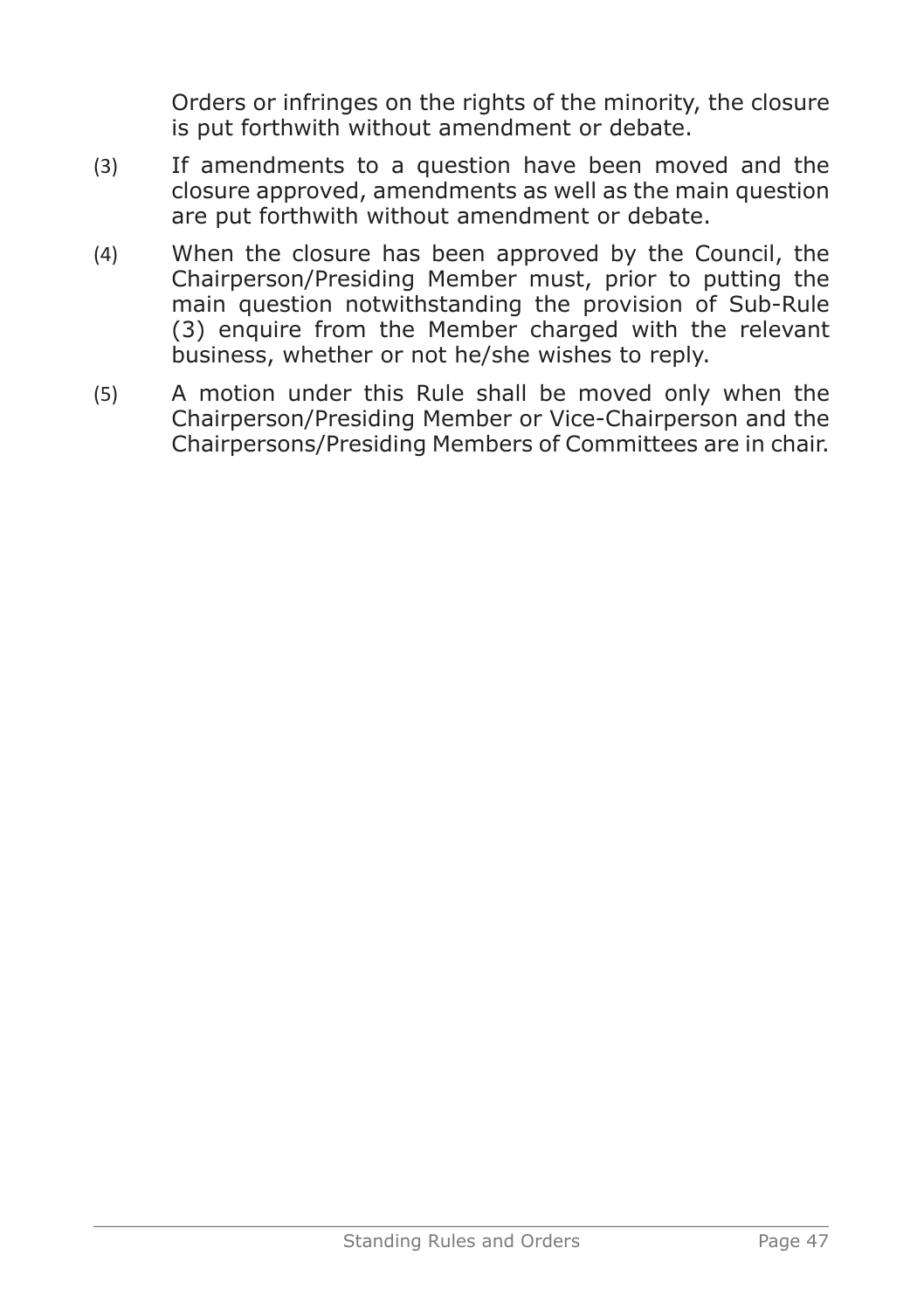#### **CHAPTER IX DIVISION Questions to be determined by majority of votes of Members**

# **Rule 98**

**\_\_\_\_\_\_\_\_\_\_\_\_\_\_\_\_\_\_\_\_\_\_\_\_\_\_\_\_\_\_\_\_\_\_\_\_\_\_\_\_\_\_\_\_\_\_\_**

### **Voting by Members**

- (1) Unless otherwise provided in the Constitution, all questions in the Council shall be determined by majority of the votes of Members of the Council, excluding the Chairperson/ Presiding Member who shall, however, in the event of an equality of votes have and exercise a casting vote.
- (2) Except in the case of a division, there shall, when the question is put be asked for:
	- (a) the Members in favour of the question;
	- (b) the Members against; and
	- (c) the Members abstaining.

### **Rule 99**

### **Demand for Division**

After the Chairperson/Presiding Member has declared the result of a question put, any Member who has voiced his/her opinion with those who are according to such declaration in the minority may, subject to Rule 106, demand a division of the Council upon that question and a division without debate shall take place.

# **Rule 100**

### **Less than two Members support demand for Division**

- (1) Whenever a division is demanded, the Chairperson/Presiding Member, before instructing the division bells to be rung, shall satisfy him/herself that, at least, two Members support the demand for such division.
- (2) If fewer than two Members rise in support thereof, the Chairperson/Presiding Member shall forthwith declare the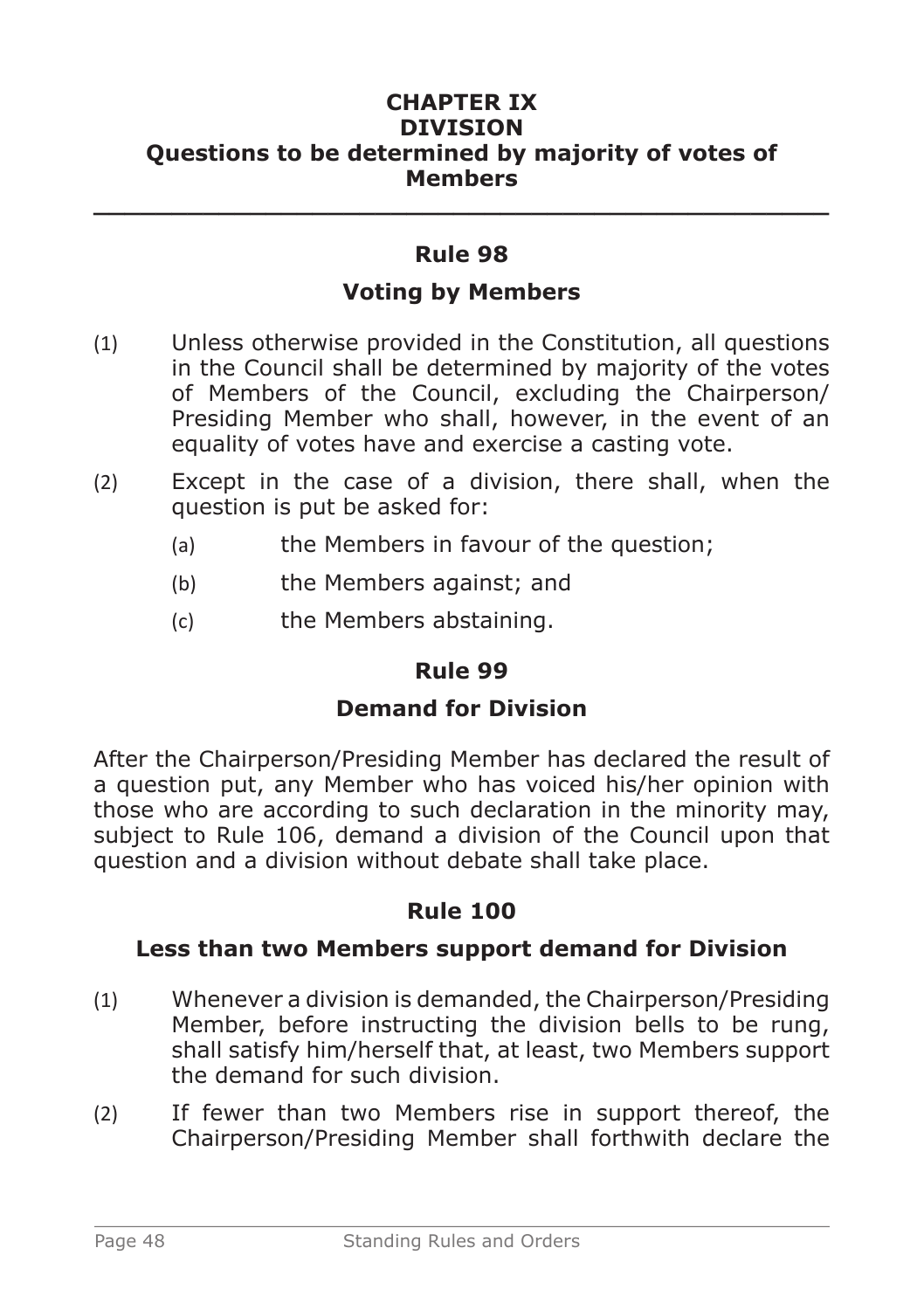decision on the question. The names of those Members who rose shall be recorded in the minutes of proceedings.

# **Rule 101**

# **Division Bells rung and time for locking the Doors**

When the requisite number of Members support the demand for a division, the division bells shall be rung and the doors shall be locked upon the lapse of the number of minutes as the Chairperson/ Presiding Member shall direct, but if further divisions are required to dispose of the question and such divisions follow immediately upon first division, the division bells shall again be rung the doors shall be locked upon the lapse of 30 seconds as the Chairperson/ Presiding Member shall direct.

# **Rule 102**

# **Procedure after doors are locked**

After the door has been locked:

- (1) The Chairperson/Presiding Member shall again put the question and the "Yes" shall rise and the "No" shall remain seated. The Secretary shall then call out the names of those standing, the Assistant of the Secretary recording the vote of each such Member. After the names of the "Yes" have been recorded and the Members so voting have resumed their seats, the Chairperson/Presiding Member shall call upon the "No" to rise and their votes shall be recorded in the same manner. The Secretary shall then hand in the division list to the Chairperson/Presiding Member who shall there-upon announce the result of the division;
- (2) No Member shall enter or leave the Chamber until after the division has been taken;
- (3) Every Member present will be required to vote.

# **Rule 103**

# **Points of order during Division**

While a division is in progress, Members may speak to a point of order arising out of the result of the division.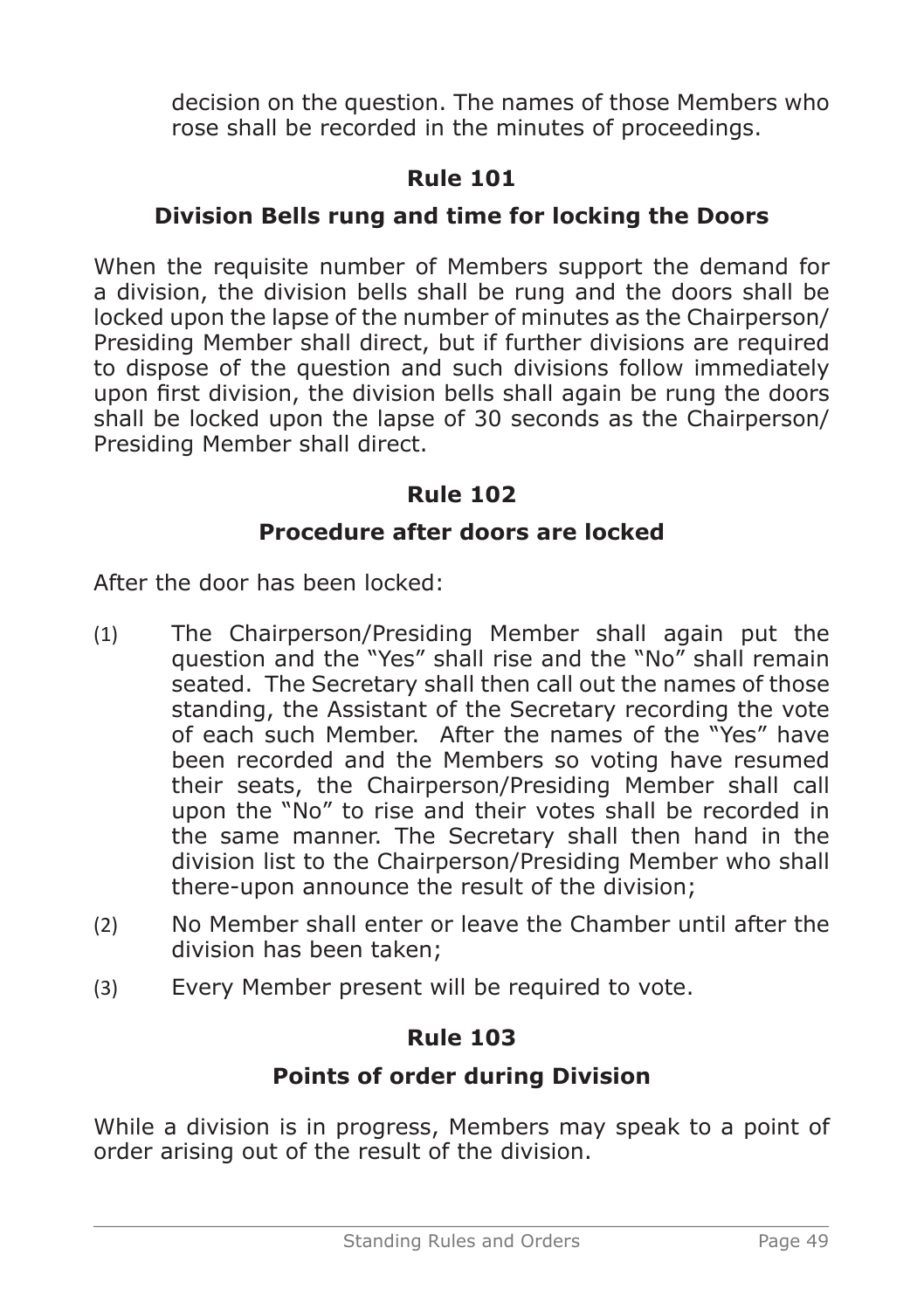### **Confusion or mistake in connection with division**

In case of confusion or error occurring concerning the numbers reported, the Council shall proceed to another division unless the same can otherwise be incorrect; and if the numbers have been inaccurately reported or errors occurred in a division list, the Council, on being informed thereof, shall order the votes to be corrected.

# **Rule 105**

### **Correction of Minutes**

If the numbers have been inaccurately reported or any errors occur in the names of the division lists, the Chairperson/Presiding Member must order the minutes of proceedings to be corrected.

### **Rule 106**

### **Recording of Opposition**

Whenever a question is put by the Chairperson/Presiding Member, any Member may, instead of demanding a division, inform the Chairperson/Presiding Member that he/she wishes his/her opposition or that of the party to which he/she belongs, to be formally recorded in the minutes of proceedings: Provided that the Chairperson/Presiding Member may order that a division shall take place in the event of three or more Members wishing to record their individual opposition.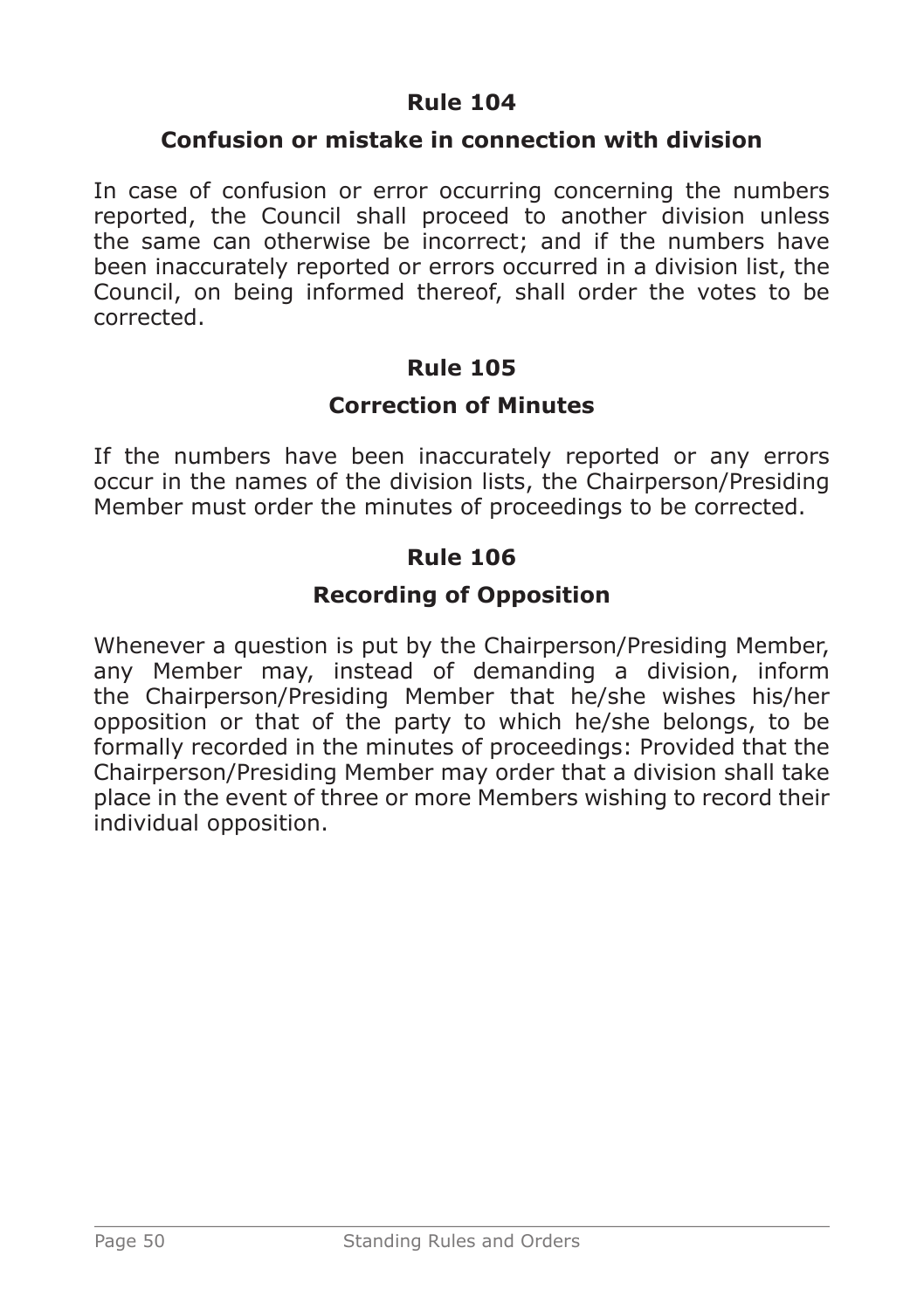# **\_\_\_\_\_\_\_\_\_\_\_\_\_\_\_\_\_\_\_\_\_\_\_\_\_\_\_\_\_\_\_\_\_\_\_\_\_\_\_\_\_\_\_\_\_\_\_ PART I**

### **Money Bills (Bills dealing with levying of Taxes or appropriation of Public Monies)**

# **Rule 107**

### **Limitation of Debate on Appropriation Bills**

The limitations of Rules 82(1) and 82(4) are applicable to the debate on the Appropriation Bill.

### **Rule 108**

#### **Number of Speeches and Time Limits when discussing Votes**

In respect of every vote in the Schedule to the Appropriation Bill that is under consideration in Committee of the Whole Council, a Member shall not be limited in regard to the number of times he/ she may speak and shall not be restricted in regard to the length of time he/she may speak.

### **Rule 109**

### **Procedures in Committee of the Whole Council**

In Committee of the Whole Council on Appropriation Bills:

- (1) the Schedule shall, notwithstanding the provisions of Rule 121 of the Standing Rules, be taken into consideration before the clauses;
- (2) the question shall first be proposed from the Chairperson/ Presiding Member on the largest reduction if more than one reduction is moved in any clause, vote or head;
- (3) on the motion of a Member to be decided without amendments or debate, precedence may be given to any vote or head in a schedule;
- (4) no condition or expression of opinion shall be attached to a vote or head, nor may its destination be altered;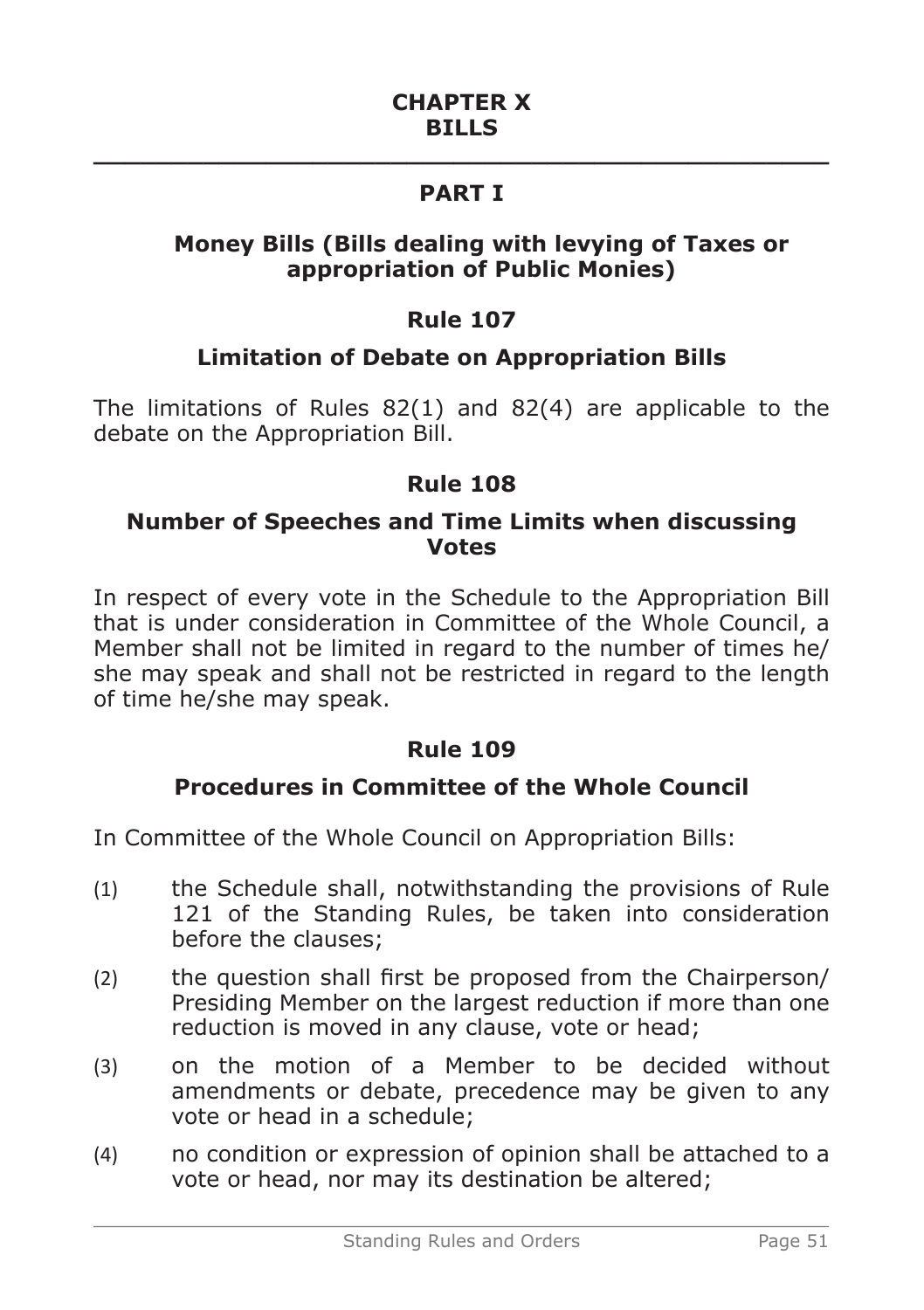- (5) the Committee may at any time, to be decided without amendment or debate, revert to any vote or head appearing in the Schedule to the Bill, and
- (6) the Rule of anticipation shall not apply.

### **Estimates of Expenditure referred to Committee of the Whole Council**

All estimates of expenditure shall, when laid upon the table, stand referred to the Committee of the Whole Council.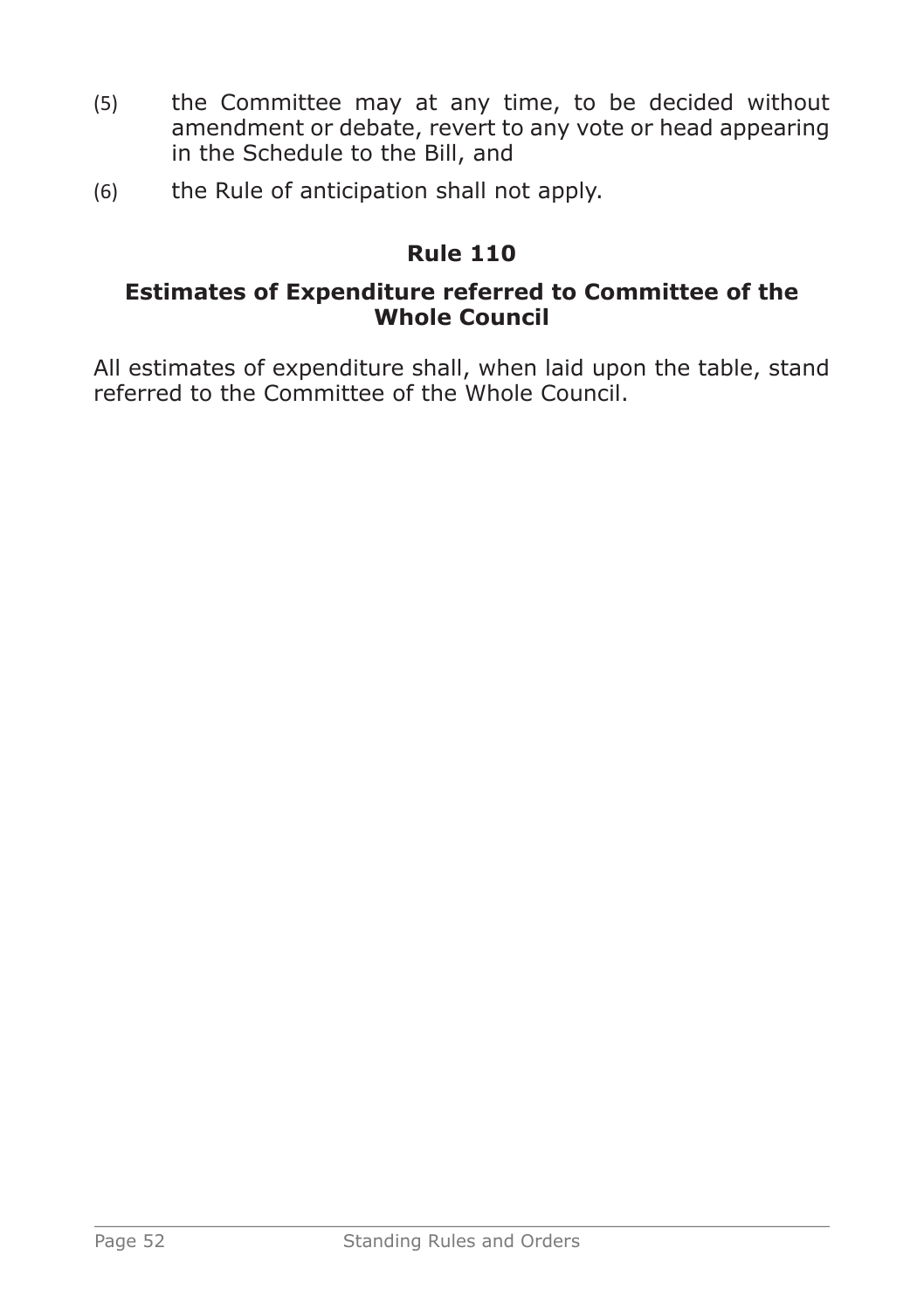### **PART II PUBLIC BILLS (ALL OTHER BILLS)**

# **\_\_\_\_\_\_\_\_\_\_\_\_\_\_\_\_\_\_\_\_\_\_\_\_\_\_\_\_\_\_\_\_\_\_\_\_\_\_\_\_\_\_\_\_\_\_\_ Rule 111**

# **Introduction of Bills**

The Chairperson/Presiding Member shall convey a message from the Speaker that a Bill has passed in the Assembly and referred to the Council, whereupon the Bill shall then be read for the first time.

### **Rule 112**

### **Briefing and Explanatory memorandum**

- (1) Council may where necessary by invitation be briefed on every Bill once referred by the Assembly.
- (2) The oral briefing shall be accompanied by an explanatory memorandum setting out in detail the:
	- (a) policy;
	- (b) principles of the Bill;
	- (c) defects of the existing law, if any, in case of amendments or repeal;
	- (d) remedies proposed to deal with those defects; and
	- (e) the necessity for its introduction.
- (3) The memorandum shall be signed by the Minister or a Member introducing the Bill.

# **Rule 113**

# **Member of Assembly may be invited to the Council**

- (1) The Council may invite a Member of the Assembly who tabled a Bill, or on behalf of whom a Bill was tabled in the Assembly, to motivate his/her Bill in the Council.
- (2) A Member may by motion without notice seek leave for a Minister to come and address any issue relating to the administration of his/her Ministry, or to answer any question relating thereto or any other pertinent issue.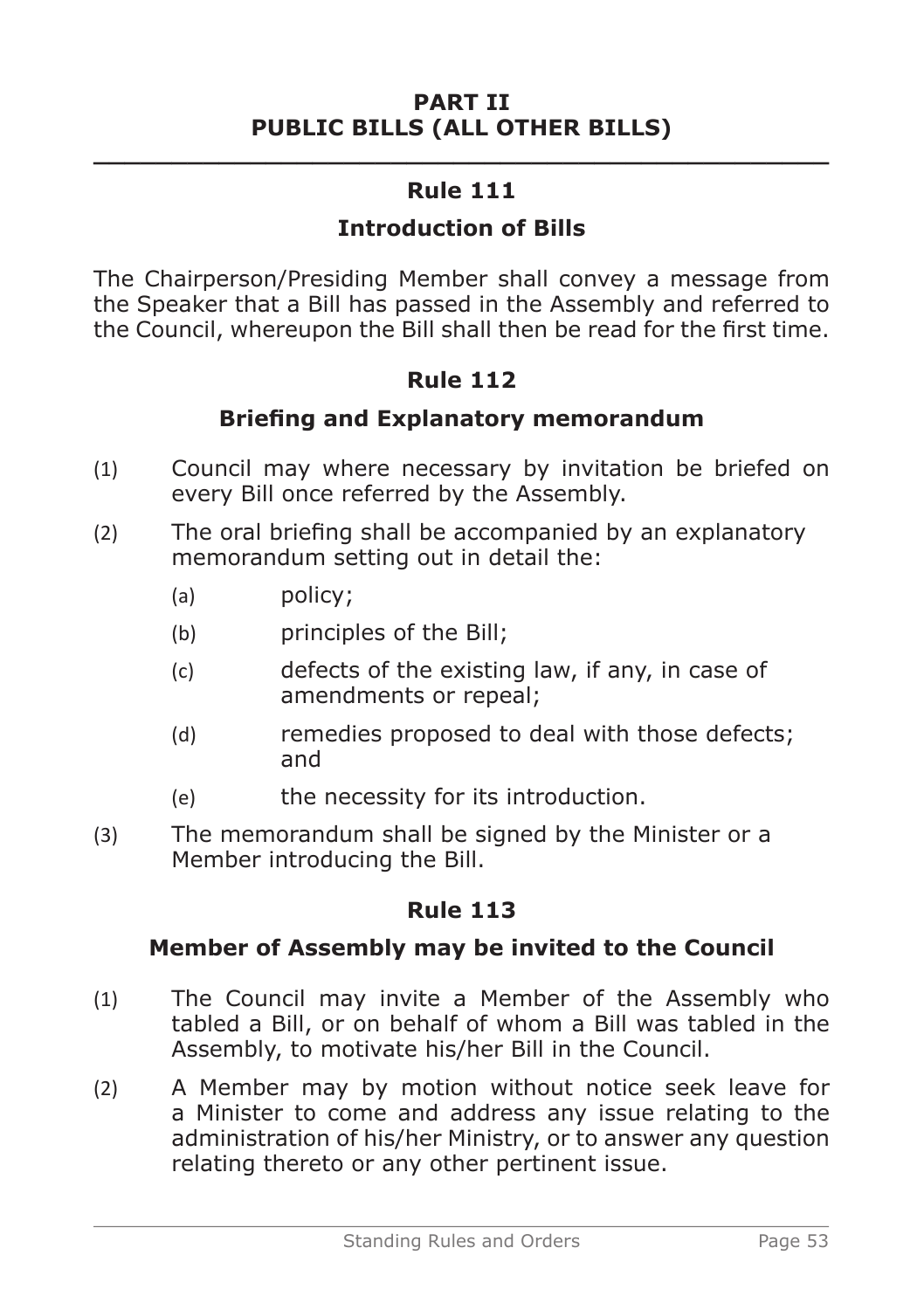(3) Once the motion is carried, the Secretary shall prepare an invitation, with a copy of the motion annexed thereto. spelling out the reasons for the invitation, for the signature of the Chairperson/Presiding Member, directed to the relevant Minister specifying the date, time and place on which such Minister is required to come and address the Council, and if necessary to table an explanatory memorandum.

# **Rule 114**

# **Stages of Bills**

Notwithstanding the provisions of Rules 39 and 140 all stages of a Bill may be taken care of on the same sitting day, if the Council so resolves by a motion.

# **Rule 115**

# **Distribution**

When the Bill has been introduced in the Assembly, the Secretary shall furnish each Member with a printed copy thereof.

# **Rule 116**

# **Bills referred to Committee after First Reading**

After a Bill has been read a first time, such Bill may be referred to a Committee before it is read a second time.

# **Rule 117**

# **Amendments to Second Reading**

Motions may be made to amend the question for the second reading of a Bill:

- (1) to omit all or some of the word after "That" and substitute words which state some or other special reason against the second reading of the Bill.
- (2) to omit all the words after "That" and to substitute therefore "the Order for the second reading of the … (with mention of the short title of the Bill)… be discharged and the subject of the Bill be referred for enquiry and report to a Committee". Provided that such an amendment may provide for the powers of enquiry and instructions to the Committee.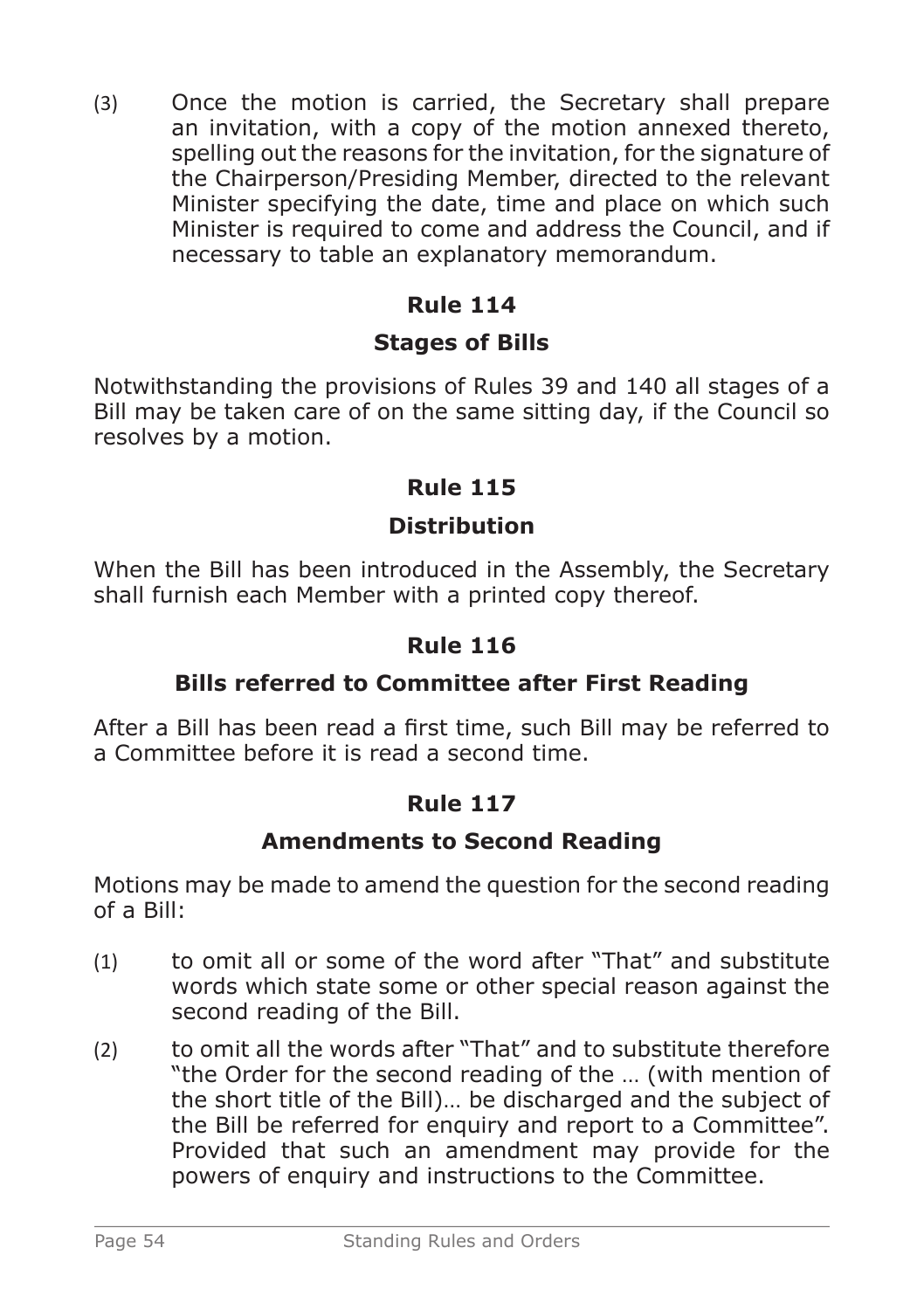### **Bills referred to Committee after Second Reading**

When a Bill has been read for a second time, it may, subject to Rule 39, either be ordered to be considered in Committee of the Whole Council on a day then named or be referred to some other Committee.

### **Rule 119**

### **Motion that the Chairperson/Presiding Member leaves the chair**

On the order of the day being read for the Council to go into Committee on a Bill, the question: "That the Chairperson/Presiding Member leave the chair" shall be decided without amendment or debate, unless an instruction is moved as provided in the next succeeding Rule, when debate, strictly confined to the matters or such instruction, shall be permitted.

# **Rule 120**

# **Instructions**

On the order to the day being read for the Council to go into Committee on a Bill, and at any time while the Bill is in Committee, an instruction to the Committee may, after notice, be moved.

# **Rule 121**

### **Clause read in Committee**

The Chairperson/Presiding Member of Committees upon seating him/herself at the table shall read the number of each clause in sequence. The title and the preamble, if any, shall be considered after the clauses and schedules, if any, have been disposed of.

### **Rule 122**

### **Amendments in Committee**

Amendments may be made to a clause or new clauses added, provided that they are relevant to the subject matter of the Bill, or pursuant to any instruction or be otherwise in conformity with the Standing Order of the Council, but if any amendment be adopted which is not within the title of the Bill, the Committee shall amend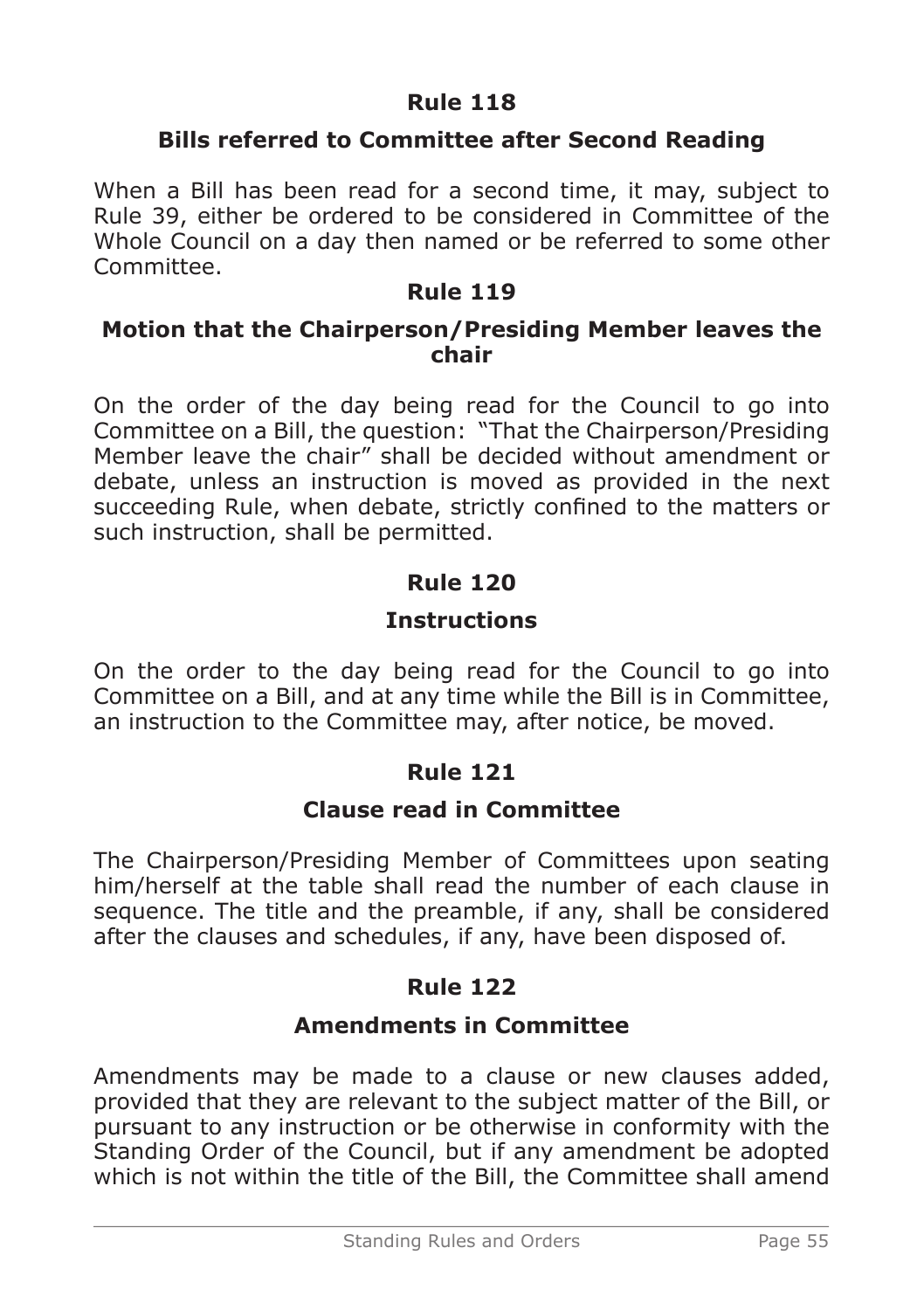the title accordingly and report it specially to the Council: Provided, however, that no clause or amendment may be moved which is in conflict with principles of the Bill as read a second time.

# **Rule 123**

### **Correction of Bills**

During the progress of a Bill, corrections of a verbal or formal nature, for example spelling errors or obvious grammatical or typographical errors, may at any time be made in the text or a Bill by the Secretary under the direction of the Chairperson/Presiding Member or Chairperson/Presiding Members of Committees. Textual and all other corrections shall be made by way of motion and be dealt with as any other amendments.

### **Rule 124**

### **Principles not discussed in Committee**

The principles of a Bill shall not be discussed in Committee, but only its details.

### **Rule 125**

### **Bill may be recommitted to a Committee**

A Bill, or any other matter which was previously referred to a Committee, may be recommitted to a Committee, as a whole or in part.

### **Rule 126**

#### **Time for handing in amendments for a placing on Order Paper**

Members desiring to have proposed amendments to the Bill placed on the order paper must hand them to the Secretary no later than 16h00 on the day before that on which they are to so appear. Such amendments may be handed over to the Secretary later than 16h00, but must in that case be in the proper form. Although amendments may be handed to the Secretary at any time after the first reading of a Bill, they shall not be placed on the order paper until after the Bill to which they refer has been read a second time.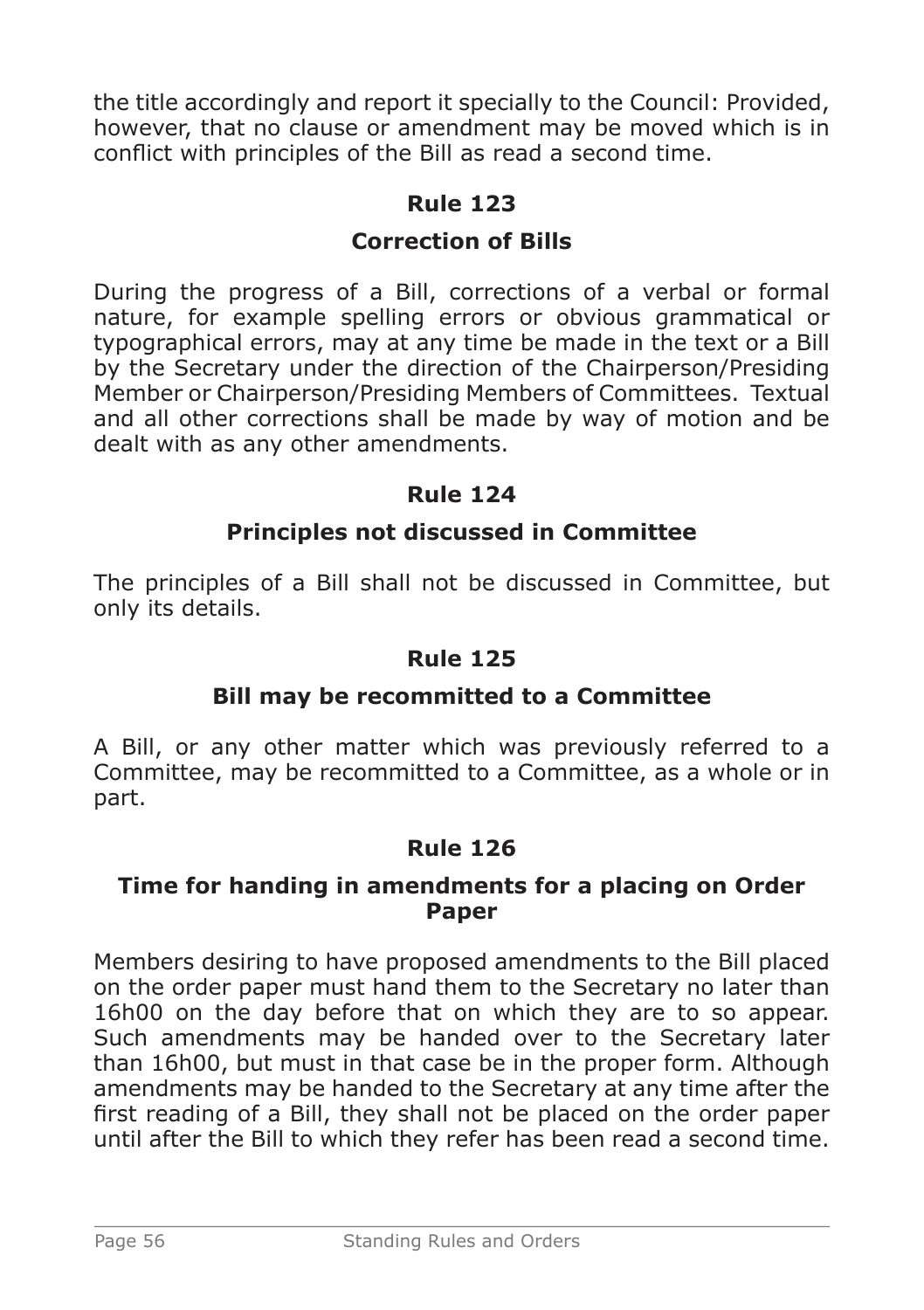### **Progress may be reported**

The Chairperson/Presiding Member of Committees may from time to time be directed to report progress and ask leave to sit again, and upon the order of the day for the Council to resume in Committee being read, the Chairperson/Presiding Member shall leave the chair without question put.

# **Rule 128**

### **Report of Bill**

At the close of the proceedings of a Committee of the Whole Council on a Bill the Chairperson/Presiding Member of Committees shall forthwith report the Bill with or without amendments to the Council, and if the Bill is reported with amendments, a time shall be fixed, subject to Rule 98, to consider the amendments, and it shall, if necessary in the opinion of the Chairperson/Presiding Member, be reprinted with all amendments thereto and a copy thereof furnished to every Member.

# **Rule 129**

# **Amendments in Report Stage**

Upon the report stage of any Bill no amendment of which notice has not been given may be proposed without the unanimous consent of all the Members present. Such consent, however, shall not be required in the case of consequential amendments or amendments to amendments.

# **Rule 130**

### **Procedures in Committee**

When a Bill has been reported without amendments, a day shall be appointed, subject to Rule 39, for the third reading thereof, but when a Bill has been reported with amendments and the amendments considered, it may forthwith be read a third time.

# **Rule 131**

# **New Clauses imposing Penalties or Burdens**

A clause containing any rates or penalties offered after the Bill has been reported shall be considered in Committee before it is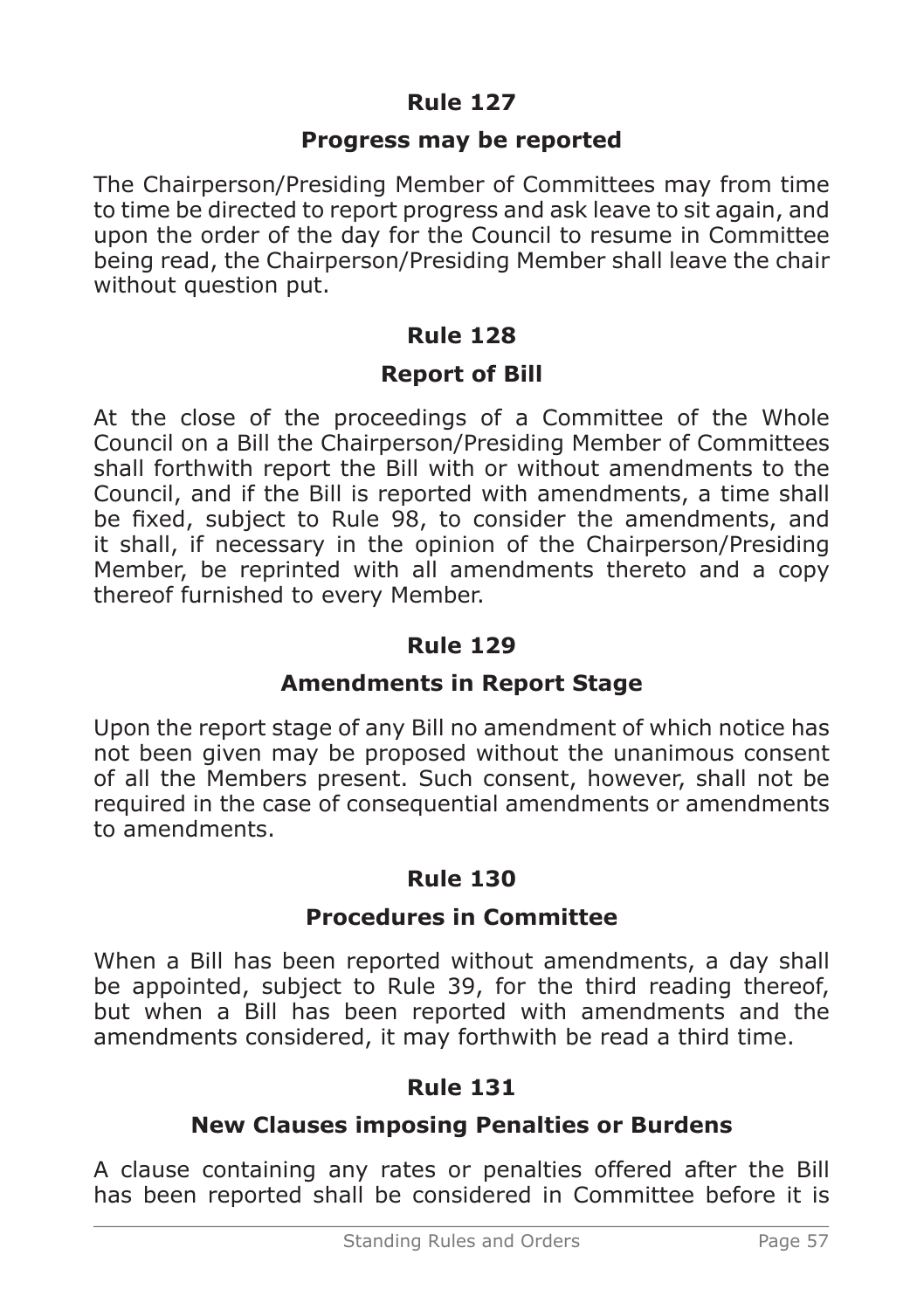made part of the Bill and if any such clause proposes any increase of expenditure or taxation, the Bill shall be recommitted to the Committee or the Whole Council and the clauses be proposed in Committee on the Bill after the Rules in connection therewith have been complied with.

# **Rule 132**

### **Amendments on Third Reading**

No amendments not being merely verbal or an amendment to the title of a Bill shall be made to such Bill on the third reading, but it may be recommitted on motion made or the same amendments may be offered as on the second reading. After the third reading no further question shall be put and the Bill shall be deemed to have been passed by the Council.

# **Rule 133**

# **Reading of Bills**

On the order for the first, second and third readings of a Bill, the Secretary shall read only the Short Title thereof, unless the Council shall order that a part or the whole of such Bill be read.

### **Rule 134**

# **Discovery of Clerical or Version Errors in a Bill**

Upon the discovery of any clerical or version error in the text of a Bill after it has been sent by the Speaker to the Chairperson/ Presiding Member, the Chairperson/Presiding Member shall report such error to the Council and it shall there upon be dealt with as any other amendment.

# **Rule 135**

# **Bills passed by the National Council**

Whenever a Bill has been passed by the Council the Chairperson/ Presiding Member shall report thereon to the Speaker of the National Assembly.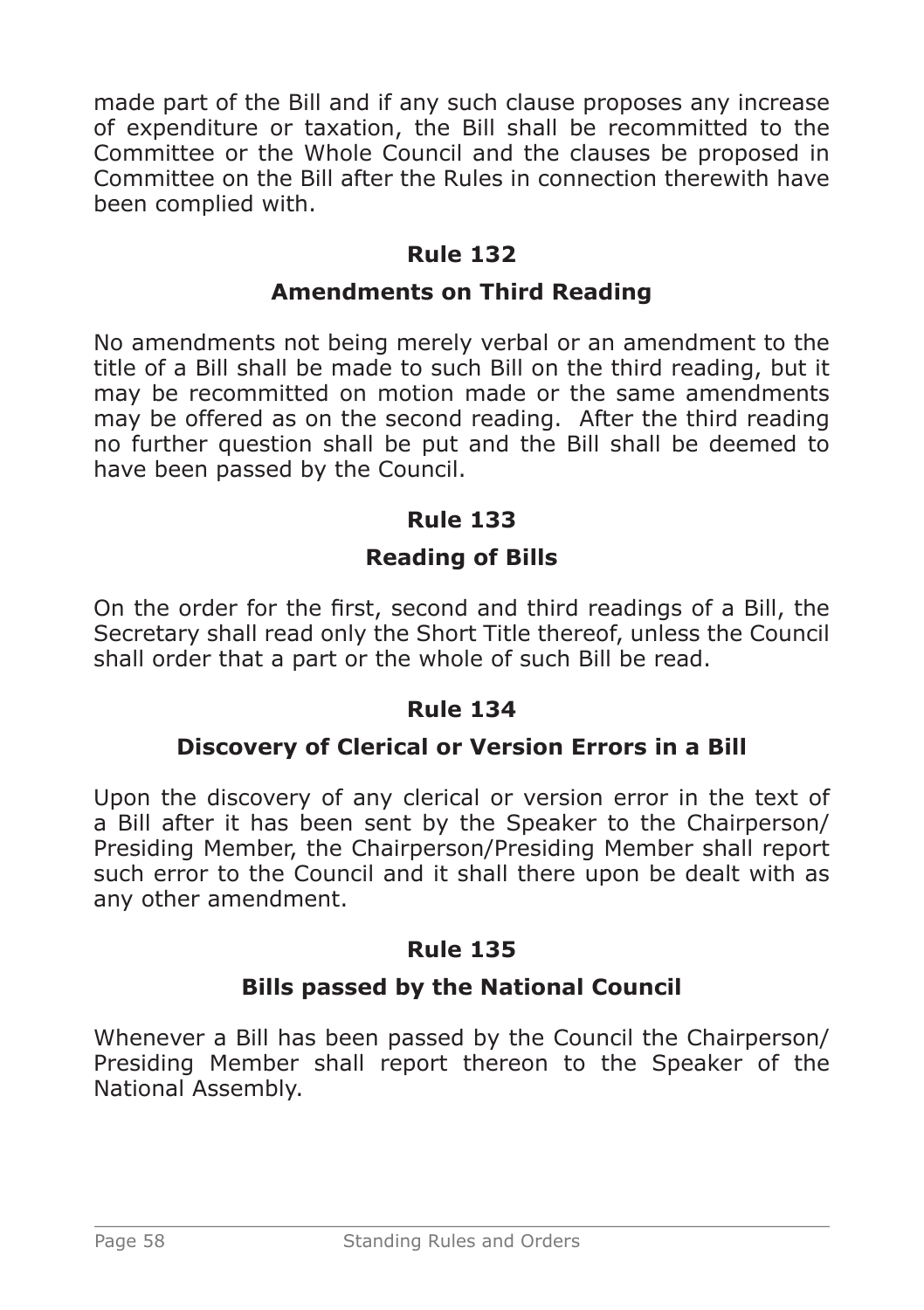### **Council goes into Committee**

- (1) A Committee of the Whole Council is appointed by resolution "That the Council goes into Committee" on the matter to be referred to it.
- (2) When such resolution has been agreed to and a day has been fixed on which the Council shall resolve itself into Committee, the Chairperson/Presiding Member shall put the question when the order of the day is read "That I do now leave the chair", and if agreed to, he/she shall accordingly leave the chair.

### **Rule 137**

### **Quorum of Committee of the Whole Council**

The quorum in Committee of the Whole Council shall consist of the same number of Members who are required in a quorum of the Council (See Rule 23(1)).

### **Rule 138**

### **No Quorum**

If it appears after attention has been called thereto, or from the report of a division, that a quorum is not present, the Chairperson/ Presiding Member of Committees shall, if after an interval of two minutes, during which period the bells shall be rung, a quorum be still not present, leave the chair, and the Chairperson/Presiding Member shall resume the chair.

# **Rule 139**

### **Chairperson/Presiding Member reports that there is no Quorum**

Upon the Chairperson/Presiding Member resuming the chair, the Chairperson/Presiding Member of Committees shall report that a quorum is not present, whereupon the Chairperson/Presiding Member shall, after the expiration of two minutes, the bells having been rung, count the Council, and if a quorum is still not present, he/she shall adjourn the Council without the question put till the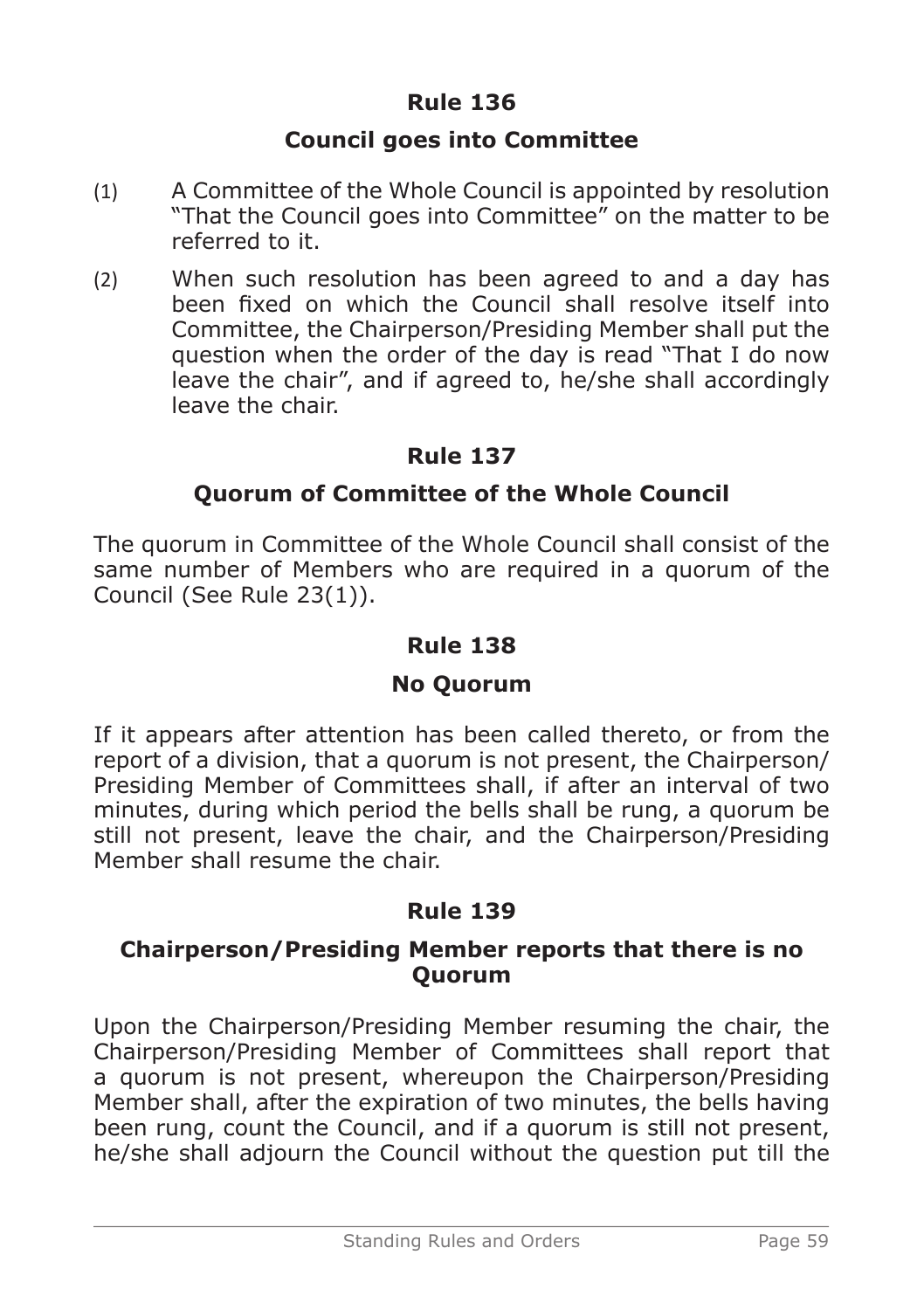next sitting day, and the hour of adjournment shall be entered in the minutes; but if a quorum is present, the Council shall again resolve itself into Committee.

# **Rule 140**

# **Procedure in Committee of Whole Council**

The Rules on procedures in the Committee of the Whole Council are those which apply in the Council, except that a motion need not be seconded.

# **Rule 141**

### **Questions to be determined by majority of votes of Members**

Unless otherwise provided for in the Constitution all questions in Committee of the Whole Council shall be determined by a majority of votes of Members, other than the Chairperson/Presiding Member of Committee who shall, however, have a casting vote which shall be exercised at an equality of votes.

### **Rule 142**

### **Committee may only consider such Motions as are referred**

A Committee shall consider such matters only as referred to it by the Council.

# **Rule 143**

#### **Restrictions on Amendments**

No new clause or amendments shall be allowed which is substantially the same as one already negatived by the Committee, or which is inconsistent with one that has already agreed to by the Committee, unless a recommittal has taken place.

### **Rule 144**

### **Proposals to report progress**

During the proceedings of a Committee a motion may be made: "That the Chairperson/Presiding Member of the Committee of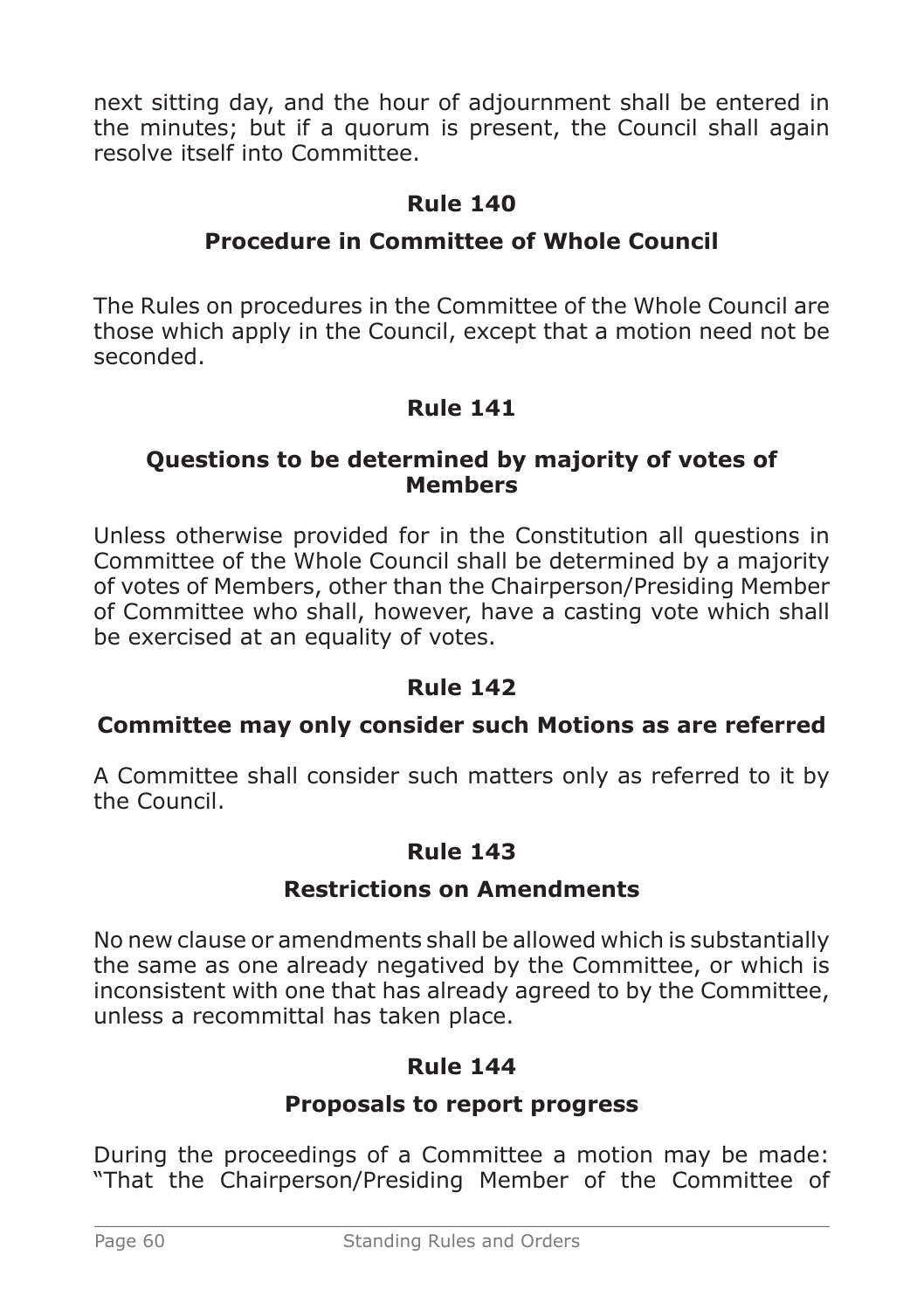the Whole Council reports progress and asks leave to sit again", or "That the Chairperson/Presiding Member of Committee of the Whole Council leaves the chair".

- (1) If a motion "That the Chairperson/Presiding Member of Committee of the Whole Council reports progress and asks leave to sit again, be agreed to, the Chairperson/ Presiding Member of Committee of the Whole Council shall report accordingly to the Chairperson/Presiding Member and thereupon, in terms of Rule 39, a day shall be fixed on which the Committee shall resume. When the order for the resumption shall forthwith leave the chair without putting the question.
- (2) If a motion "That the Chairperson/Presiding Member of Committee of the Whole Council leaves the chair" be agreed to, the Chairperson/Presiding Member resumes the chair and the matter referred to the Committee shall lapse.

# **Rule 145 Report**

After consideration of all the matters which have been referred to a Committee of the Whole Council, the Chairperson/Presiding Member of Committees shall be directed to report thereon to the Council, and when he/she has made the report, a day, in terms, of Rule 39, shall be fixed for the consideration thereof.

# **Rule 146**

### **Disorder: Chairperson/Presiding Member resumes the Chair**

If any disorder arises in the Committee of the Whole Council, the Chairperson/Presiding Member shall resume the chair without the question put.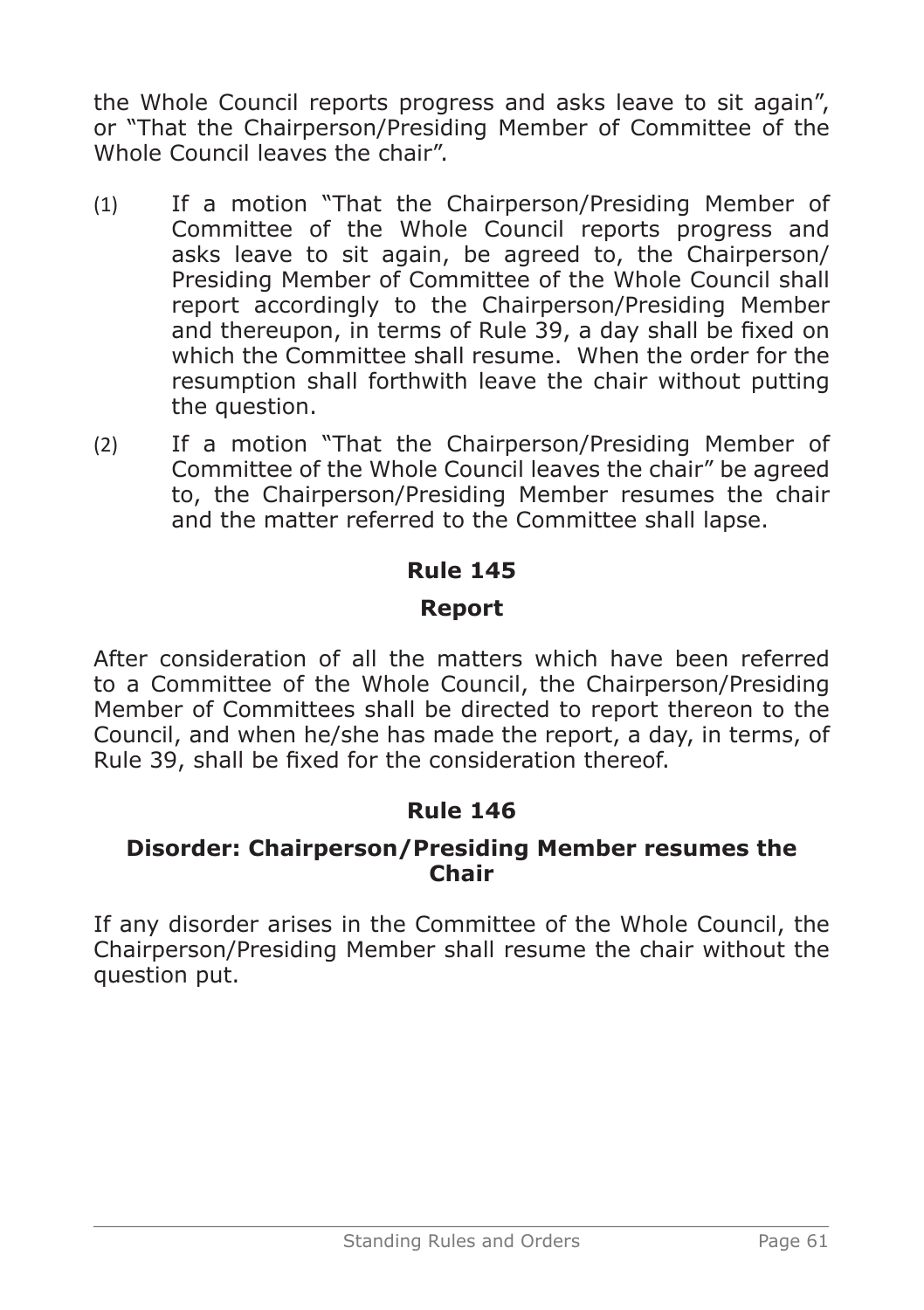#### **Rule 147 PROCEDURE FOR RECOMMENDING LEGISLATION ON MATTERS OF REGIONAL CONCERN FOR SUBMISSION TO AND CONSIDERATION BY THE NATIONAL ASSEMBLY**

- (1) A legislative proposal on matters of regional concern, which a Member wishes the Council to recommend for submission to and for consideration by the National Assembly, in terms of Article 74(1) of the Constitution, shall be drafted in a Bill form.
- (2) A Member in charge of the Bill referred to in Sub-Rule (1) shall submit such Bill, together with a memorandum thereon, setting out its objects, accompanied by any other supportive material, as may be necessary, to the Chairperson/Presiding Member of the Council.
- (3) The Chairperson/Presiding Member of the Council shall refer the Bill, the memorandum and any other material submitted therewith, to the Standing Committee on Security, Constitutional and Legal Affairs, or to any other Committee as it may deem proper, which shall consider the Bill and propose to the Chairperson/Presiding Member of the Council that the Bill be proceeded with or not proceeded with.
- (4) If the Committee to which the Chairperson/Presiding Member of the Council referred the Bill, proposes to the Chairperson/Presiding Member of the Council that the Bill be proceeded with, the Chairperson/Presiding Member of the Council shall so inform the Member in charge of the Bill.
- (5) The Member in charge shall introduce the Bill in the Council by giving notice of a motion for leave to introduce the Bill, and shall forthwith lay a copy thereof, together with any annexure, on the Table and the Bill shall then be read a first time.
- (6) The Member in charge of the Bill or any Member acting on behalf of the Member in charge of the Bill, shall open the second reading debate by introducing the Bill to the House.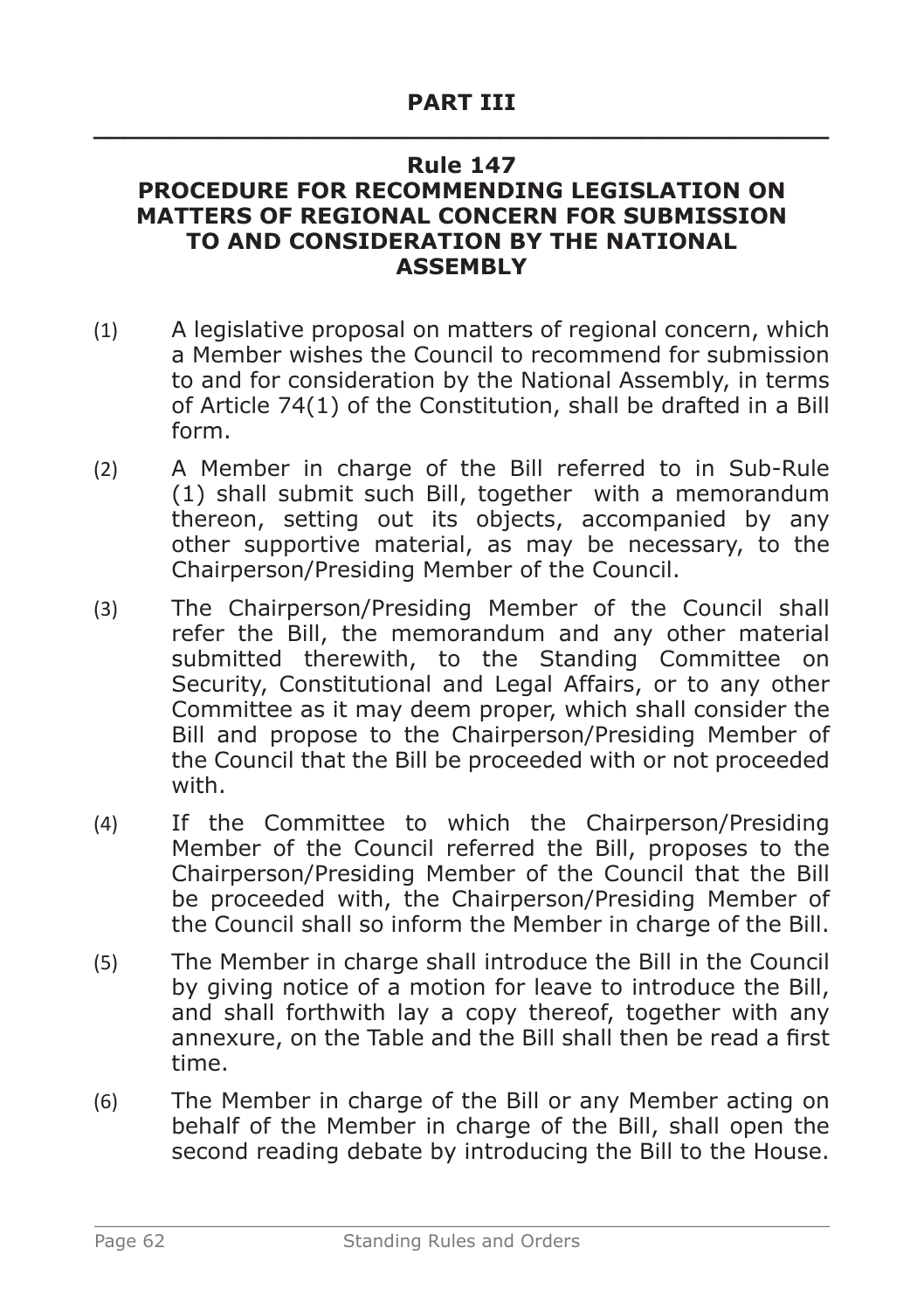- (7) On conclusion of the debate the Member in charge of the Bill shall reply to questions and concerns raised by other Members during the debate. After his/her reply the Bill shall be read a second time and the provisions of the Rules regarding to the stages of the Bill shall apply.
- (8) Where the Committee to which the Bill has been referred by the Chairperson/Presiding Member of the Council, in terms of Sub-Rule (3) proposes that the Bill be not proceeded with, the Chairperson/Presiding Member of the Council shall so inform the Member in charge of the Bill and furnish reasons in support of the decision. If the Member is not satisfied with the reasons given, such Member may nonetheless, by motion, introduce the Bill in the Council and the provisions of these Rules shall be followed.
- (9) If a Bill introduced is eventually passed by the Council, the Chairperson/Presiding Member of the Council shall refer the Bill to the Speaker of the National Assembly as recommended by legislation on matters of regional concern for submission to and consideration by the National Assembly.
- (10) When a Bill has been introduced in terms of this Rule, the Chairperson/Presiding Member of the Council shall send a copy of the Bill and annexures to the Governor of each Region, for information.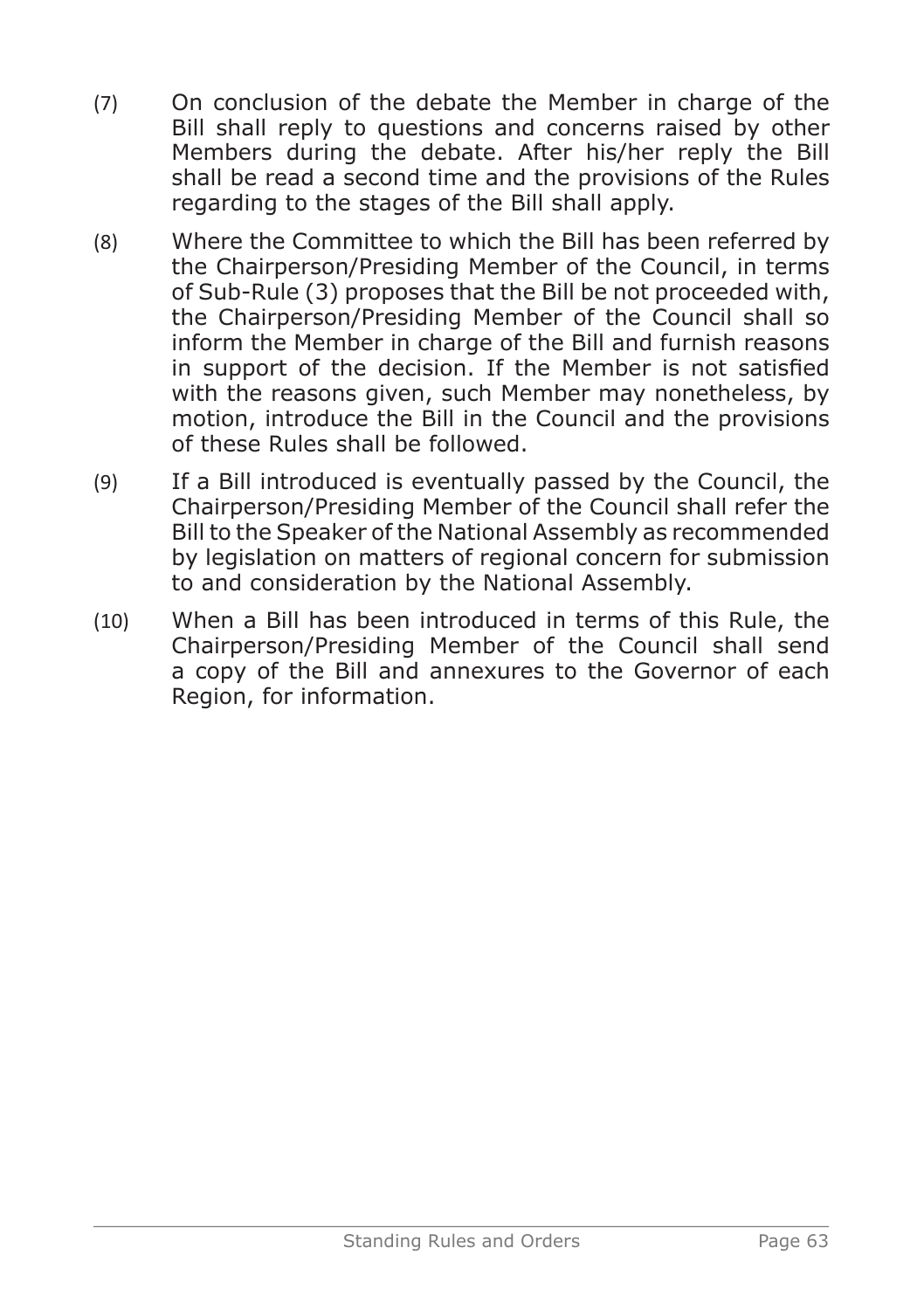#### **CHAPTER XI PART I ESTABLISHMENT OF STANDING COMMITTEES AND SELECT COMMITTEES**

# **\_\_\_\_\_\_\_\_\_\_\_\_\_\_\_\_\_\_\_\_\_\_\_\_\_\_\_\_\_\_\_\_\_\_\_\_\_\_\_\_\_\_\_\_\_\_\_ Rule 148**

### **Standing Committees of the Council**

In addition to the Committee of the Whole Council, the following Standing Committees shall be established:

- (1) Committee on the Standing Rules and Orders;
- (2) Steering Committee;
- (3) Committee of Privileges of members of the National Council;
- (4) Committee on Public Accounts and Economy;
- (5) Committee on Security, Constitutional and Legal Affairs;
- (6) Committee on Urban and Rural Development;
- (7) Committee on Gender, Youth and Information Communication Technology;
- (8) Committee on Habitat;
- (9) Committee on Audit; and
- (10) National Council Women Caucus.

#### **Rule 149**

#### **Committees chaired by the Chairperson/Presiding Member of the Council**

The following Standing Committees shall be chaired by the Chairperson/Presiding Member of the Council:

- (1) Committee on the Standing Rules and Orders;
- (2) Committee of Privileges of Members of the National Council;
- (3) Steering Committee; and
- (4) The Council Component to the Joint-Budget Committee of Parliament.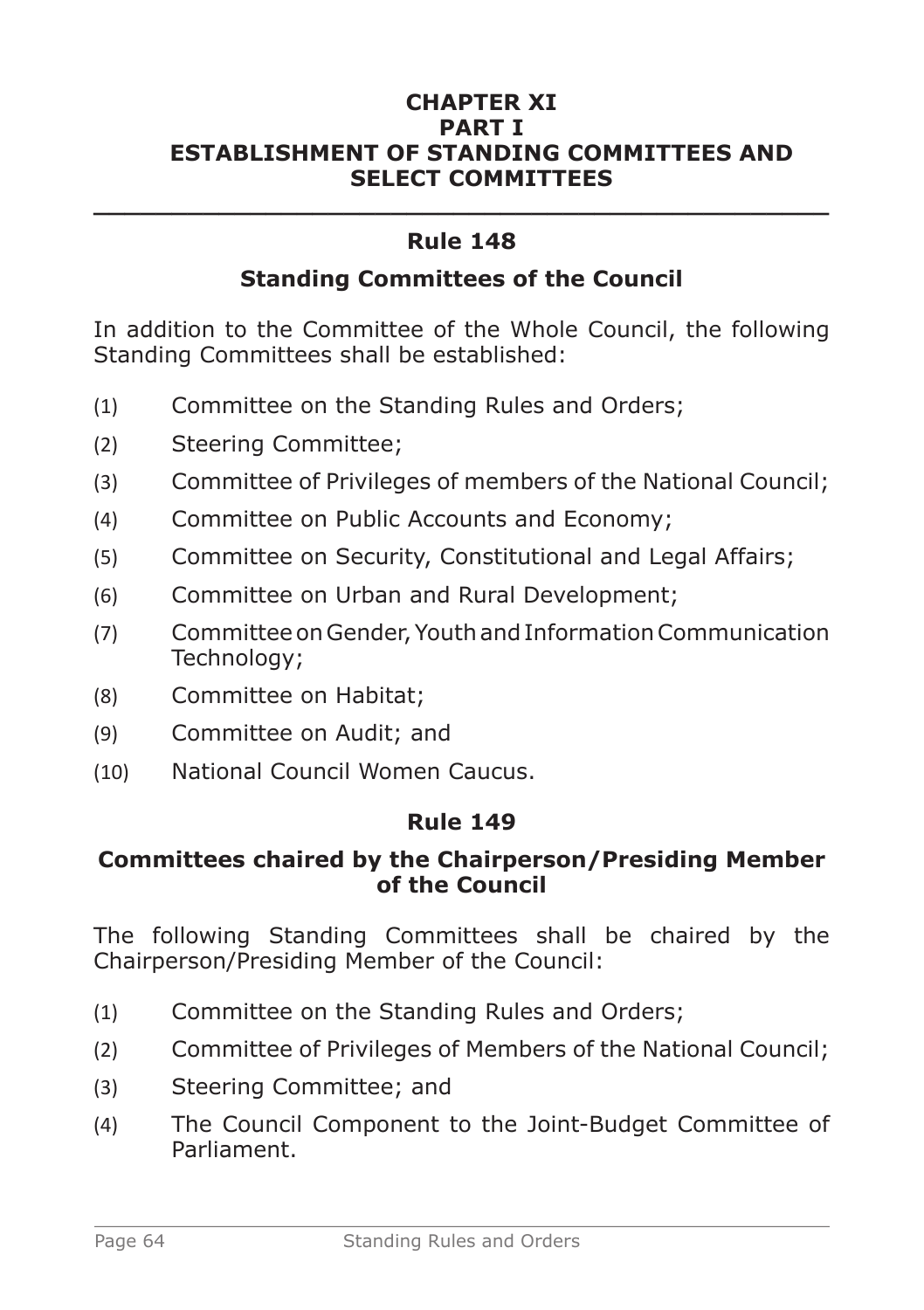## **Composition of the Committee on Standing Rules and Orders**

The Committee on Standing Rules and Orders shall consist of-

- (1) The Chairperson/Presiding Member of the Council;
- (2) The Vice-Chairperson;
- (3) Whips;
- (4) All Chairpersons/Presiding Members of Standing Committees of the Council; and
- (5) Any other Member to be appointed by the Committee on Standing Rules and Orders.

# **Rule 151**

# **Composition of Steering Committee**

The Steering Committee shall consist of:

- (1) Chairperson/Presiding Member of the Council;
- (2) Vice-Chairperson of the Council; and
- (3) Whips.

### **Rule 152 Composition of Committee on Privileges of Members of the National Council**

- (1) The Committee on Privileges of Members of the National Council shall consist of:
	- (a) Chairperson/Presiding Member of the Council;
	- (b) Vice-Chairperson of the Council;
	- (c) Whips; and
	- (d) Any other Member appointed by the Committee on Standing Rules and Orders.
- (2) The Council may, by resolution, at any time remove a person, other than the Chairperson of the Council, as a member of the Committee of Privileges in accordance with Section 8(2) (b) of the Powers, Privileges and Immunities of Parliament Act No 17 of 1996.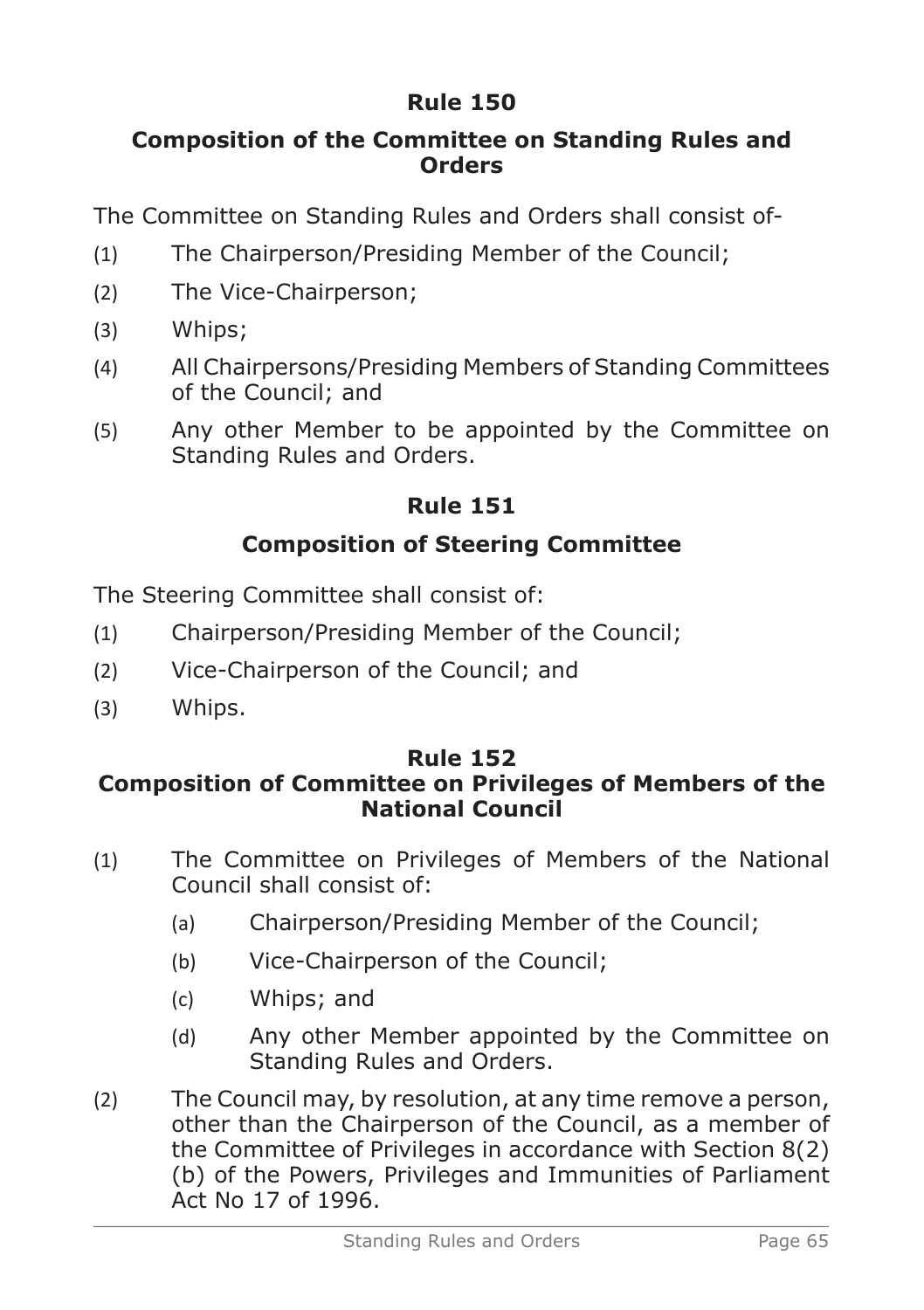#### **PART II FUNCTIONS OF STANDING COMMITTEES**

# **\_\_\_\_\_\_\_\_\_\_\_\_\_\_\_\_\_\_\_\_\_\_\_\_\_\_\_\_\_\_\_\_\_\_\_\_\_\_\_\_\_\_\_\_\_\_\_ Rule 153**

### **Committee on Standing Rules and Orders**

### **Functions:**

- (1) to draft and codify the Standing Rules and Orders relating to the procedure of the Council as well as the Joint-Rules which shall be observed in the Council and all its Committees;
- (2) it shall review and consider from time to time and report to the Council any proposal for amendment of these Rules;
- (3) to assign any Committee to look into specific issues and submit a report thereon with recommendation, for submission to the Council for consideration;
- (4) to formulate policies and guidelines for the internal matters of the Council; and
- (5) to perform any other functions as may be referred to it by the Council.

# **Rule 154**

# **Steering Committee**

- (1) to receive the draft annual budget of the National Council for scrutiny and input and submit it to the Council for approval;
- (2) to draft and formulate policy directives for submission to and consideration by the Council;
- (3) to draft the working programme of Council;
- (4) to initiate policies on the administrative affairs of the Council subject to relevant laws and regulations; and
- (5) to draft the annual business calendar of the Council;
- (6) to appoint Members to the Council's Standing/Select Committees;
- (7) to perform any other functions as may be referred to it by the Council.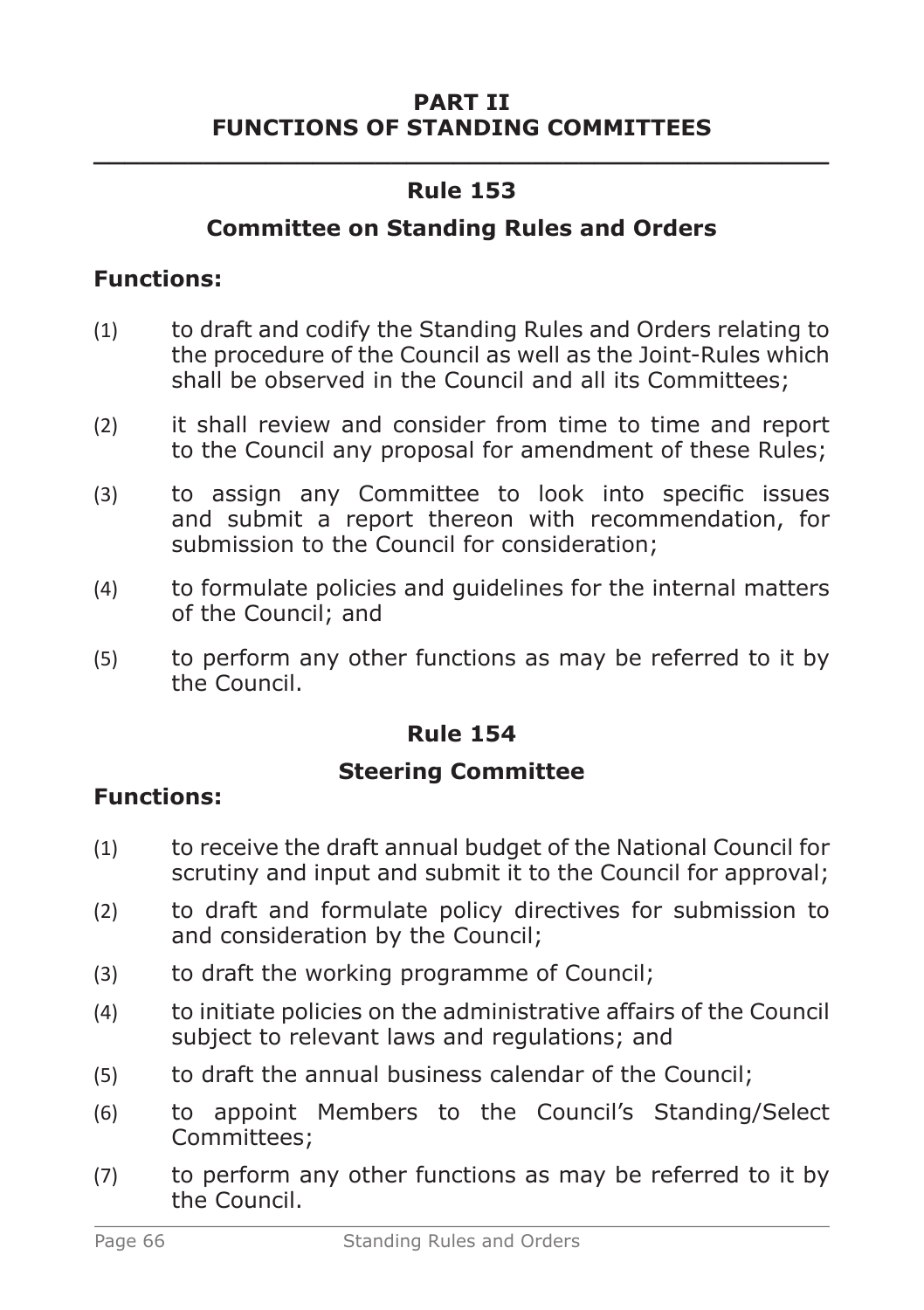## **Committee on Public Accounts and Economy**

# **Functions:**

- (1) Shall examine annual reports of the Auditor-General, as may be referred to the Council by the National Assembly in terms of the provisions of the Constitution, and advise the Council thereto;
- (2) to scrutinise the government's financial proposals and fiscal policies and advise the Council thereon;
- (3) to examine incidents of financial mismanagement in the public sector and advise the Council thereon;
- (4) to deal with questions falling within the ambit of Ministries and Authorities concerned with Trade and Industry, Fisheries and Marine Resources, Mines and Energy, Economic Affairs, Finance and Environment and Tourism; and
- (5) to perform any other functions as may be referred to it by the Council.

# **Rule 156**

### **Committee on Security, Constitutional and Legal Affairs**

- (1) to deal with matters concerning constitutional, legal, judicial and legislative procedural affairs;
- (2) to review international and regional cooperation with regards to trade, tourism, peace and security and advise the Council thereon;
- (3) to review Namibia's foreign policy and make its recommendations to the Council;
- (4) to review and monitor the defence and security policies and requirements and advise the Council thereon;
- (5) to deal with questions or matters falling within the ambit of Ministries and Organs concerned with constitutional and legal affairs; such as the Ministry of Justice, Office of the Attorney-General, Ombudsman, Courts of Law, the Legal Profession, Judicial Service Commission, Law Reform and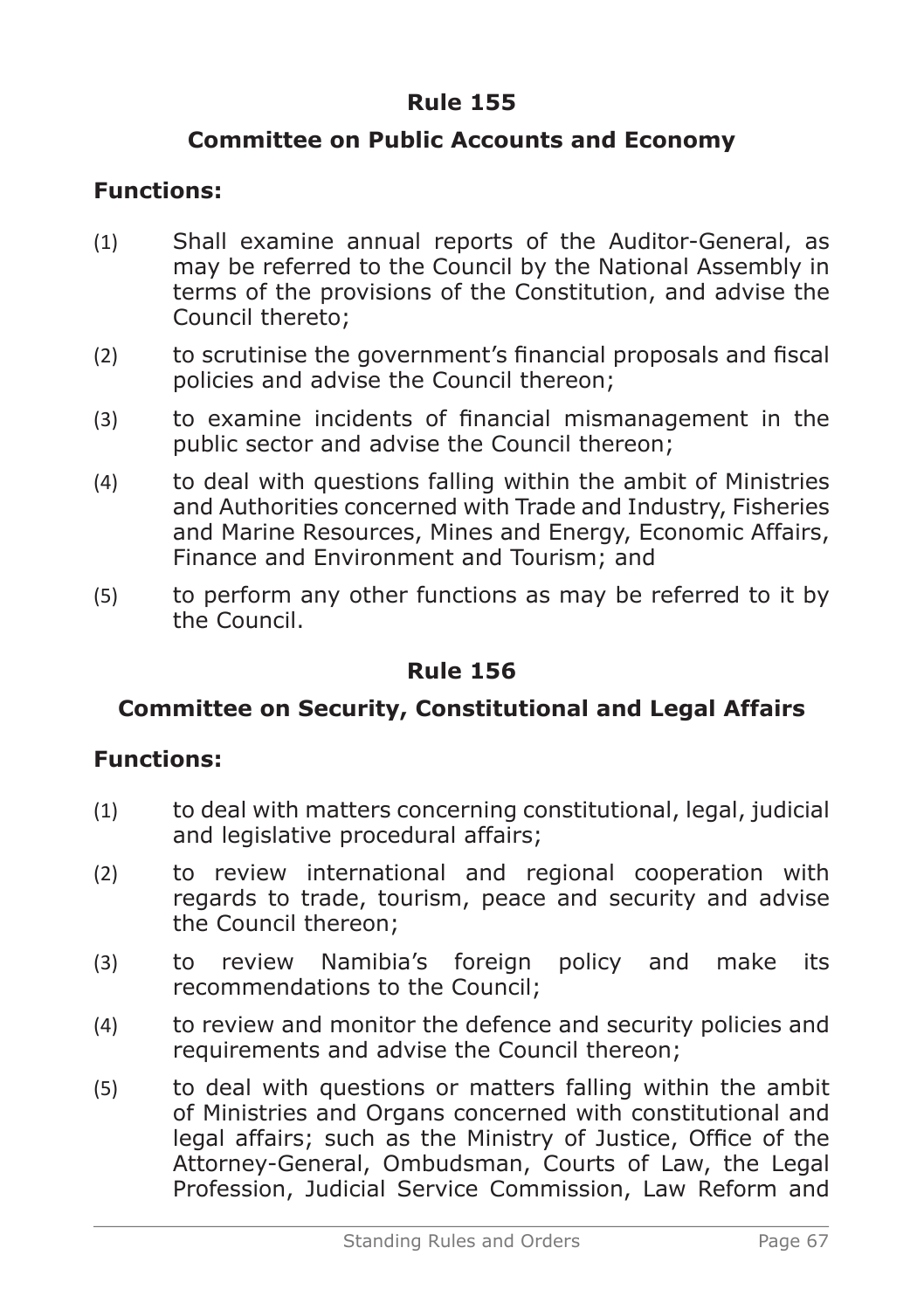Development Commission; Magistrates Commission; Ministry of International Relations and Cooperation, Ministry of Safety and Security, Ministry of Veteran Affairs and Defence matters etc.; and

- (6) to make suggestions on constitutional amendments;
- (7) to monitor the implementation of the decentralisation process;
- (8) to monitor budget implementation of Offices, Ministries and Agencies falling within the Committee's ambit; and
- (9) to perform any other functions as may be referred to by the Council.

### **Rule 157**

### **Committee on Urban and Rural Development**

- (1) to scrutinise regional development policies and advise the Council thereon;
- (2) to scrutinise legislation on Regional and Local Authorities and advise the Council on such matters as the Committee deems necessary;
- (3) to study regional reports and monitor the implementation of the recommendations made by the Council;
- (4) to liaise with bodies representing the interests of Regional Councils and Local Authorities (for example, the Association of Regional Councils. (ARC) and the Association of Local Authorities in Namibia (ALAN);
- (5) to deal with questions falling within the ambit of Ministries and Organs concerned with the National Planning Commission,<br>Public Service Commission; Works and Transport; Service Commission; Works and Transport; Unemployment and Labour relations; Agriculture, Water and Forestry; Urban and Rural Development;
- (6) to monitor the implementation of the decentralisation process;
- (7) to monitor budget implementation of Offices, Ministries and Agencies falling within the Committee's ambit; and
- (8) to perform any other functions as may be referred to it by the Council.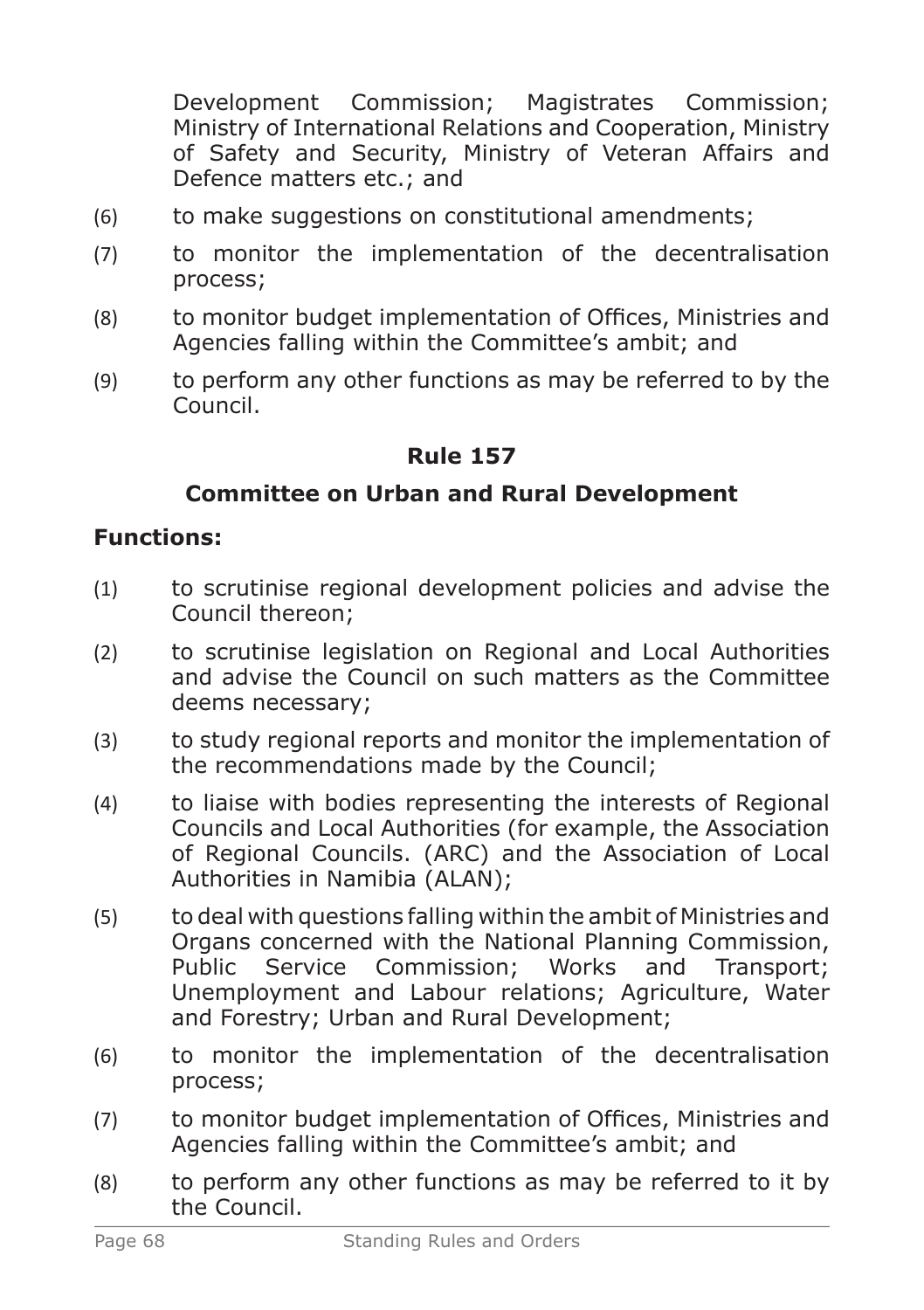#### **Committee on Gender, Youth and Information Communication and Technology.**

- (1) to scrutinise and report to Council on matters and questions falling within the ambit of Ministries, Organs, all State-Owned Enterprises, and private sector concerning: Gender Equality and Child Welfare; Information Communication and Technology, Youth, National Service, Sport and Culture; Education, Training and Employment Equity Commission;
- (2) to promote gender balance in regard to matters standing for consideration in the National Council;
- (3) to scrutinize and review the implication of Bills and Acts that discriminates and negatively impact on the lives of the Youth, Women, Children and information sharing;
- (4) to advice Council on programmes reached at National, Regional and International level on HIV/AIDS prevention and care programmes, teenage pregnancies, poverty, unemployment reduction strategies, alcohol and drugs abuse, orphans, vulnerable children, gender equality, children's rights and information sharing;
- (5) to address gender and youth issues and promote gender equality, to improve status of youth and women in Namibia;
- (6) to liaise with bodies, Ministries and institutions representing the interests of the youth, gender, information and advise the Council on such matters;
- (7) to monitor the implementation of the decentralization process;
- (8) to monitor budget implementation of offices, Ministries and Agencies falling within the Committee's ambit;
- (9) to ensure gender sensitive budgeting, perform gender audits and observe the media for gender related matters; and
- (10) to perform any other functions, duties, and tasks as may be referred to it by the Council.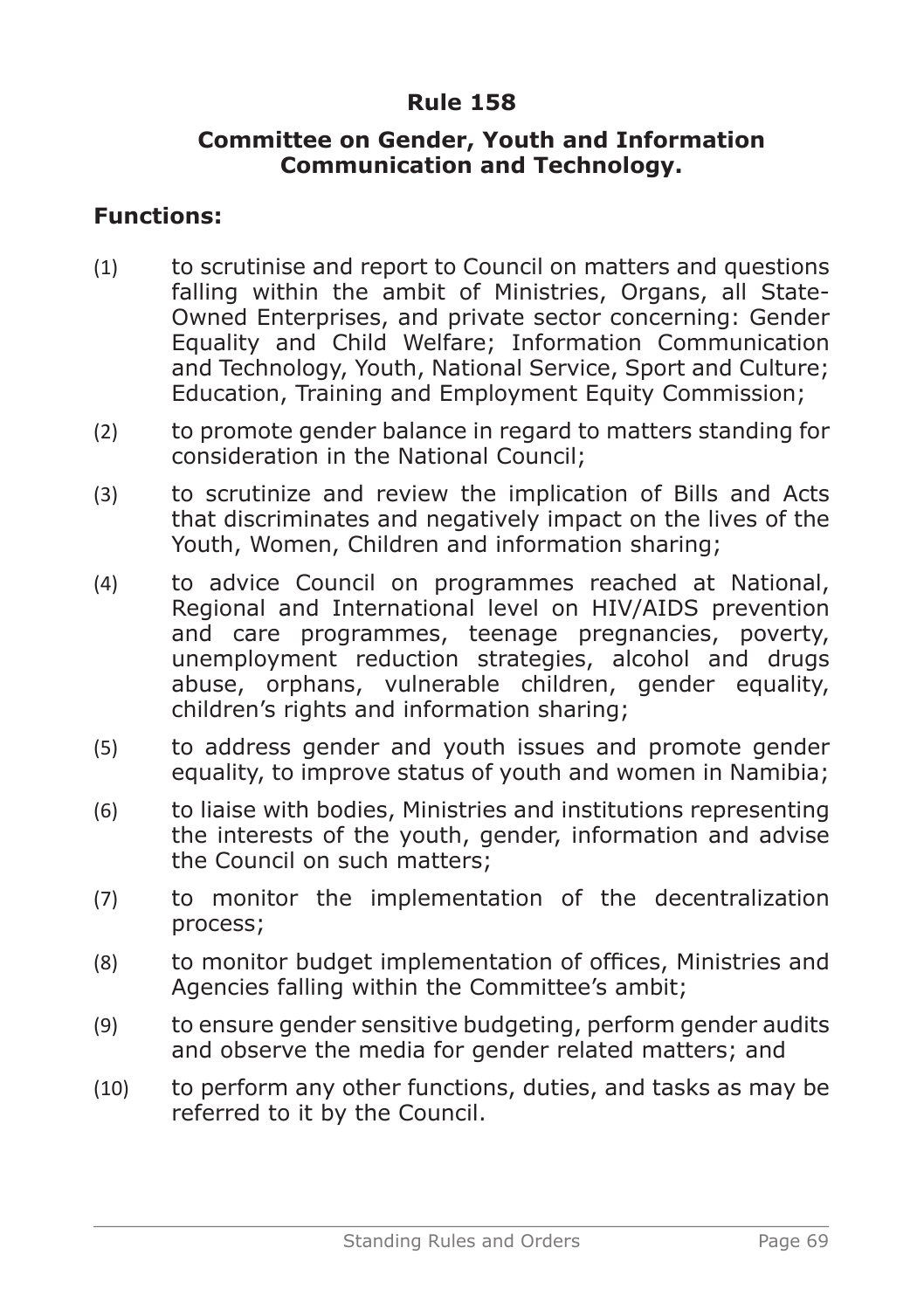#### **Committee on Habitat**

- (1) to encourage the government, private institutions, nongovernmental organizations and other stakeholders in the housing-delivery process, to promote the implementation of the recommendations and proposals made in the Declaration of Principles and Commitments of the Global Forum of Parliamentarians on Habitat, as well as those of the Istanbul Declaration on Human Settlements;
- (2) to establish networks for the exchange of information with the Ministry of Urban and Rural Development, the National Habitat Committee of Namibia, and all stakeholders in the housing delivery sectors in Namibia, on the one hand, and the Global Forum of Parliamentarians on Habitat, the Regional Council for Africa (RCA) of the Global Forum of Parliamentarians on Habitat and other parliamentary committees on Habitat, on the other hand, with a view to implement the Habitat Agenda;
- (3) to promote legislation for sustainable human settlements, safe environment, potable water and good sewerage systems and encourage provision for adequate shelter for all;
- (4) to hold public consultations, seminars and workshops in which governmental authorities, private institutions, parliamentarians etc. may participate, to know and analyse the problems and needs of sustainable human settlements, urban development, housing, environmental protection etc., in order to gather proposals and consensus for their solution;
- (5) to deal with questions or matters falling within the ambit of ministries and organs concerned with sustainable human settlements, urban development, housing, environmental protection etc.; such as the Ministry of Health and Social Services; Land Reform;
- (6) to monitor budget implementation of Offices, Ministries and Agencies falling within the Committee's ambit; and
- (7) to perform any other functions as may be referred to it by the Council".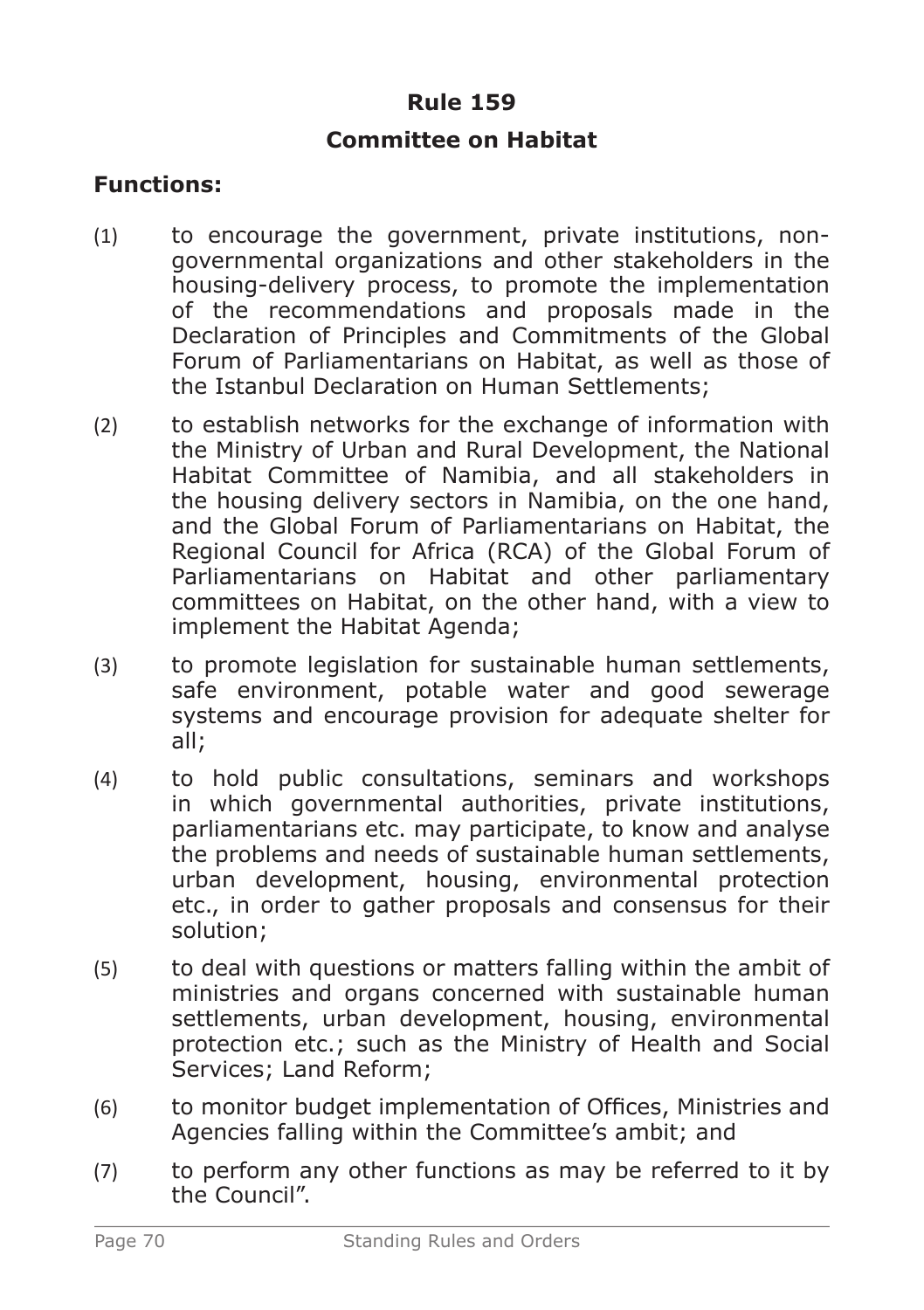### **Women Caucus**

# **Functions:**

- a) to scrutinize and report to the Council on matters falling within the ambit of Ministries, Agencies, Organs, all State-Owned Enterprises and the private sector concerning the advancement of the agenda of women development;
- b) to scrutinize and review the implication of Bills and Acts of Parliament that discriminate and negatively impact on the lives of women;
- c) to undertake awareness campaigns and encourage information dissemination on matters related to women;
- d) to lobby and advocate for more women representation in decision-making bodies;
- e) to encourage the participation of women in political, economic and social spheres at regional, national and international level;
- f) to liaise with bodies, Ministries and Institutions representing the interests of women;
- g) to promote the exchange of experiences and contribute to the defence of human rights especially those of young girls, children and women;
- h) to interact with communities concerning Acts of Parliament which directly affect the lives of women and children;
- i) to perform any other functions as may be referred to it by the Council.

### **Rule 161**

### **Audit – to monitor and evaluate the performance of the Standing Committees and implementation of the Strategic Plan of the Council**

# **Functions:**

a) to scrutinize and report to the Council on the work of any Standing Committee or any other body as may be determined by the Council;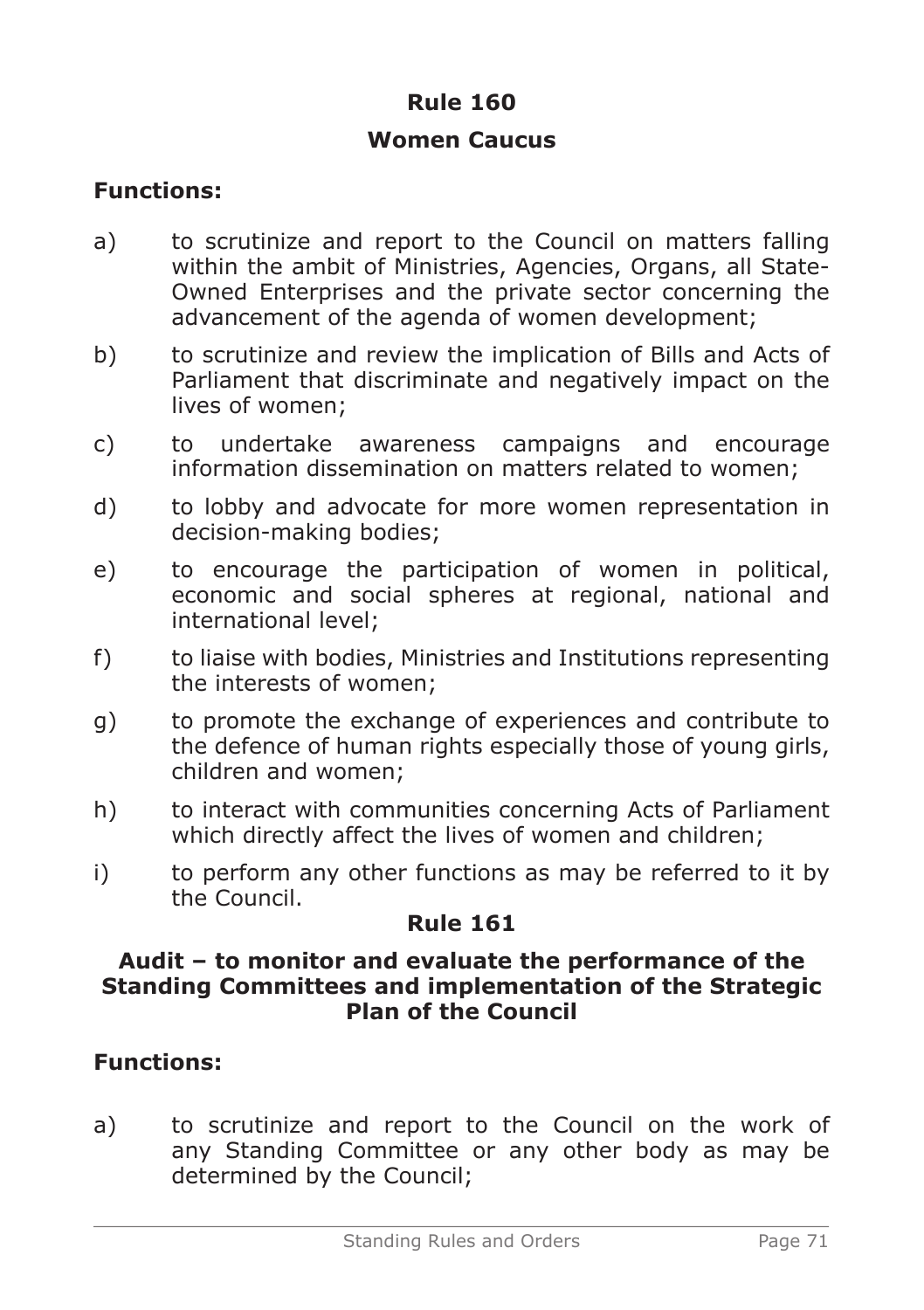- b) to encourage Standing Committees to submit reports on their work in the Council at determined intervals;
- c) to review the work of the Standing Committees quarterly;
- d) to advise and hold Standing Committees generally accountable on the performance of their work;
- e) to monitor the implementation of the National Council Strategic Plan on a quarterly basis; and
- f) to perform any other functions as may be referred to it by the Council.

## **Powers:**

- (a) to summon Chairpersons/Presiding Members of the Standing Committees to appear before the Committee on the performance of the Standing Committees;
- (b) to investigate on the implementation of the recommendations of reports of the Standing Committees as tabled in the House; and
- (c) to summon the Secretariat to appear before the Committee on the implementation of the Strategic Plan of the Council and on any other matter relevant to the Council.

## **Rule 162**

### **Committee on Privileges of Members of the National Council**

## **Functions:**

- $(1)$  to issue directives, subject to the provisions of section  $12(a)$ of the Powers, Privileges and Immunities of Parliament Act (Act 17 of 1996), providing for disclosure by Members of their financial or business interests and determine the form and frequency in which such particulars shall be provided and submit them to the Council for approval;
- (2) oversee the moral and ethical conduct of Members;
- $(3)$  to investigate
	- (a) any matter relating to the conduct of any Member within the precincts of Parliament either *suo motu* or on receiving specific request;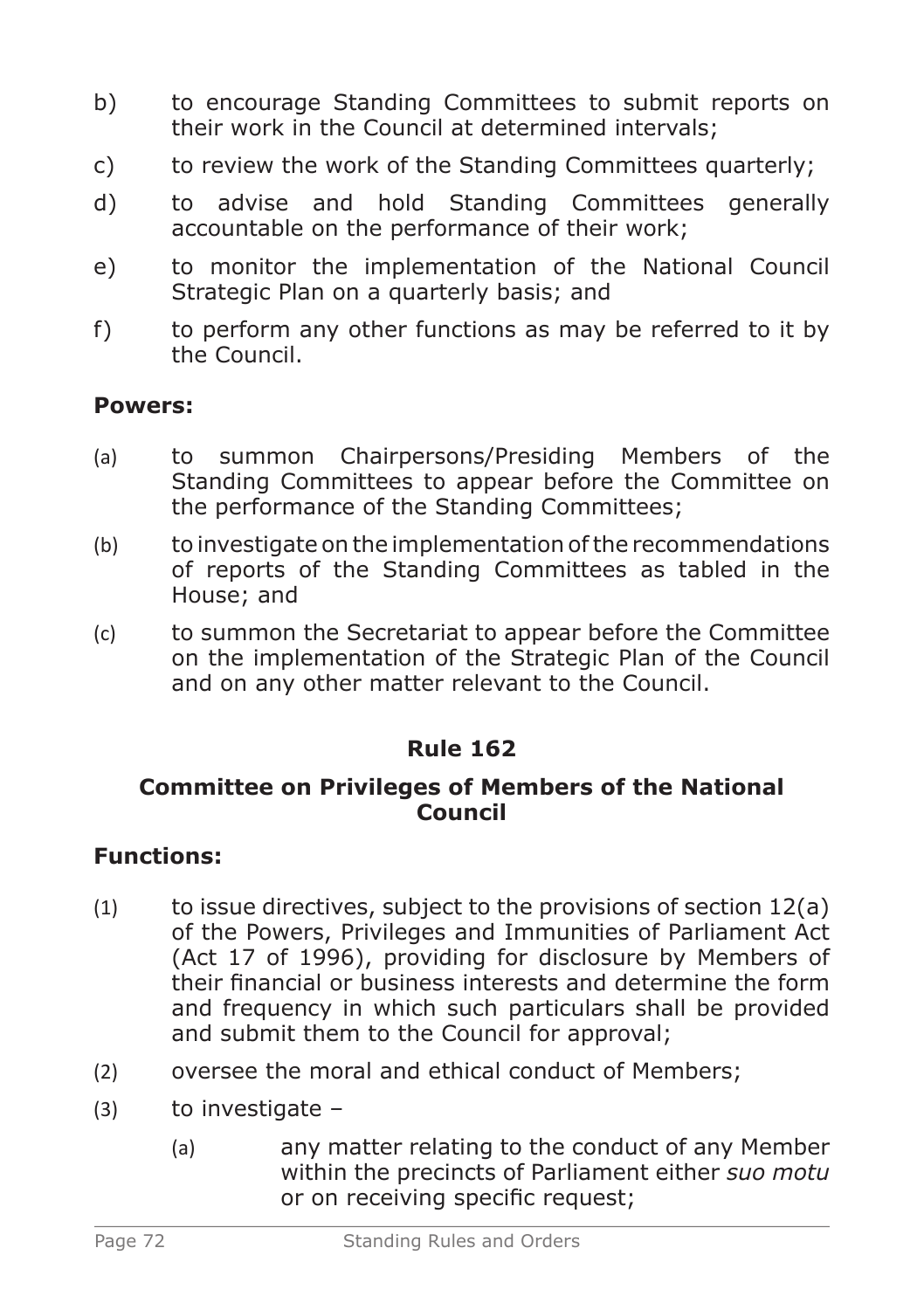- (b) any alleged breach by any Member of the Standing Rules and Orders, Council Code of Conduct, any resolution of the Council or any matter prescribed by Act of Parliament and the Namibian Constitution;
- (c) any matter relating to an alleged breach by a Member of his or her duty, in terms of Section 22 of the Powers, Privileges and Immunities of Parliament Act (Act 17 of 1996), to disclose an interest as contemplated in that section, and report its findings and recommend to the Council the appropriate measures to be taken;
- (4) to exercise its powers and perform its functions as outlined under the Powers, Privileges and Immunities of Parliament Act, (Act 17 of 1996);
- (5) to review the remuneration, entitlements and conditions of service of the Members of the Council and make recommendations to the Council; and
- (6) to perform any other functions as may be referred to it by the Council.

### **Powers of Committee of Privileges in regard to its investigatory functions**

### **Functions:**

The Committee of Privileges:

- (1) shall notify the Member against whom the allegation is made in writing of such allegation and such notification shall be accompanied by:
	- (a) full particulars of the complaint against the Member; and
	- (b) a direction calling upon the member to deliver, within 7 days from the date of receipt of the notification, a written admission or denial of the complaint and, if the member so wishes, a written explanation of events pertaining to the complaint.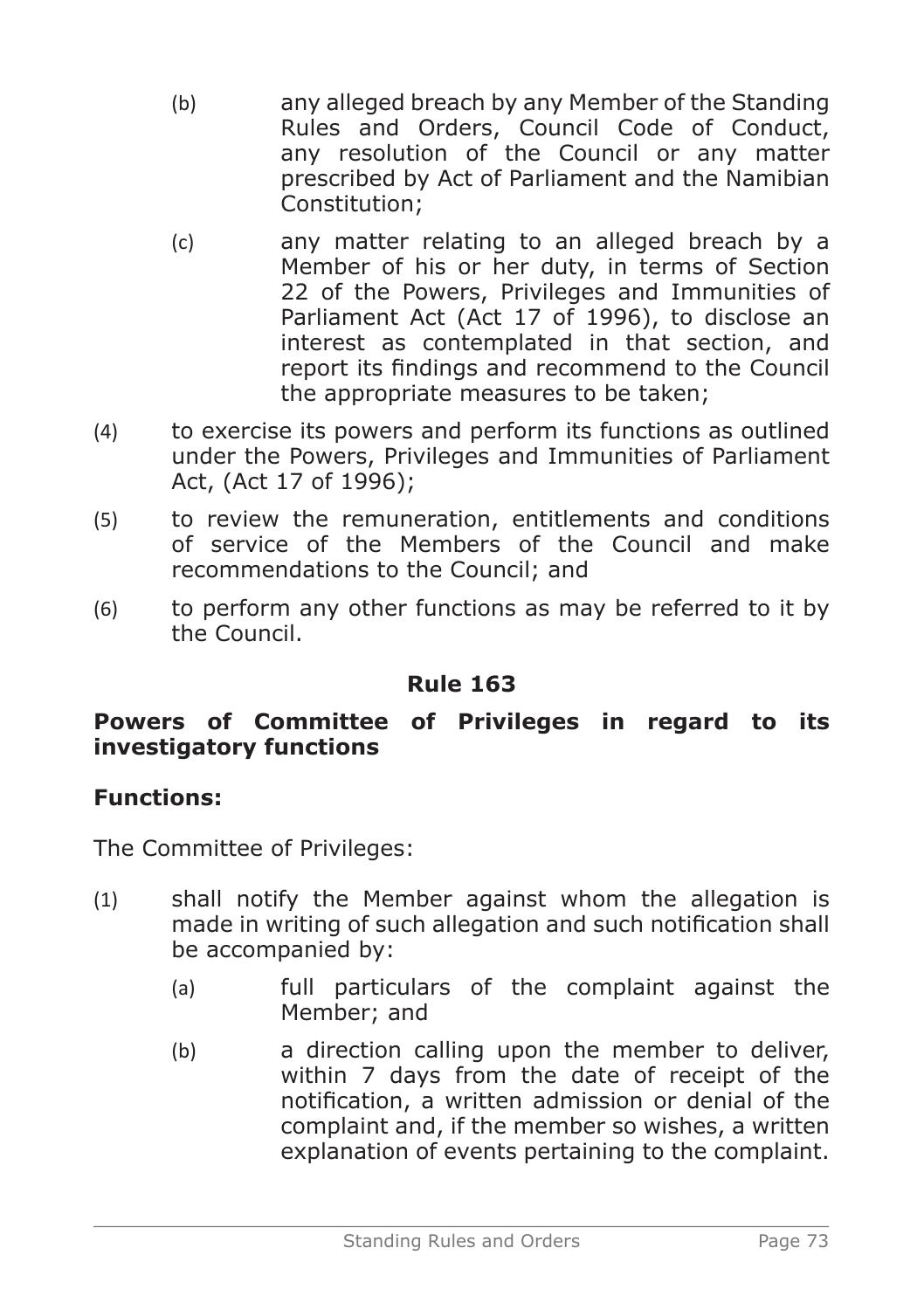- (2) Upon receipt of the written response from the Member, the Chairperson of the committee, in consultation with the other members of the committee, must –
	- (a) fix the time and place of the inquiry; and
	- (b) give the Member not less than 3 days' notice in writing of the time and place fixed for the inquiry.
- (3) At the inquiry the Member has the right
	- (a) to be present and to be heard:
	- (b) to be represented by another person;
	- (c) to cross-examine any person called as a witness in support of the complaint;
	- (d) to examine any documents produced in evidence; and
	- (e) to give evidence and to call other persons as witnesses.
- (4) The failure of the Member to be present at the inquiry does not invalidate the proceedings of the inquiry.
- (5) At the conclusion of an inquiry the Committee must make its findings and recommendations and table such findings and recommendations for debate before the Council within 7 days after the commencement of its next ordinary session.
- (6) The powers set out in this Rule may be exercised by any committee other than the Committee of Privileges, which has been authorised by the Council to conduct investigations contemplated under this Rule;

### **Member to withdraw while his/her conduct is debated.**

- (1) If a charge is made against a Member, that Member must be given the opportunity to be heard.
- (2) A Member whose case is being considered shall, after having been heard from his/her place, withdraw from the Chamber, while his/her conduct is being debated.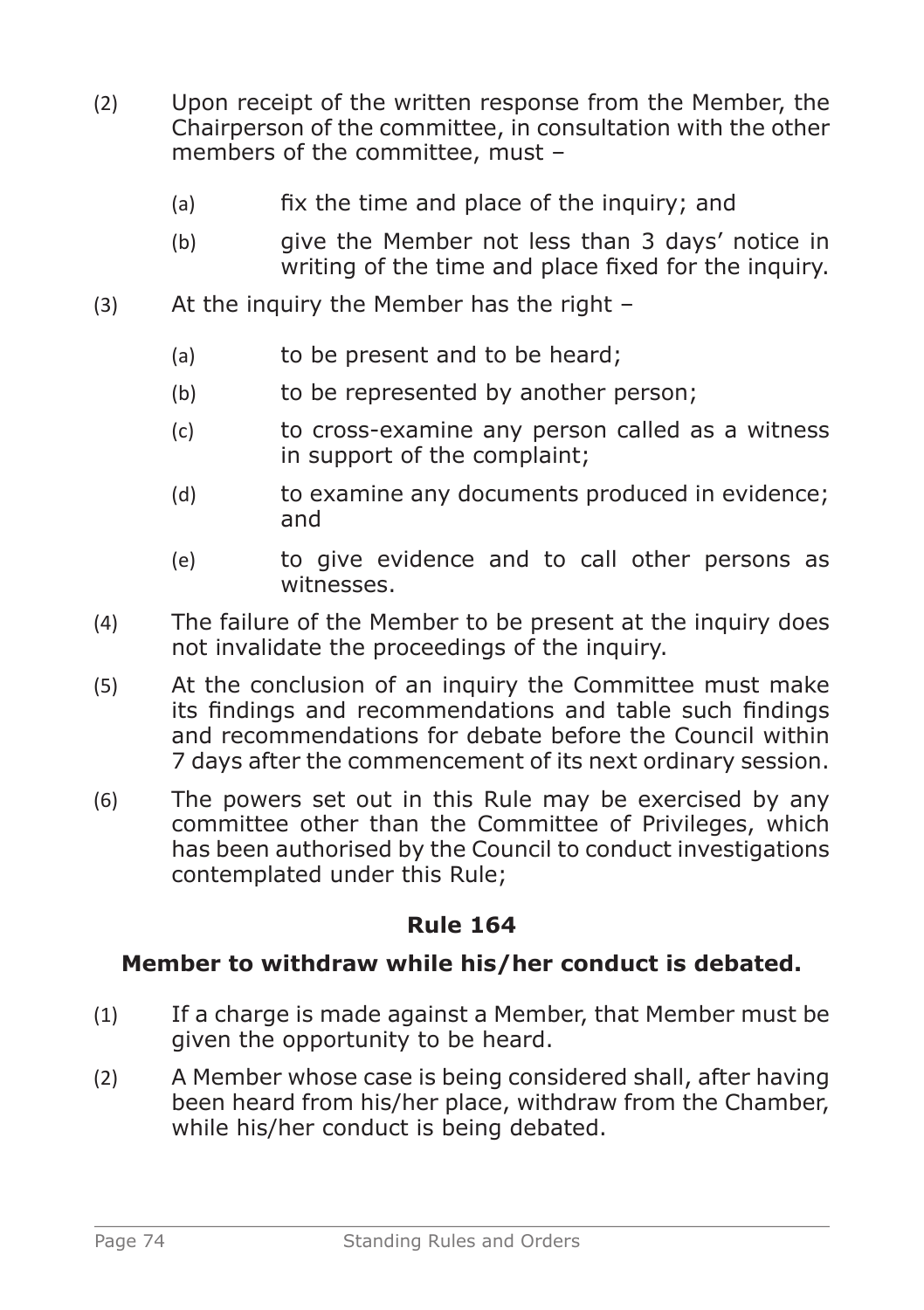- (3) After consideration of such a Member's conduct, he/she shall later be called in to be informed of the decision of the Council.
- (4) Hearing to be done in camera.

#### **Powers of the Council in respect of the report and recommendations by Committee of Privileges or any other Committee**

- (1) After considering the report and the recommendations of the Committee of Privileges, or any other Committee, the Council may:
	- (a) confirm or alter the recommendation;
	- (b) refer the matter back to the Committee of Privileges or the relevant Committee, as the case may be, to carry out further investigations, or to deal with it in the manner as the Council may direct; and
	- (c) take any disciplinary action as it may deem appropriate.
- (2) The Council shall have power to impose one or more of the following penalties:
	- (a) Reprimand;
	- (b) A fine not exceeding the value of 30 days salary or twice the value of the unethically derived benefit, whichever is the greater;
	- (c) Forfeiture of allowances, as may be specified by the Council, for a period not exceeding 12 months;
	- (d) Suspension from the Council for a period not exceeding 12 months, a Member so suspended from the Council shall withdraw from the precincts of Parliament for the duration of his or her suspension;
	- (e) Forfeiture of allowances or payment of fines shall be recovered by the Secretary and paid into the State Revenue Fund.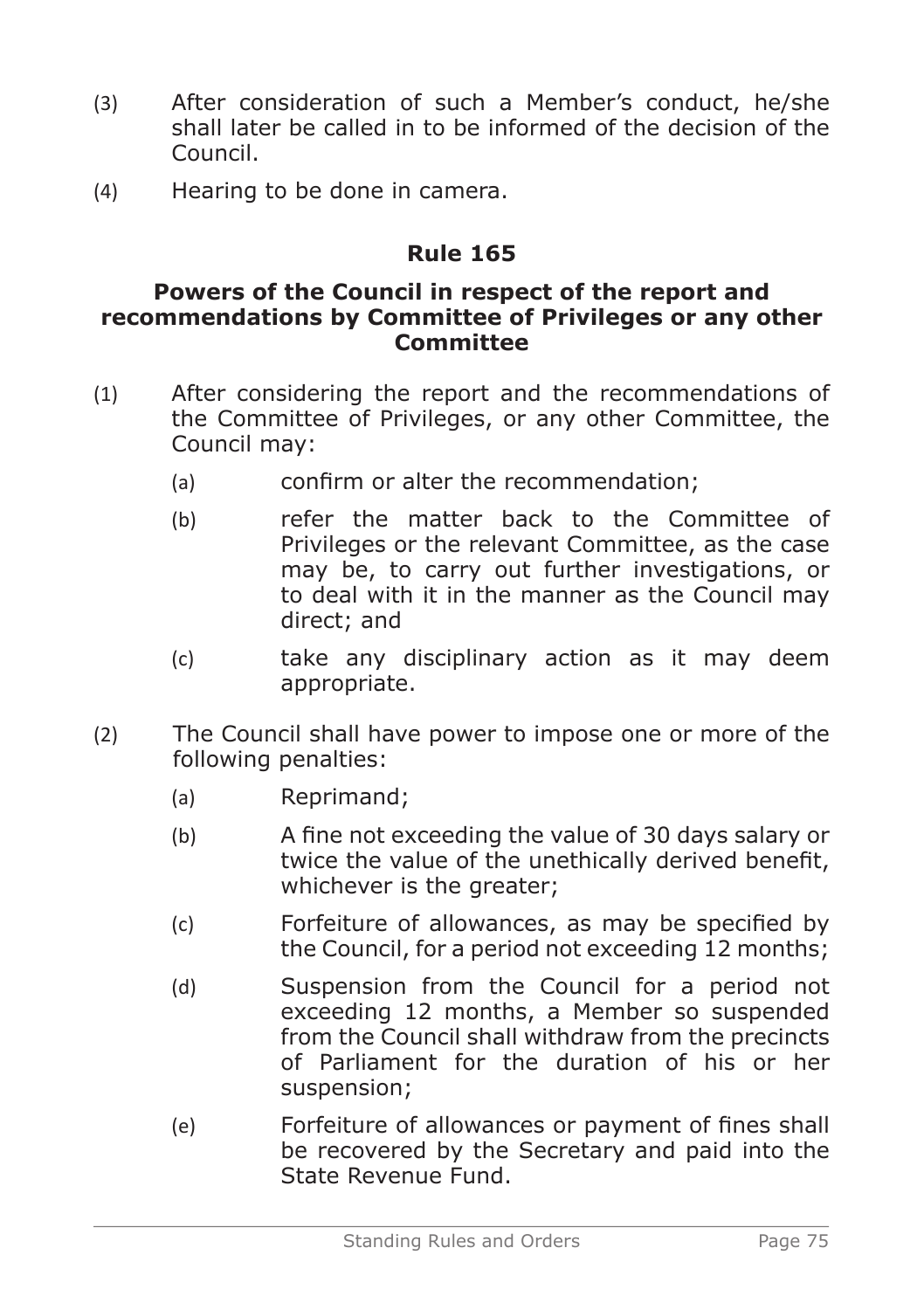# **Appointment of Members of Standing Committees**

The Steering Committee shall appoint Members to the Councils' Standing Committees who shall serve on such Committee.

### **Rule 167**

### **Minimum number required for establishment of a Standing Committee**

Save where it is otherwise provided, a Standing Committee shall consist of not less than five Members.

# **Rule 168**

### **Members of Standing Committees announced by Chairperson/Presiding Member**

The names of the Members appointed to serve on a Standing Committee shall be announced by the Chairperson/Presiding Member of the Council.

## **Rule 169**

## **First Meeting**

The first meeting of a Committee shall be convened by the Secretary.

## **Rule 170**

## **Chairperson/Presiding Member and Vice-Chairperson**

- (1) A Chairperson/Presiding Member of a Standing Committee shall be elected by the Members of the Committee.
- (2) The Members of a Standing Committee shall elect one of their number to be Vice-Chairperson of that Committee.
- (3) Notwithstanding the provisions of Sub-Rules (1) and (2), the Standing Committee on Public Accounts and Economy shall be chaired by a Member who does not belong to the party which controls the Executive branch of Government.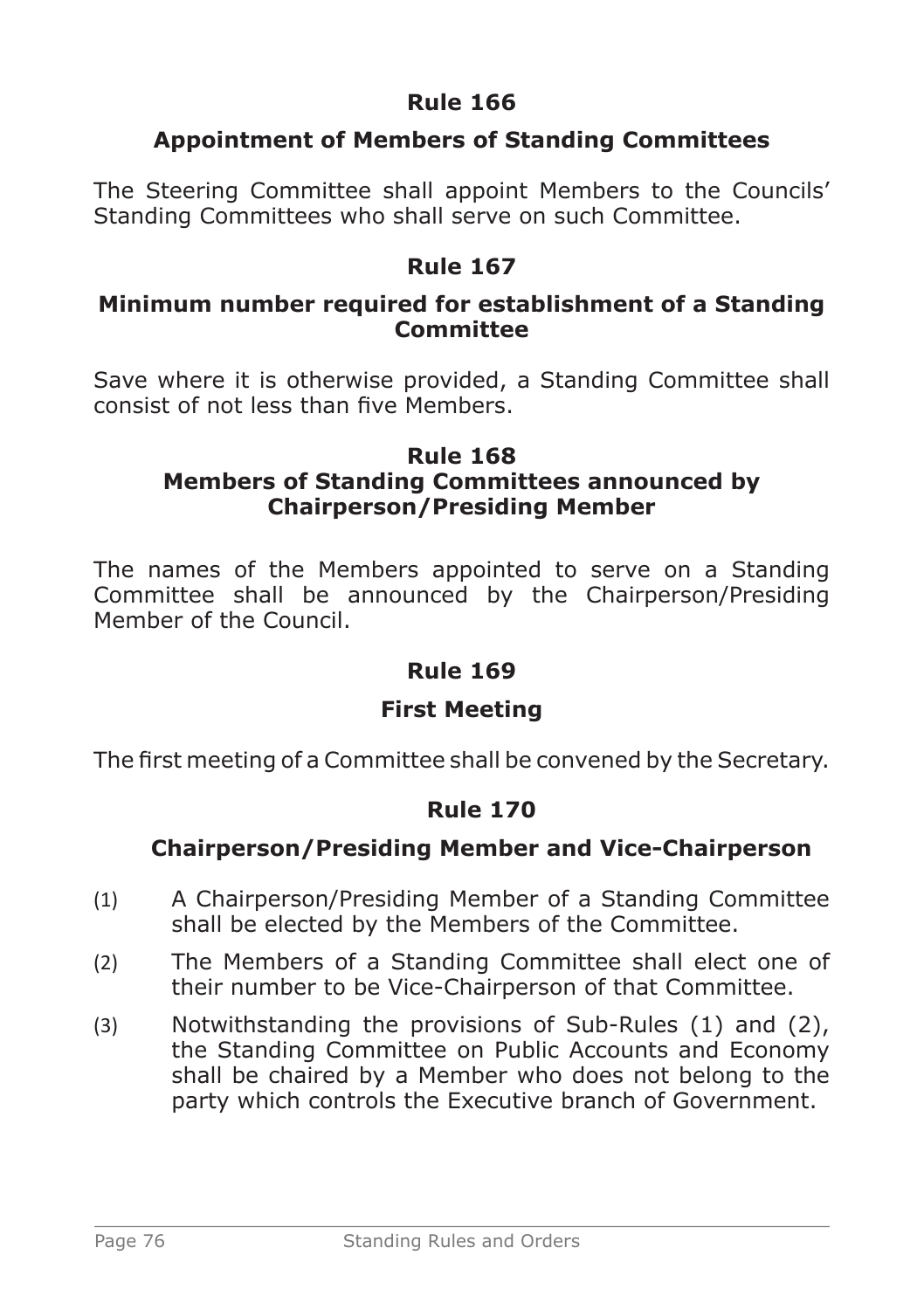## **Select Committees of the Council**

- (1) The Council may by resolution establish Select Committees to perform any specific task.
- (2) The resolution establishing a Select Committee shall specify the time frame for the completion of the task for which the Committee was established.
- (3) A Select Committee ceases to exist when it has completed the task for which it was established or if it is dissolved by the Council earlier.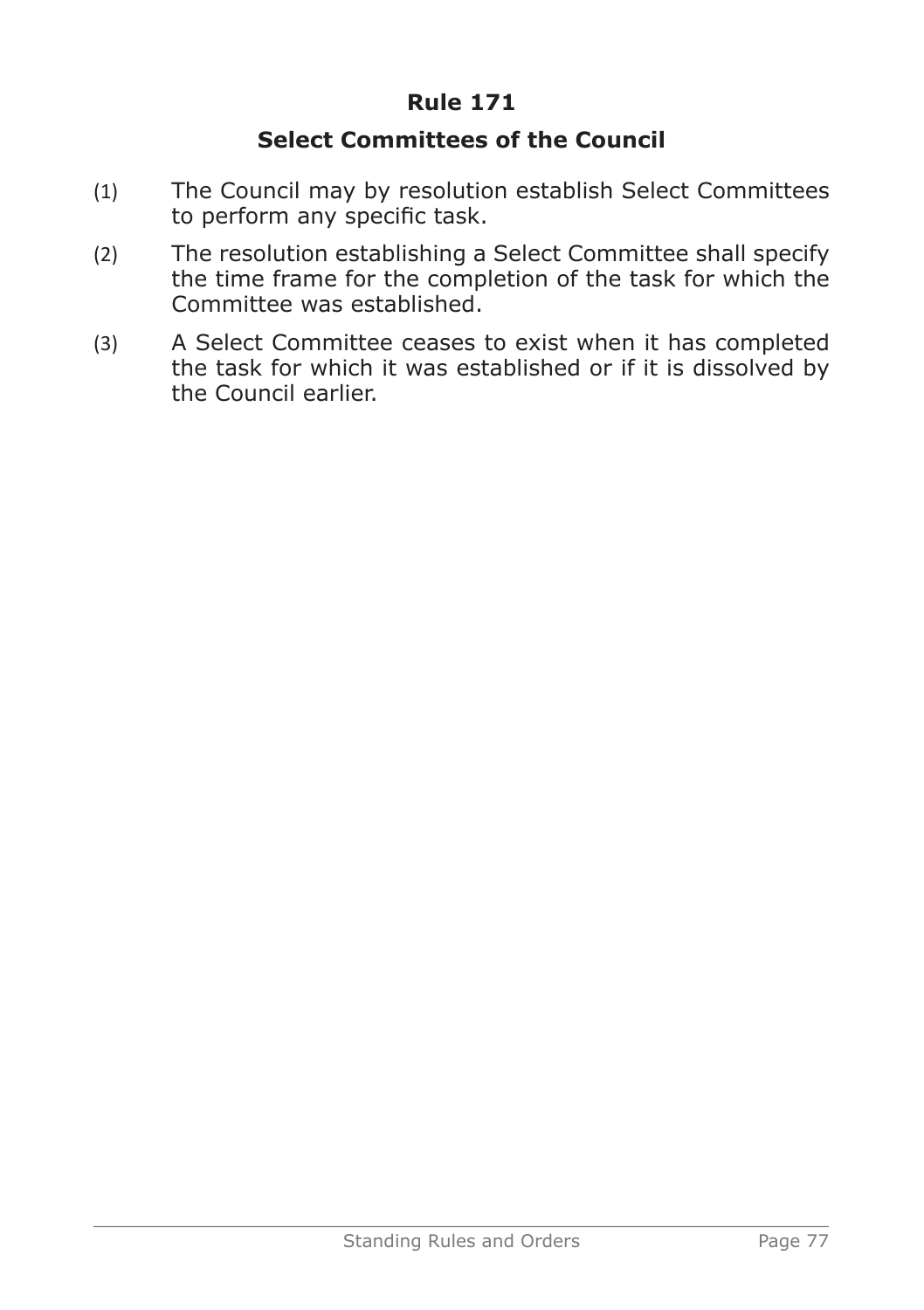### **CHAPTER XII G**ENE**RAL MATTERS CONCERNING COMMITTEES \_\_\_\_\_\_\_\_\_\_\_\_\_\_\_\_\_\_\_\_\_\_\_\_\_\_\_\_\_\_\_\_\_\_\_\_\_\_\_\_\_\_\_\_\_\_\_**

### **Rule 172**

#### **Powers of Committees**

A Committee of the Council shall have:

- (1) the power to appoint Sub-Committees from amongst its Members subject to the directives of the Chairperson/ Presiding Member of the Council;
- (2) the power to subpoena any person to attend before it and to give evidence or to produce any document or thing in the possession or custody or under the control of such person; and
- (3) any further powers given to it by the Council or the Standing Orders.

#### **Rule 173**

### **Committee Reports**

- (1) The Committee to which a Bill, or any other matter, has been referred shall present to the Council its findings, conclusions and recommendations.
- (2) The report shall be laid on the table.
- (3) In its report to the Council, the Committee
	- (a) shall specify each amendment, or any other matter, which was agreed to by it, and every amendment or any other matter which was considered and rejected by it;
	- (b) shall, if the report was not unanimous, specify in which respect there was no consensus, and the reason for rejecting the minority view;
	- (c) may specify such details or information about its enquiry as it may consider necessary for the purpose of discussion in the Council.
- (4) The Chairperson/Presiding Member or any Member of the Committee who presents the report may address the Council to explain the contents of the report.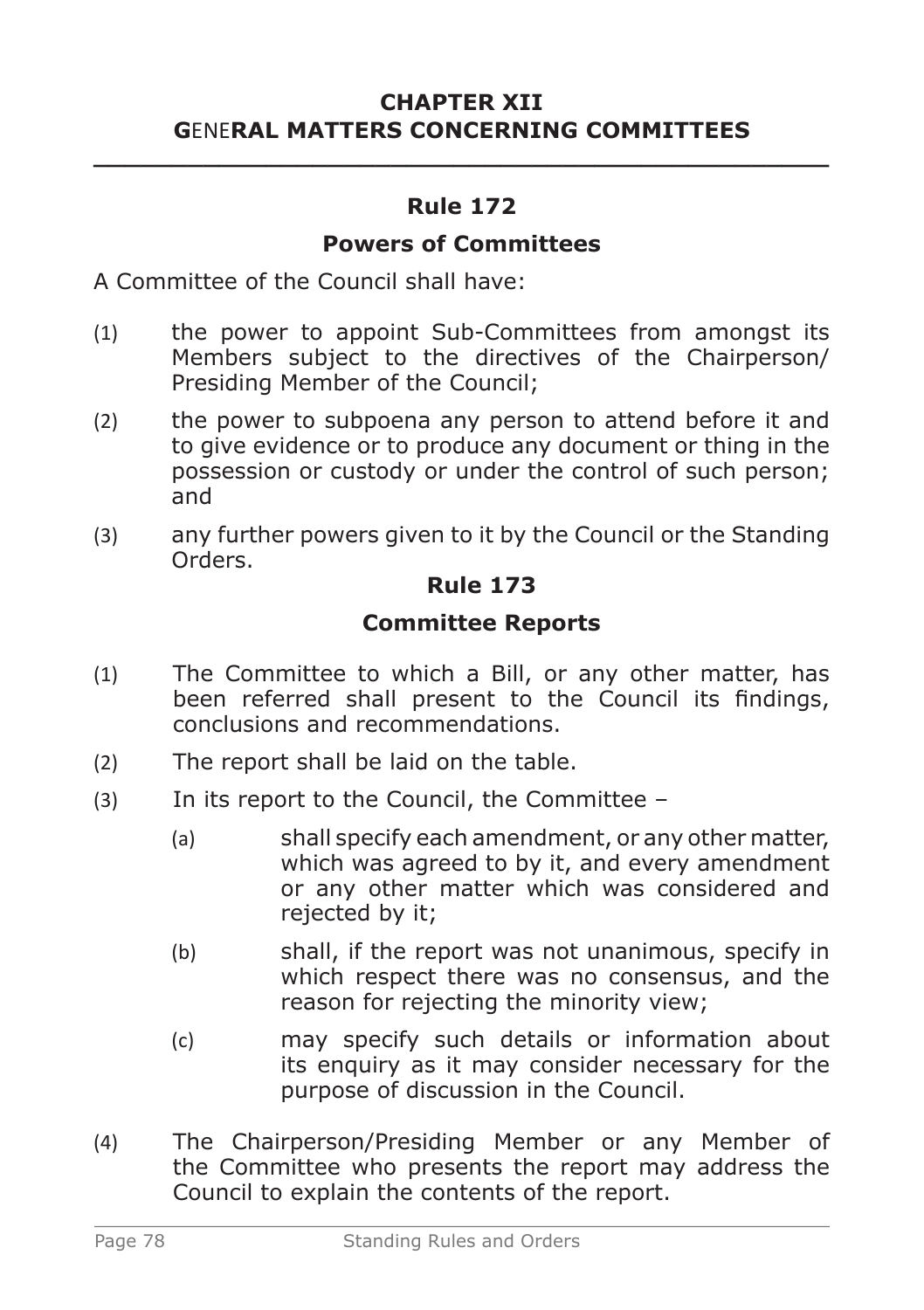#### **Co-ordination of activities of Committees**

The Chairperson/Presiding Member of the Committee of the Whole Council shall co-ordinate the activities of all Committees, except the Committees that are chaired by the Chairperson/Presiding Member. Chairpersons/Presiding Members of all Committees shall, in the exercise of their functions, act in consultation with the Chairperson/Presiding Member of the Committee of the Whole Council.

### **Rule 175**

#### **Representation in Committees**

- (1) In appointing Members to a Committee, it shall be ensured as far as possible that each political party represented in the Council, is represented in the Committee in the same proportion that the party is represented in the Council.
- (2) Notwithstanding the provisions of Sub-Rule (1), it shall be ensured that there is a gender balance.

#### **Rule 176**

#### **Joint Committees**

- (1) Whenever it is deemed necessary, after consultation between the Chairperson/Presiding Member of the Council and the Speaker of the Assembly that a Committee of the Council and a Committee of the Assembly meet together to consider a specified Bill or any matter, the two Committees shall form a Joint Committee.
- (2) Rules relating to the composition, procedure and other matters pertaining to Joint Committees or any joint business of Parliament shall be worked out by agreement between the two Houses.

### **Rule 177**

#### **Deputy Minister not to serve in Committees**

Except where provided otherwise in these Standing Rules and Orders or in any resolution of the Council, Deputy Ministers may only serve in the Privileges Committee, National Council Women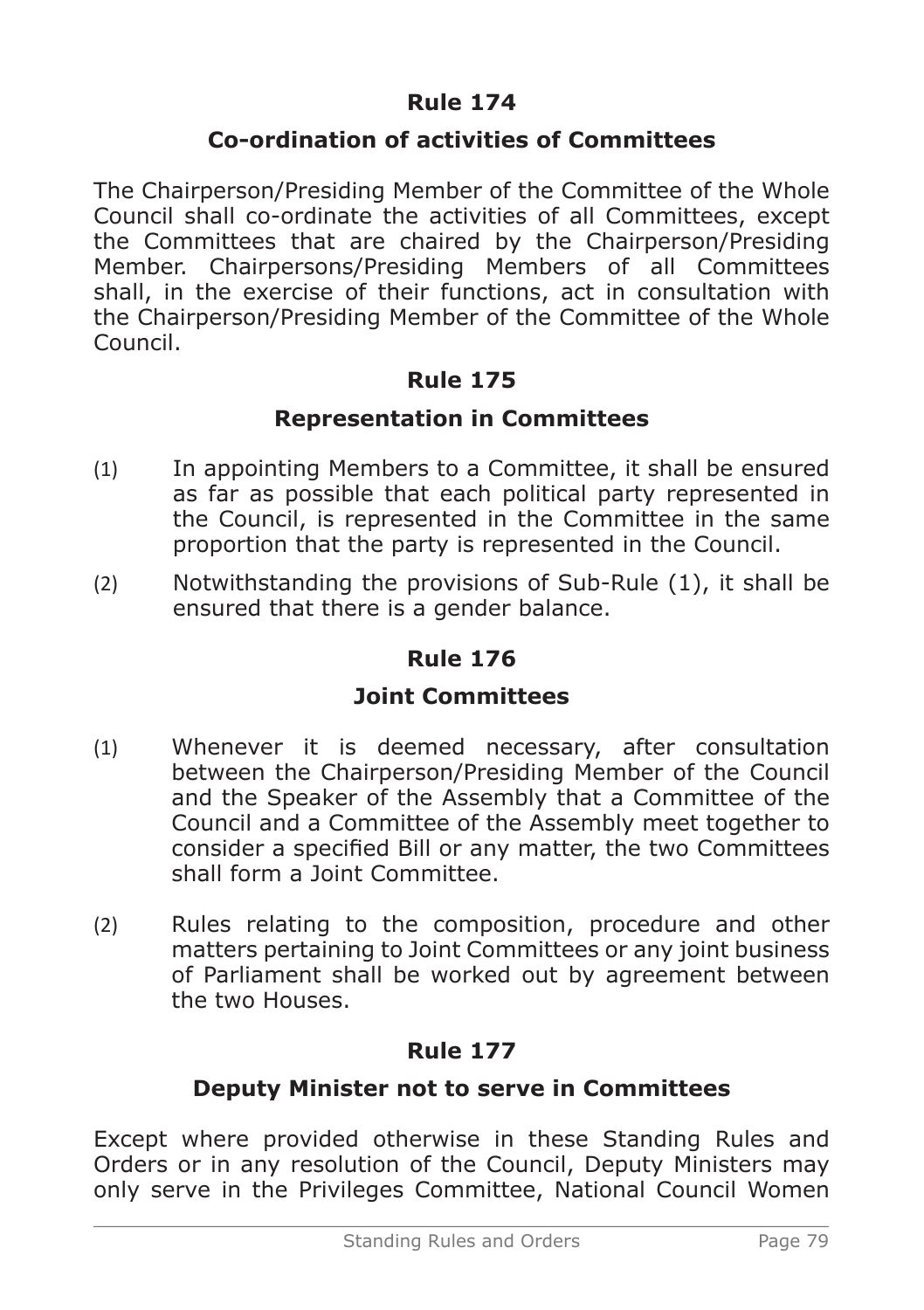Caucus, Committee on the Standing Rules and Orders and the Committee of the Whole Council.

# **Rule 178**

# **Quorum of Standing/Select Committees**

- (1) The majority of the Members of a Select/Standing Committee, other than the Chairperson/Presiding Member, shall form a quorum for a meeting of the Committee.
- (2) If a quorum is not present within 15 minutes after the time set, the Clerk attending the Select/Standing Committee shall report the circumstances to the Chairperson/Presiding Member who shall again convene a meeting.
- (3) If at any time during a sitting of a Select/Standing Committee a quorum of Members is not present, the Chairperson/ Presiding Member shall either suspend business until a quorum is present, or adjourn the Committee until a later time.

# **Rule 179**

## **Committees' meeting times**

A Committee of the Council shall sit at the time determined by the Chairperson/Presiding Member of the said Committee.

### **Rule 180**

## **Casting vote of Chairperson/Presiding Member**

The Chairperson/Presiding Member or Acting Chairperson/Presiding Member of a Select/Standing Committee shall only have and may exercise a casting vote in the event of an equality of votes.

## **Rule 181**

## **Publication of Proceedings**

The proceedings of, or evidence taken by, or a summary of such proceedings, evidence or report, shall not be published or divulged before the report of such Committee has been laid before the Council: Provided that evidence which a Select/Standing Committee has resolved shall not be made public, published or divulged except by order of the Council.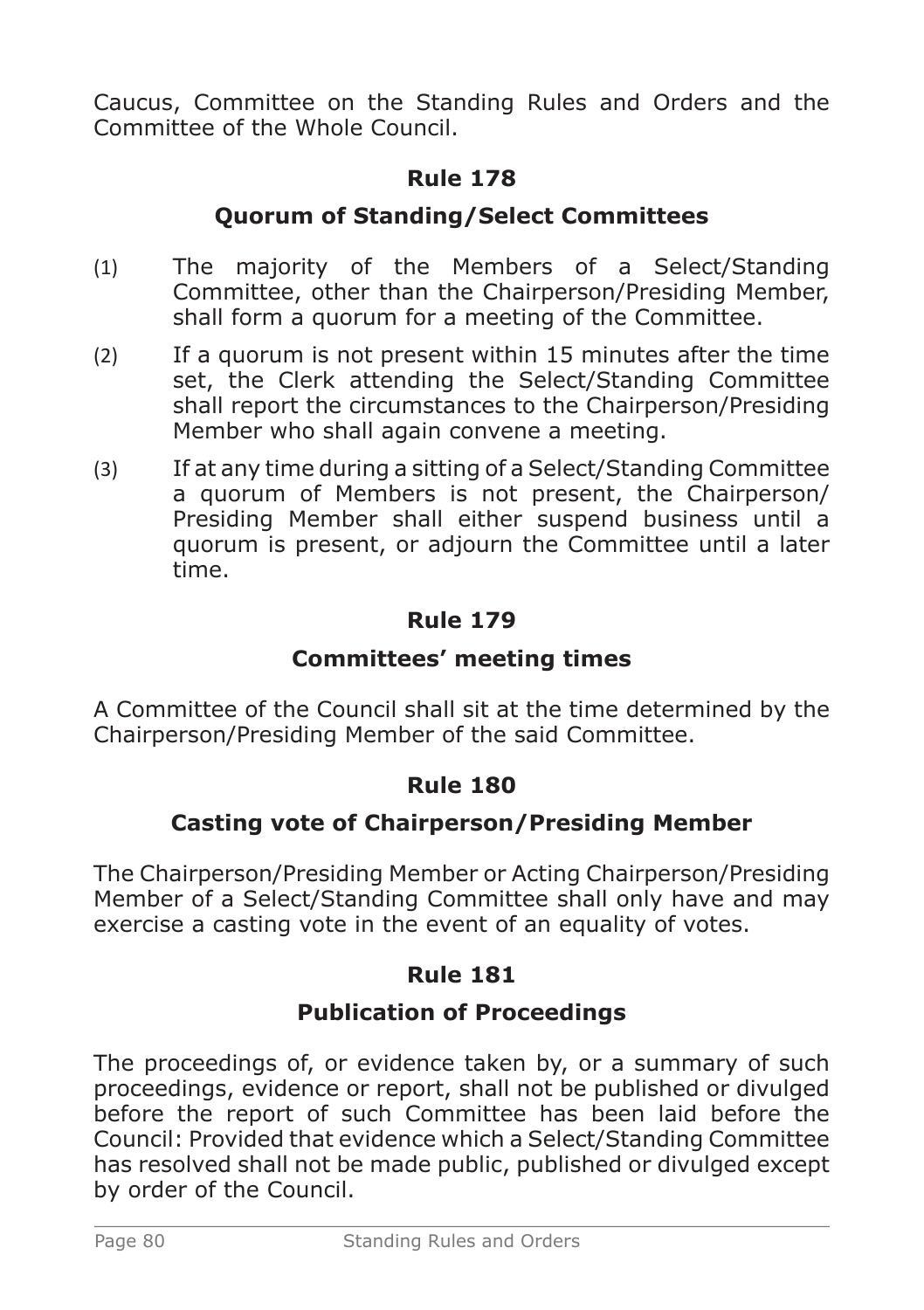### **Report presented**

The report of a Select/Standing Committee shall be presented to the Council by the Chairperson/Presiding Member or another Member of the Committee.

## **Rule 183**

### **Minority Report**

A Select/Standing Committee is not competent to present a minority report.

### **Rule 184**

### **Committees Sittings during the Sittings of Council**

A Select/Standing Committee may, with the majority concurrence of all the Members present, resolve to sit during the sittings of the Council.

### **Rule 185**

### **Sessions when Council adjourned**

A Select/Standing Committee may, with the majority concurrence of all its Members, sit on days over which the Council is adjourned.

### **Rule 186**

### **Strangers**

- (1) No persons other than Members of the Council shall, except with the concurrence of a Select/Standing Committee, be present during any of the proceedings of such Committee.
- (2) All persons other than Members of the Committee shall withdraw when the Chairperson/Presiding Member requests them to do so.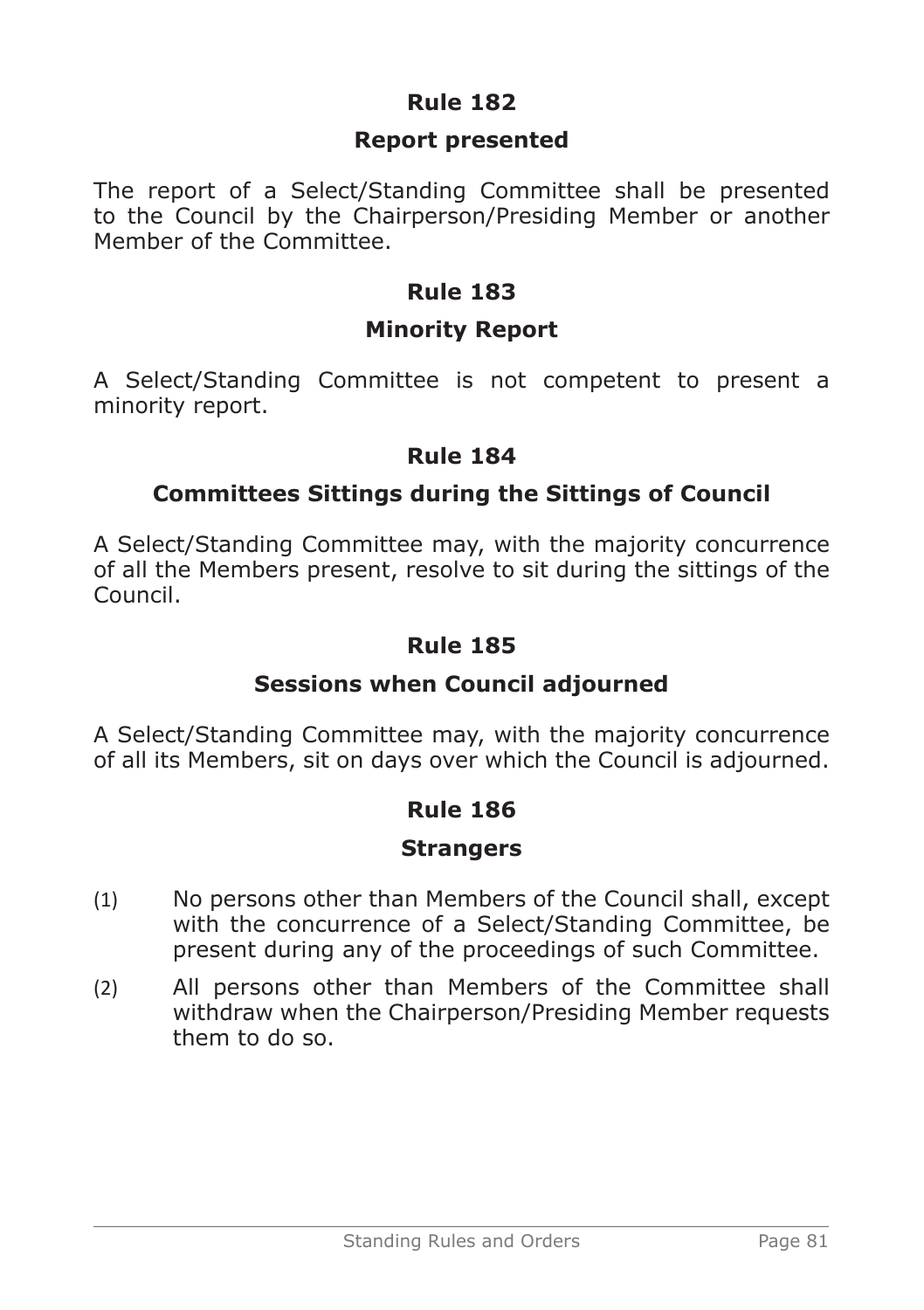#### **CHAPTER XIII PART I THE COUNCIL AND REGIONS**

# **\_\_\_\_\_\_\_\_\_\_\_\_\_\_\_\_\_\_\_\_\_\_\_\_\_\_\_\_\_\_\_\_\_\_\_\_\_\_\_\_\_\_\_\_\_\_\_ Rule 187**

#### **Interaction between the Council and Regions**

The Council shall, in consultation with the Regional Councils, issue directives providing for an effective system of interaction between itself and the Regional Councils.

### **Rule 188**

### **Submission of Regional reports**

- (1) Regional Reports shall be submitted to the House on a date not more than 90 days after the commencement of each annual session by either of the Members from each Region.
- (2) Either of the Members from each Region shall table the report by notice of motion.
- (3) On the proposed date for bringing such motion, the Member in question moves such report, explaining the contents of the report.
- (4) The House may
	- (a) refer the report to the Standing Committee of Urban and Rural Development, if deemed necessary for advice;
	- (b) consider the report;
	- (c) require a Member tabling the report for more information; or
	- (d) take note of the report.
- (5) In its report, a Region shall state its
	- (a) achievements and failures;
	- (b) future and past activities;
	- (c) challenges;
	- (d) recommendations; and
	- (e) any other matter incidental thereto.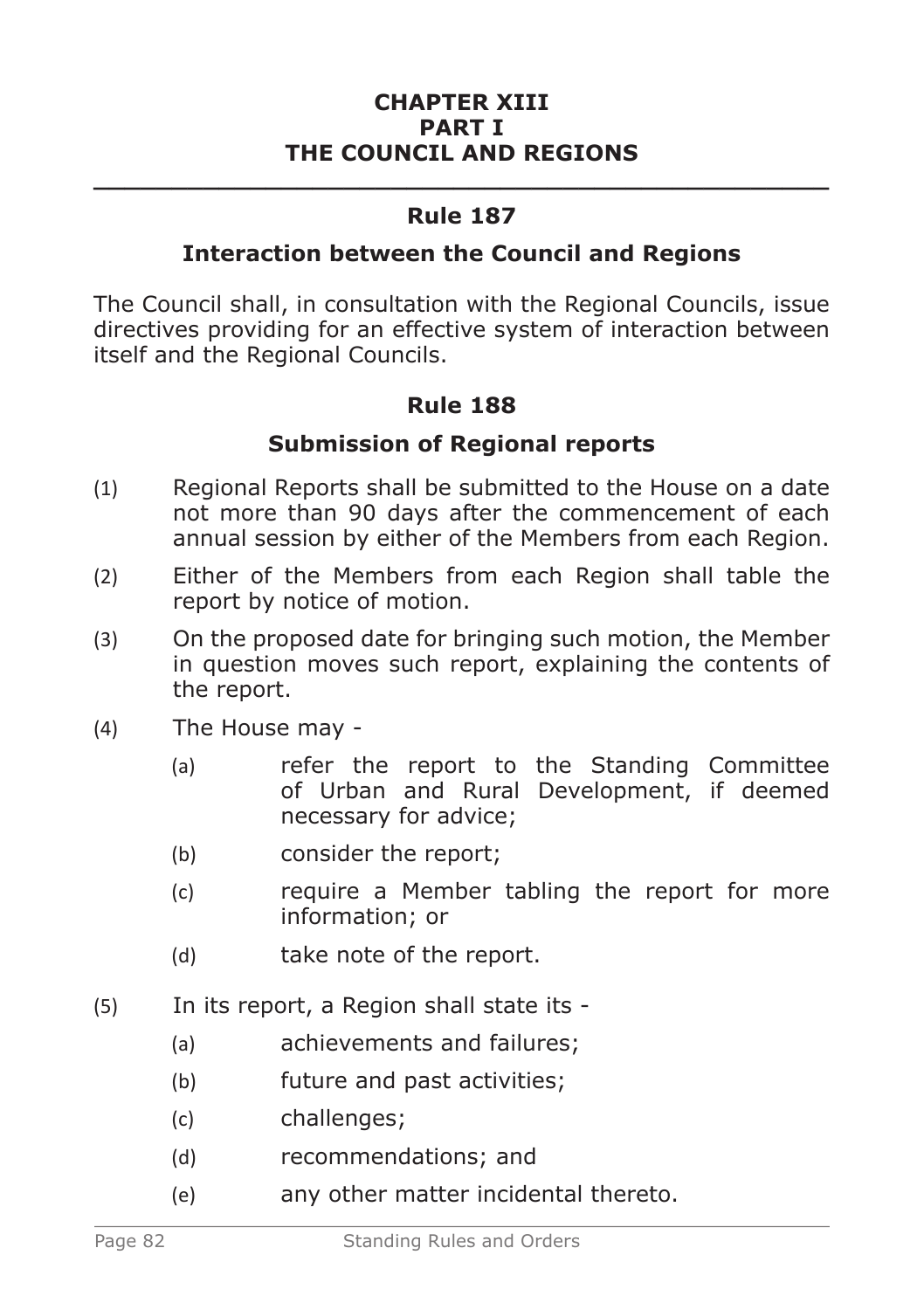### **Resolutions affecting the Executive**

Resolutions of the Council affecting the Executive Branch of the State shall be communicated to the Minister or head of the executive organ concerned, by the Chairperson/Presiding Member of the Council.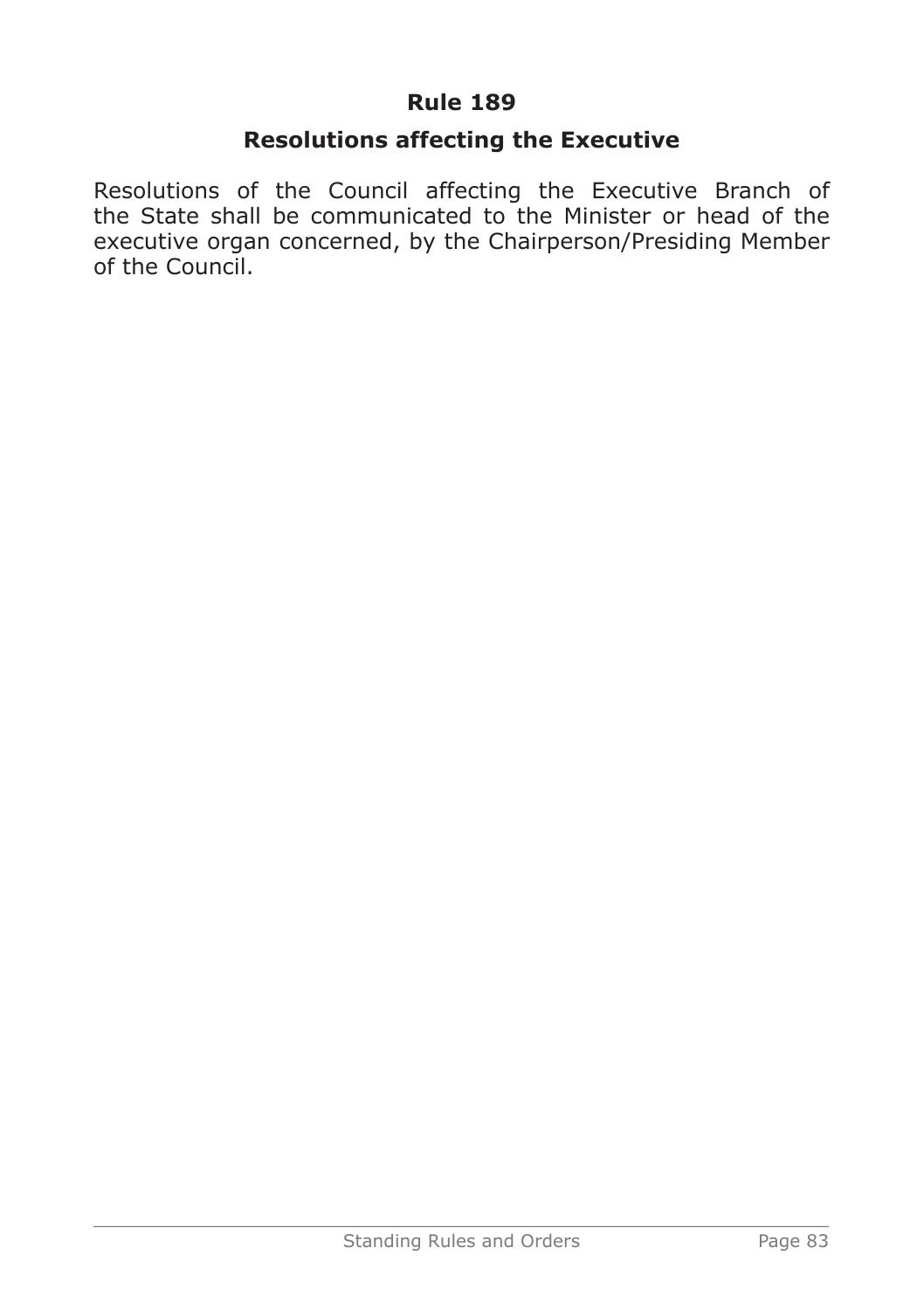#### **Secretary and other Officers**

Subject to the provisions of the laws pertaining to the public service and the directives of the National Council, the Chairperson/ Presiding Member shall appoint a person, or designate a person in the public service made available for that purpose, as the Secretary of the National Council.

### **Rule 191**

#### **General duties of Secretary**

The Secretary shall be the administrative head and the Accounting Officer of the National Council, and shall, subject to the laws governing the control of public monies, perform his or her functions and duties under the control of the Chairperson/Presiding Member.

The Secretary shall be responsible for:

- (a) the regulation of all matters connected or incidental to the business of the Council, subject to the direction of the Chairperson/Presiding Member of the Council;
- (b) the performance of the functions and duties assigned to him or her by the Standing Rules and Orders or by the Chairperson/Presiding Member;

The Secretary shall be assisted by officers of the Council made available for that purpose, to perform functions vested in the Council in terms of these Rules.

### **Rule 192**

### **Minutes of Proceedings**

The minutes of the proceedings of the Council shall be recorded in the minutes of proceedings by the Secretary and shall, after being perused by the Chairperson/Presiding Member, be supplied to Members.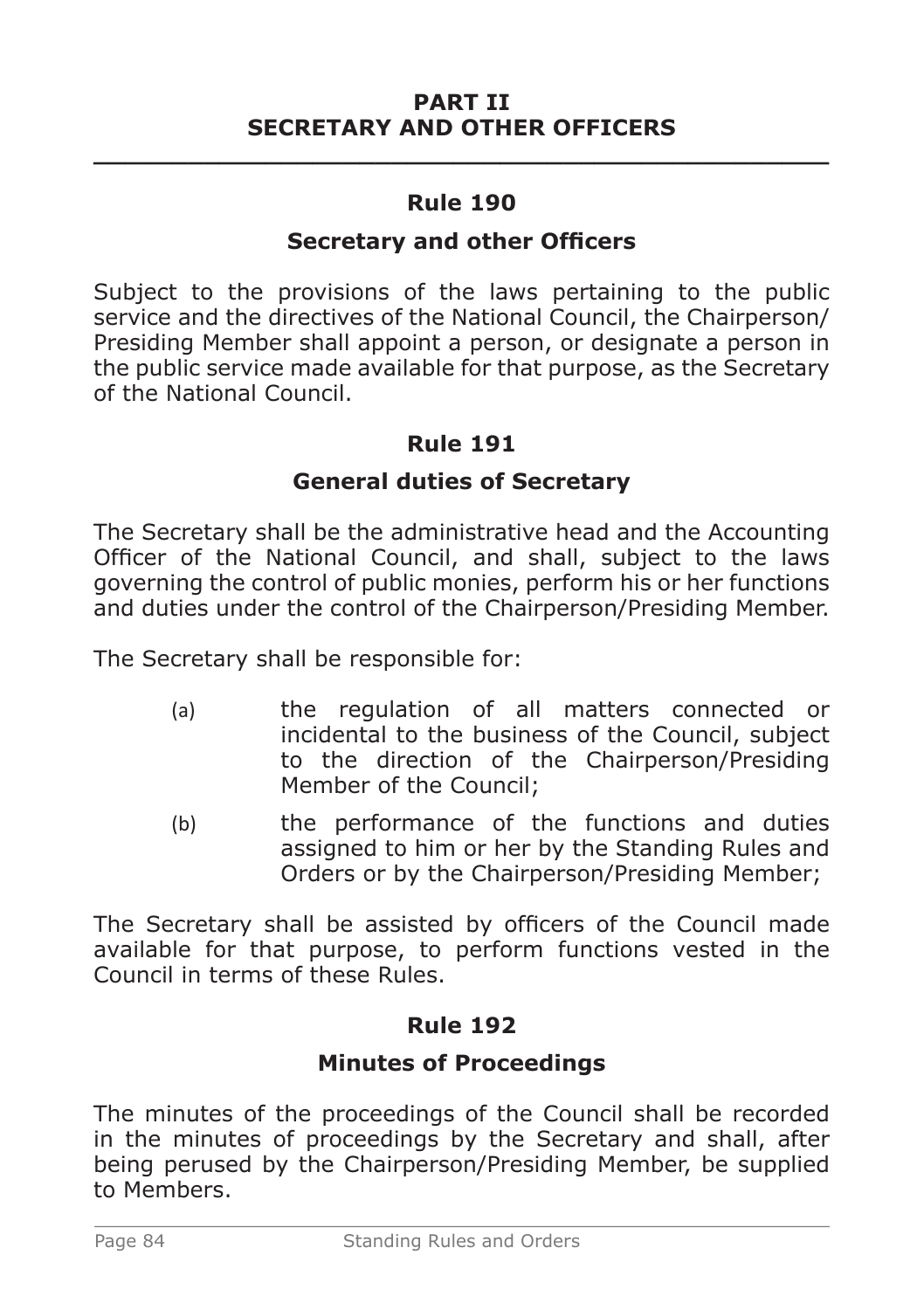### **Custody of records and documents**

- (1) The Secretary shall have custody of all the records and other documents belonging to the Council, and shall neither take nor permit to be taken any such record or other documents from the Chamber or offices of the Council without the express leave of the Council.
- (2) Records and documents are open to all Council Members and to all Members of the public, but if the Council has ordered that the content of any record may not be made public, or if it is marked confidential, neither the record nor its contents may be divulged to anyone except Members.

### **Rule 194**

### **Application of Rules**

Save where otherwise provided in these Rules, the provisions in respect of the Council set out in the Constitution shall be applicable.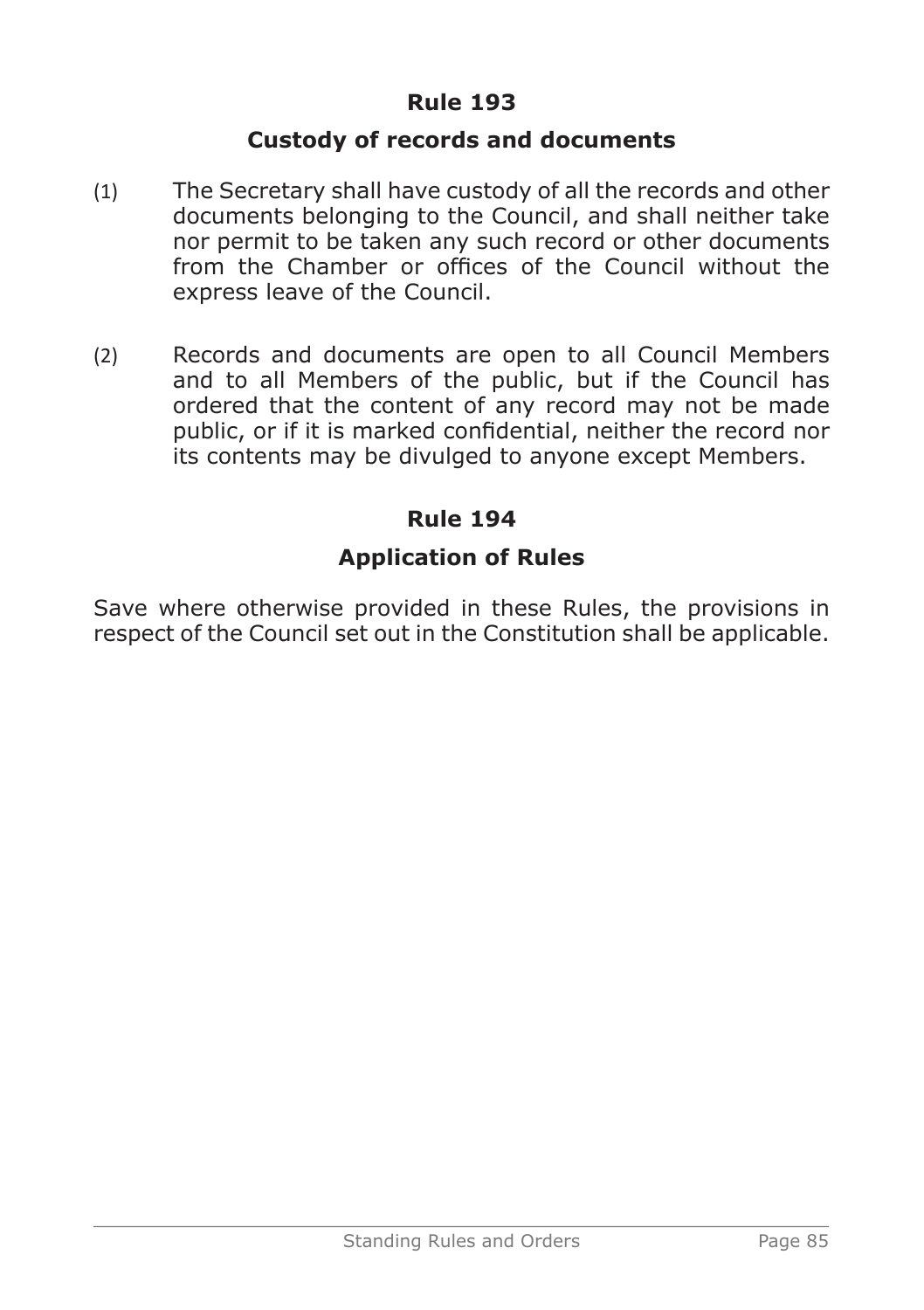# **\_\_\_\_\_\_\_\_\_\_\_\_\_\_\_\_\_\_\_\_\_\_\_\_\_\_\_\_\_\_\_\_\_\_\_\_\_\_\_\_\_\_\_\_\_ SCHEDULES \_\_\_\_\_\_\_\_\_\_\_\_\_\_\_\_\_\_\_\_\_\_\_\_\_\_\_\_\_\_\_\_\_\_\_\_\_\_\_\_\_\_\_\_\_**

#### **FIRST SCHEDULE (See Rule 22) \_\_\_\_\_\_\_\_\_\_\_\_\_\_\_\_\_\_\_\_\_\_\_\_\_\_\_\_\_\_\_\_\_\_\_\_\_\_\_\_\_\_\_\_\_**

# **The Prayer**

Almighty God, who by Thy omnipotence and omnipresence sustains and directs human destiny, and institutes governments of men and women; we praise and thank Thee for this beautiful land, Namibia. Let Thy abundant blessing and wisdom, therefore, descend upon us here in this National Council; and, grant that we may humbly and responsibly deliberate on all matters entrusted to us for the upliftment and welfare of the citizens of this country. We ask all these in the name of our Lord and Liberator, Jesus Christ.

### **AMEN**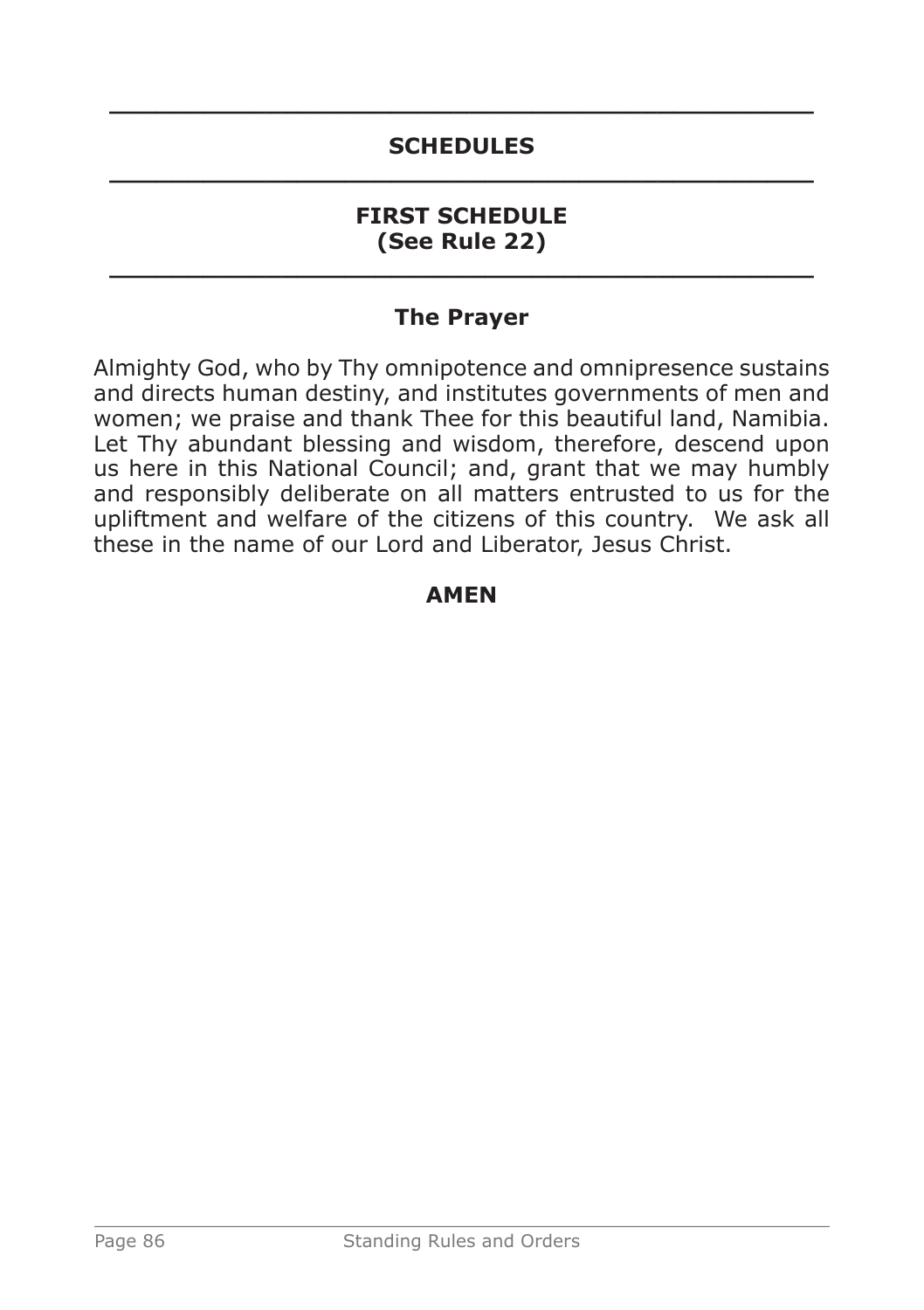### **SECOND SCHEDULE**

### **(See Rule 13 and Schedule 3 of the Constitution). \_\_\_\_\_\_\_\_\_\_\_\_\_\_\_\_\_\_\_\_\_\_\_\_\_\_\_\_\_\_\_\_\_\_\_\_\_\_\_\_\_\_\_\_\_\_\_**

# **Oath/Affirmation of Members of the National Council.**

"I do hereby swear/solemnly affirm that I will be faithful to the Republic of Namibia and its people and I solemnly promise to uphold and defend the Constitution and laws of the Republic of Namibia to the best of my ability.

(in the case of an oath)

"*So help me God*"